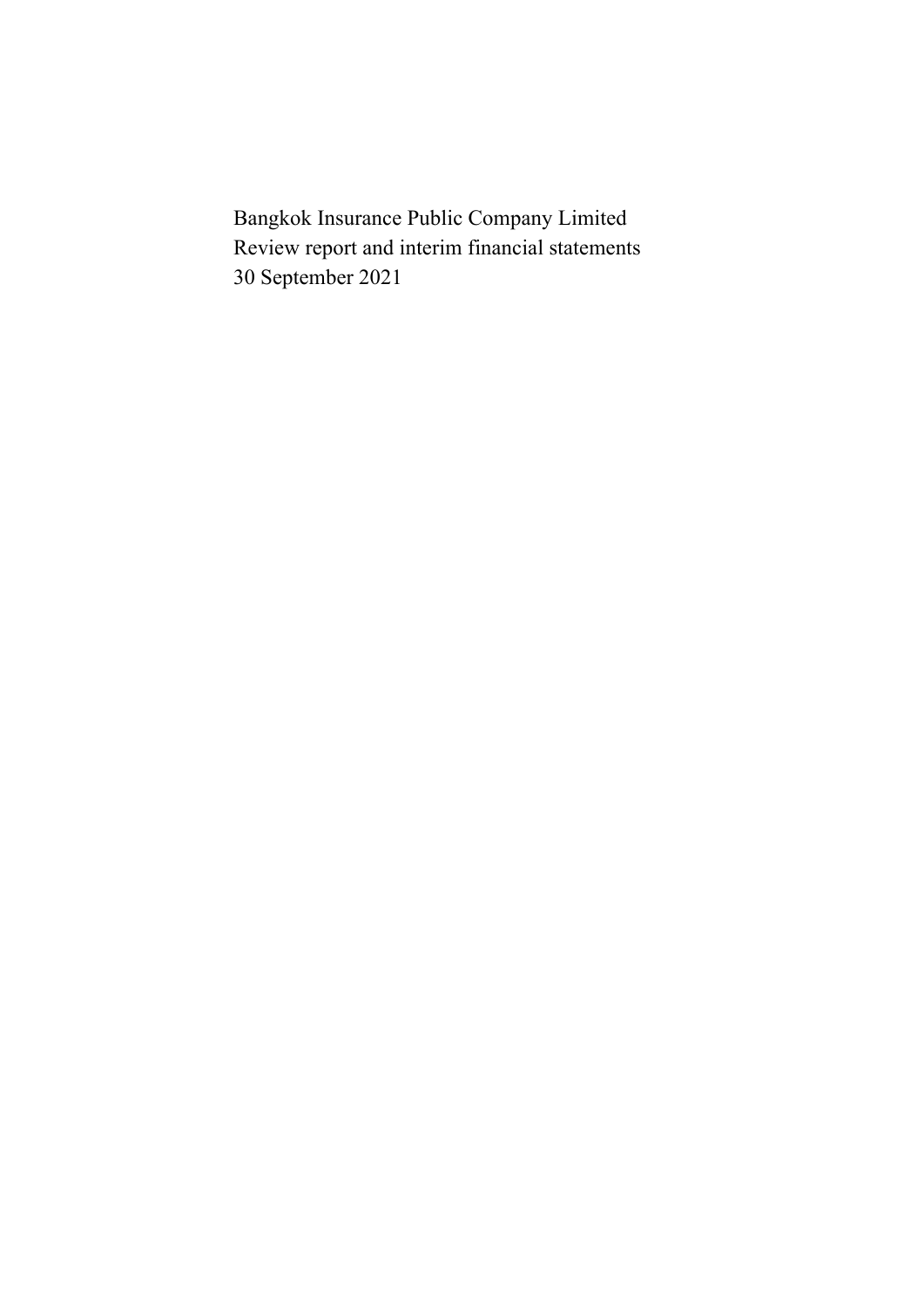# **Independent Auditor's Report on Review of Interim Financial Information**

To the Shareholders of Bangkok Insurance Public Company Limited

I have reviewed the accompanying statement of financial position, in which the equity method is applied, of Bangkok Insurance Public Company Limited as at 30 September 2021, the related statements of comprehensive income, in which the equity method is applied, for the three-month and nine-month periods then ended, the related statements of changes in owners' equity and cash flows, in which the equity method is applied, for the nine-month period then ended, as well as the condensed notes to the financial statements. I have also reviewed the separate financial information of Bangkok Insurance Public Company Limited for the same periods. Management is responsible for the preparation and presentation of this interim financial information in accordance with Thai Accounting Standard 34: Interim Financial Reporting. My responsibility is to express a conclusion on this interim financial information based on my review.

# **Scope of Review**

I conducted my review in accordance with Thai Standard on Review Engagements 2410: Review of Interim Financial Information Performed by the Independent Auditor of the Entity. A review of interim financial information consists of making inquiries, primarily of persons responsible for financial and accounting matters, and applying analytical and other review procedures. A review is substantially less in scope than an audit conducted in accordance with Thai Standards on Auditing and consequently does not enable me to obtain assurance that I would become aware of all significant matters that might be identified in an audit. Accordingly, I do not express an audit opinion.

# **Conclusion**

Based on my review, nothing has come to my attention that causes me to believe that the accompanying interim financial information is not prepared, in all material respects, in accordance with Thai Accounting Standard 34: Interim Financial Reporting.

Rachada Yongsawadvanich Certified Public Accountant (Thailand) No. 4951

EY Office Limited Bangkok: 4 November 2021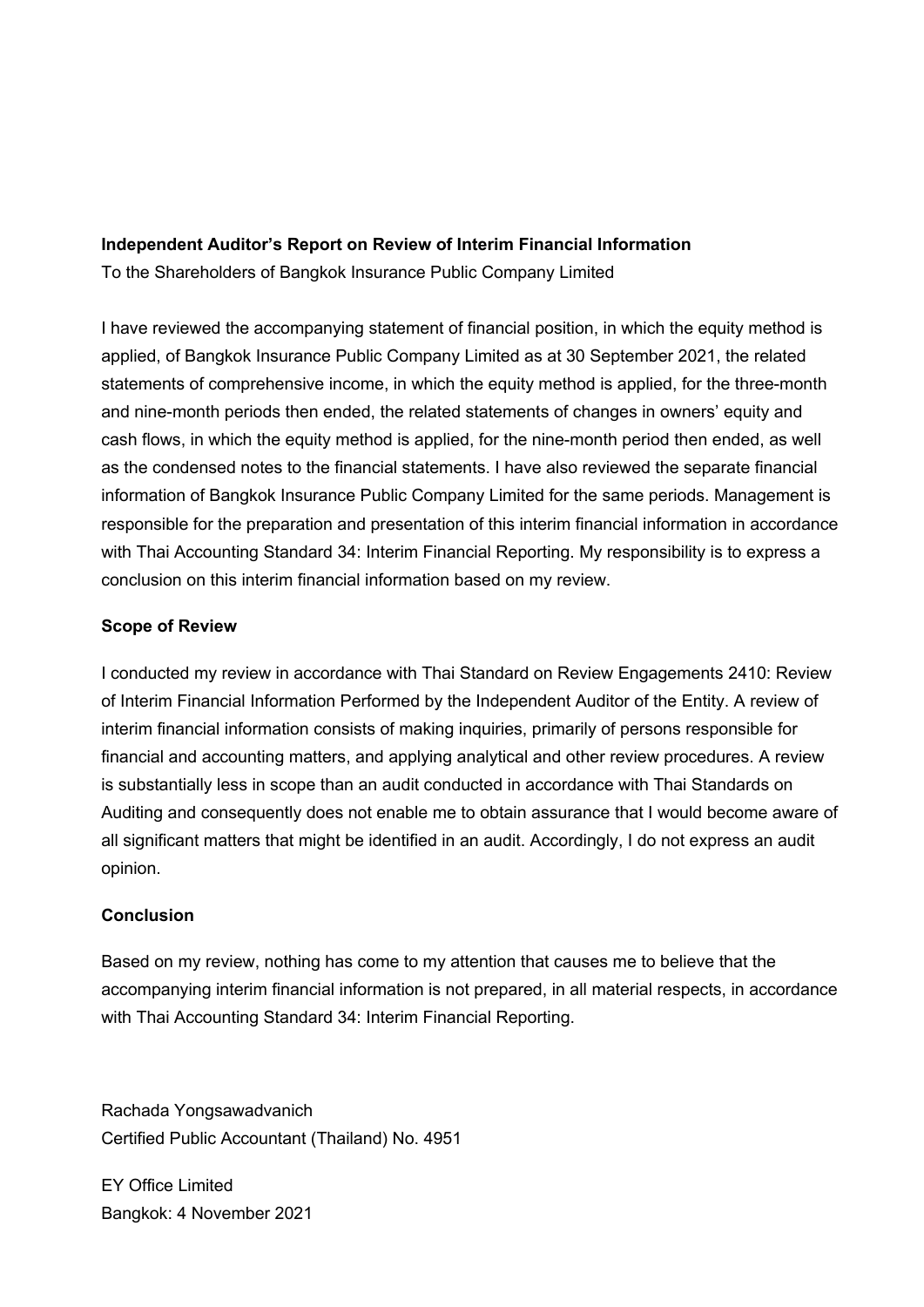#### **Bangkok Insurance Public Company Limited**

#### **Statements of financial position**

**As at 30 September 2021**

|                                      |      |                | <b>Financial statements</b>                                             |                               |                |
|--------------------------------------|------|----------------|-------------------------------------------------------------------------|-------------------------------|----------------|
|                                      |      |                | in which the equity method is applied                                   | Separate financial statements |                |
|                                      |      |                | Note 30 September 202131 December 202030 September 202131 December 2020 |                               |                |
|                                      |      | (Unaudited but | (Audited)                                                               | (Unaudited but                | (Audited)      |
|                                      |      | reviewed)      |                                                                         | reviewed)                     |                |
| <b>Assets</b>                        |      |                |                                                                         |                               |                |
| Cash and cash equivalents            | 3    | 654,998,752    | 141,557,318                                                             | 654,998,752                   | 141,557,318    |
| Premium receivables                  | 4    | 2,972,809,363  | 2,765,896,684                                                           | 2,972,809,363                 | 2,765,896,684  |
| Accrued investment income            |      | 36,020,887     | 42,863,470                                                              | 36,020,887                    | 42,863,470     |
| Reinsurance assets                   | 5    | 7,561,246,223  | 7,560,169,280                                                           | 7,561,246,223                 | 7,560,169,280  |
| Reinsurance receivables              | 6    | 479,479,118    | 389,321,701                                                             | 479,479,118                   | 389,321,701    |
| Investment assets                    |      |                |                                                                         |                               |                |
| Investments in securities            | 7.1  | 47,772,043,980 | 44,424,088,267                                                          | 47,772,043,980                | 44,424,088,267 |
| Loans and interest receivables       | 8    | 1,402,060,620  | 1,476,419,024                                                           | 1,402,060,620                 | 1,476,419,024  |
| Investment properties                | 9    | 105,043,123    | 117,929,942                                                             | 105,043,123                   | 117,929,942    |
| Investments in associates            | 10.1 | 276,661,775    | 268,910,602                                                             | 129,395,722                   | 129,395,722    |
| Premises and equipment               | 11   | 571,864,305    | 614,944,629                                                             | 571,864,305                   | 614,944,629    |
| Right-of-use assets                  | 12.1 | 904,934,851    | 886,560,707                                                             | 904,934,851                   | 886,560,707    |
| Intangible assets                    | 13   | 147,750,835    | 101,675,828                                                             | 147,750,835                   | 101,675,828    |
| Other assets                         |      |                |                                                                         |                               |                |
| Corporate income tax awaiting refund |      | 201,112,389    |                                                                         | 201,112,389                   |                |
| <b>Others</b>                        |      | 959,889,518    | 713,452,108                                                             | 959,889,518                   | 713,452,108    |
| <b>Total assets</b>                  |      | 64,045,915,739 | 59,503,789,560                                                          | 63,898,649,686                | 59,364,274,680 |

The accompanying notes are an integral part of the financial statements.

(Unit: Baht)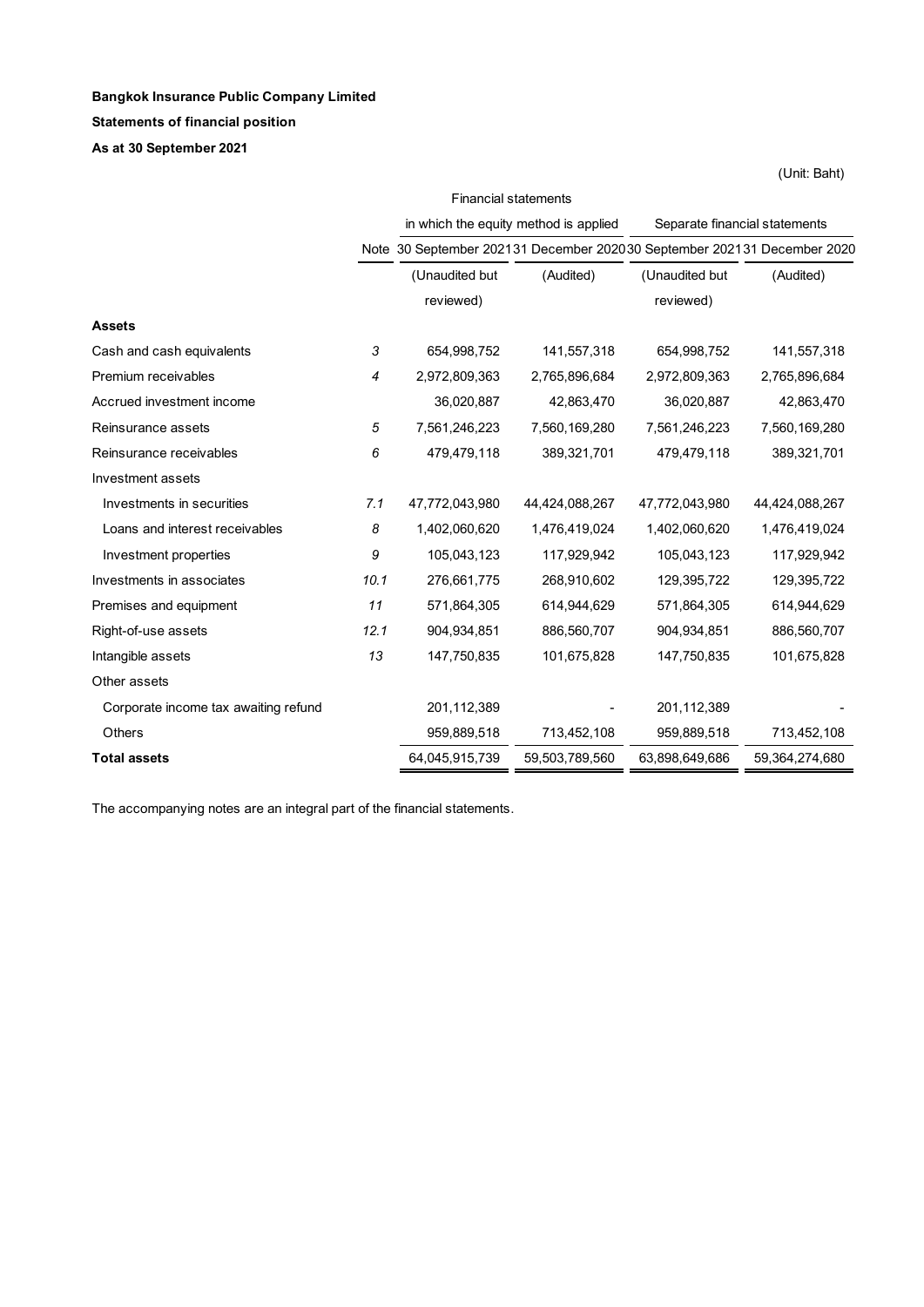# **Bangkok Insurance Public Company Limited**

#### **Statements of financial position (continued)**

**As at 30 September 2021**

|                                             | <b>Financial statements</b> |                |                                                                         |                |                               |  |
|---------------------------------------------|-----------------------------|----------------|-------------------------------------------------------------------------|----------------|-------------------------------|--|
|                                             |                             |                | in which the equity method is applied                                   |                | Separate financial statements |  |
|                                             |                             |                | Note 30 September 202131 December 202030 September 202131 December 2020 |                |                               |  |
|                                             |                             | (Unaudited but | (Audited)                                                               | (Unaudited but | (Audited)                     |  |
|                                             |                             | reviewed)      |                                                                         | reviewed)      |                               |  |
| Liabilities and owners' equity              |                             |                |                                                                         |                |                               |  |
| <b>Liabilities</b>                          |                             |                |                                                                         |                |                               |  |
| Insurance contract liabilities              | 14                          | 18,937,211,472 | 18,022,514,489                                                          | 18,937,211,472 | 18,022,514,489                |  |
| Due to reinsurers                           | 15                          | 3,478,322,076  | 2,737,451,690                                                           | 3,478,322,076  | 2,737,451,690                 |  |
| Income tax payable                          |                             |                | 196,693,497                                                             |                | 196,693,497                   |  |
| Lease liabilities                           | 12.2                        | 840,035,586    | 778,848,706                                                             | 840,035,586    | 778,848,706                   |  |
| Employee benefit obligations                |                             | 816,385,964    | 777,202,619                                                             | 816,385,964    | 777,202,619                   |  |
| Deferred tax liabilities                    | 16.1                        | 3,406,937,135  | 2,984,538,685                                                           | 3,377,483,924  | 2,956,635,709                 |  |
| Other liabilities                           |                             |                |                                                                         |                |                               |  |
| Premiums received in advance                |                             | 1,617,044,185  | 1,717,482,667                                                           | 1,617,044,185  | 1,717,482,667                 |  |
| Commission payables                         |                             | 396,174,608    | 411,902,624                                                             | 396,174,608    | 411,902,624                   |  |
| Accrued expenses                            |                             | 1,165,601,036  | 607,433,941                                                             | 1,165,601,036  | 607,433,941                   |  |
| Others                                      |                             | 1,078,388,038  | 926,673,433                                                             | 1,078,388,038  | 926,673,433                   |  |
| <b>Total liabilities</b>                    |                             | 31,736,100,100 | 29,160,742,351                                                          | 31,706,646,889 | 29,132,839,375                |  |
| <b>Owners' equity</b>                       |                             |                |                                                                         |                |                               |  |
| Share capital                               |                             |                |                                                                         |                |                               |  |
| Registered, issued and paid up              |                             |                |                                                                         |                |                               |  |
| 106,470,000 ordinary shares of Baht 10 each |                             | 1,064,700,000  | 1,064,700,000                                                           | 1,064,700,000  | 1,064,700,000                 |  |
| Share premium                               |                             | 1,442,500,000  | 1,442,500,000                                                           | 1,442,500,000  | 1,442,500,000                 |  |
| Retained earnings                           |                             |                |                                                                         |                |                               |  |
| Appropriated                                |                             |                |                                                                         |                |                               |  |
| Statutory reserve                           |                             | 106,470,000    | 106,470,000                                                             | 106,470,000    | 106,470,000                   |  |
| Other reserve                               |                             | 7,000,000,000  | 7,000,000,000                                                           | 7,000,000,000  | 7,000,000,000                 |  |
| Unappropriated                              |                             | 4,813,699,100  | 5,373,111,989                                                           | 4,691,998,331  | 5,259,106,805                 |  |
| Other component of owners' equity           |                             | 17,882,446,539 | 15,356,265,220                                                          | 17,886,334,466 | 15,358,658,500                |  |
| <b>Total owners' equity</b>                 |                             | 32,309,815,639 | 30,343,047,209                                                          | 32,192,002,797 | 30,231,435,305                |  |
| Total liabilities and owners' equity        |                             | 64,045,915,739 | 59,503,789,560                                                          | 63,898,649,686 | 59,364,274,680                |  |

The accompanying notes are an integral part of the financial statements.

Directors

(Unit: Baht)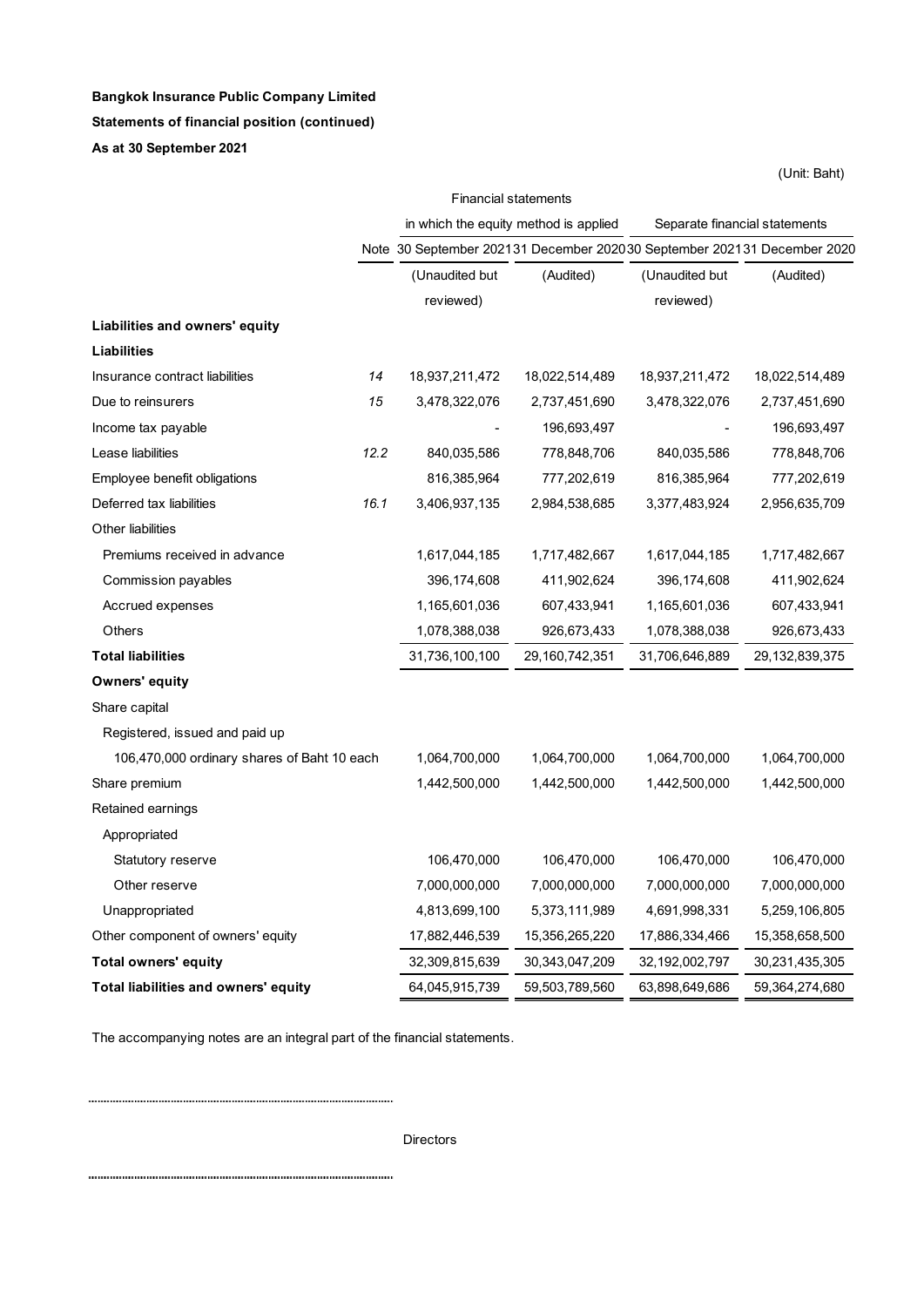(Unit: Baht)

#### **Bangkok Insurance Public Company Limited**

**Statements of comprehensive income**

**For the three-month period ended 30 September 2021**

|                                                                       | <b>Financial statements</b> |                                       |                    |                               |                    |  |  |
|-----------------------------------------------------------------------|-----------------------------|---------------------------------------|--------------------|-------------------------------|--------------------|--|--|
|                                                                       |                             | in which the equity method is applied |                    | Separate financial statements |                    |  |  |
|                                                                       | Note                        | 2021                                  | 2020               | 2021                          | 2020               |  |  |
| Profit or loss:                                                       |                             |                                       |                    |                               |                    |  |  |
| Revenues                                                              |                             |                                       |                    |                               |                    |  |  |
| Gross premium written                                                 |                             | 6,399,902,252                         | 6,001,402,595      | 6,399,902,253                 | 6,001,402,595      |  |  |
| Less: Premium ceded to reinsurers                                     |                             | (2,834,679,991)                       | (2,598,172,555)    | (2,834,679,991)               | (2,598,172,555)    |  |  |
| Net premium written                                                   |                             | 3,565,222,261                         | 3,403,230,040      | 3,565,222,262                 | 3,403,230,040      |  |  |
| Add: Unearned premium reserves decreased                              |                             |                                       |                    |                               |                    |  |  |
| from prior period                                                     |                             | 282,209,176                           | 168,477,844        | 282,209,176                   | 168,477,844        |  |  |
| Earned premium                                                        |                             | 3,847,431,437                         | 3,571,707,884      | 3,847,431,438                 | 3,571,707,884      |  |  |
| Fee and commission income                                             |                             | 454,120,597                           | 375,553,493        | 454,120,597                   | 375,553,493        |  |  |
| Investment revenue                                                    |                             | 309,668,190                           | 261,037,569        | 309,668,190                   | 261,037,569        |  |  |
| Gains (losses) on investments                                         |                             | 74,939,951                            | (7, 467, 585)      | 74,939,951                    | (7, 467, 585)      |  |  |
| Share of profits in associates under the equity method                | 10.2                        | 4,097,756                             | 3,392,260          |                               |                    |  |  |
| Other income                                                          |                             | 63,278,107                            | 40,204,576         | 63,278,107                    | 40,204,576         |  |  |
| <b>Total revenues</b>                                                 |                             | 4,753,536,038                         | 4,244,428,197      | 4,749,438,283                 | 4,241,035,937      |  |  |
| <b>Expenses</b>                                                       |                             |                                       |                    |                               |                    |  |  |
| Gross claims                                                          |                             | 4,896,530,528                         | 2,297,229,161      | 4,896,530,528                 | 2,297,229,161      |  |  |
| Less: Claim recovery from reinsurers                                  |                             | (498, 785, 118)                       | (368,465,401)      | (498, 785, 118)               | (368, 465, 401)    |  |  |
| Commissions and brokerages                                            |                             | 723,549,093                           | 681,369,509        | 723,549,093                   | 681,369,509        |  |  |
| Other underwriting expenses                                           |                             | 526,980,048                           | 479,867,544        | 526,980,048                   | 479,867,544        |  |  |
| Operating expenses                                                    |                             | 238,709,267                           | 222,983,137        | 238,709,267                   | 222,983,137        |  |  |
| Investment expenses                                                   |                             | 23,428,205                            | 17,600,996         | 23,428,205                    | 17,600,996         |  |  |
| Finance costs                                                         |                             | 10,230,682                            | 9,978,540          | 10,230,682                    | 9,978,540          |  |  |
| <b>Expected credit losses</b>                                         | 18                          | 2,411,471                             | 2,785,798          | 2,411,471                     | 2,785,798          |  |  |
| <b>Total expenses</b>                                                 |                             | 5,923,054,176                         | 3,343,349,284      | 5,923,054,176                 | 3,343,349,284      |  |  |
| Profits (loss) before income tax expenses                             |                             | (1, 169, 518, 138)                    | 901,078,913        | (1, 173, 615, 893)            | 897,686,653        |  |  |
| Add (less): Income tax benefits (expenses)                            | 16.2                        | 284,212,150                           | (139, 506, 770)    | 285,031,701                   | (138, 828, 318)    |  |  |
| Net profit (loss)                                                     |                             | (885, 305, 988)                       | 761,572,143        | (888, 584, 192)               | 758,858,335        |  |  |
| Other comprehensive income (loss):                                    |                             |                                       |                    |                               |                    |  |  |
| Items to be recognised in profit or loss in subsequent periods:       |                             |                                       |                    |                               |                    |  |  |
| Gains (losses) on revaluation of available-for-sale investments which |                             |                                       |                    |                               |                    |  |  |
| are measured at fair value through other comprehensive income         |                             | 1,262,543,410                         | (2,727,045,073)    | 1,262,543,410                 | (2,727,045,073)    |  |  |
| Add (less): Income taxes                                              |                             | (252, 508, 681)                       | 545,409,015        | (252, 508, 682)               | 545,409,014        |  |  |
| Items to be recognised in profit or loss in                           |                             |                                       |                    |                               |                    |  |  |
| subsequent periods - net of income taxes                              |                             | 1,010,034,729                         | (2, 181, 636, 058) | 1,010,034,728                 | (2, 181, 636, 059) |  |  |
| Other comprehensive income (loss) for the periods                     |                             | 1,010,034,729                         | (2, 181, 636, 058) | 1,010,034,728                 | (2, 181, 636, 059) |  |  |
| Total comprehensive income (loss) for the periods                     |                             | 124,728,741                           | (1,420,063,915)    | 121,450,536                   | (1,422,777,724)    |  |  |
| Earnings (losses) per share:                                          | 19                          |                                       |                    |                               |                    |  |  |
| Basic earnings per share                                              |                             |                                       |                    |                               |                    |  |  |
| Net profit (loss)                                                     |                             | (8.32)                                | 7.15               | (8.35)                        | 7.13               |  |  |

The accompanying notes are an integral part of the financial statements.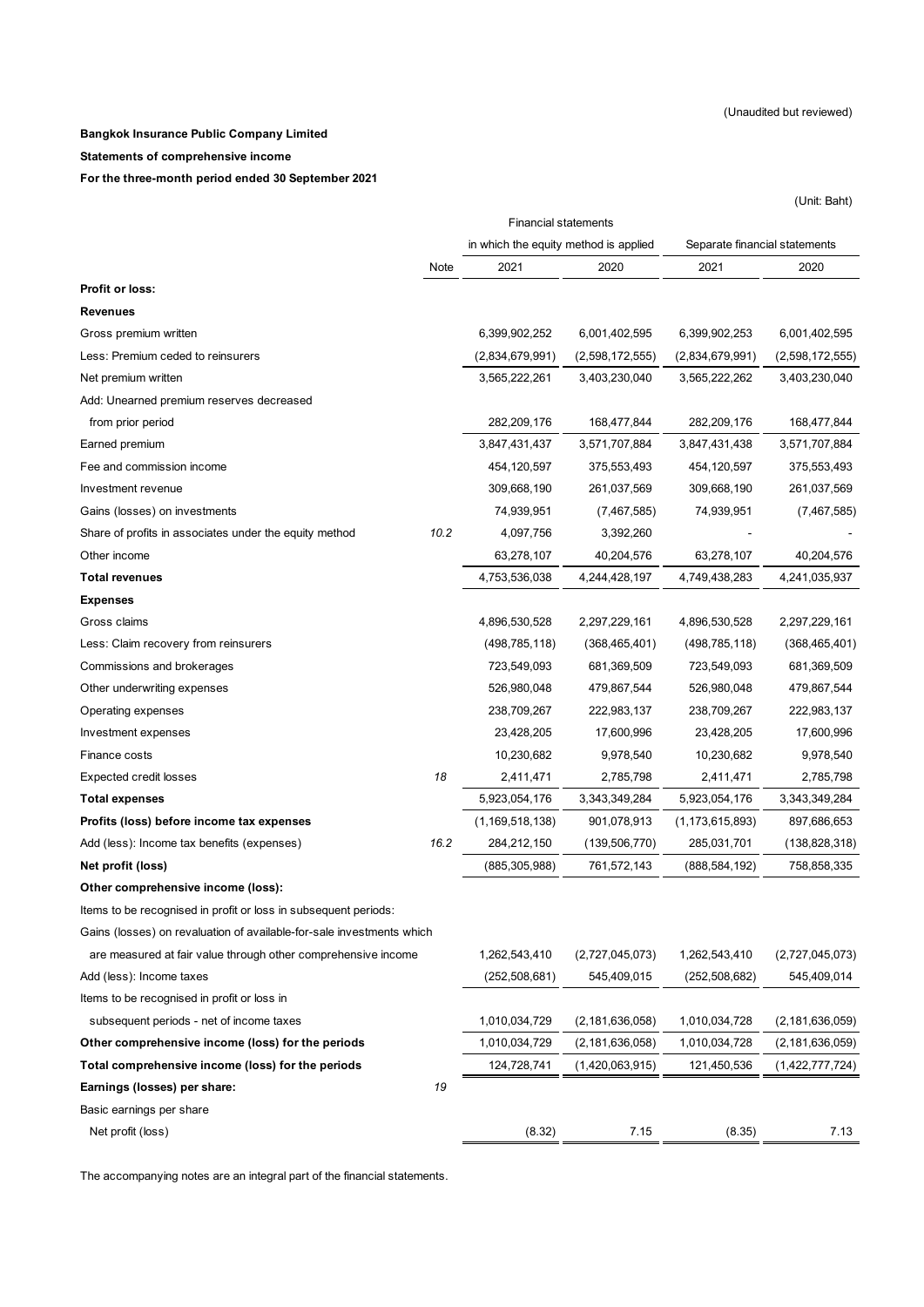#### **Bangkok Insurance Public Company Limited**

**Statements of comprehensive income**

**For the nine-month period ended 30 September 2021**

(Unit: Baht)

|                                                                           | <b>Financial statements</b> |                                       |                    |                               |                    |  |  |
|---------------------------------------------------------------------------|-----------------------------|---------------------------------------|--------------------|-------------------------------|--------------------|--|--|
|                                                                           |                             | in which the equity method is applied |                    | Separate financial statements |                    |  |  |
|                                                                           | Note                        | 2021                                  | 2020               | 2021                          | 2020               |  |  |
| Profit or loss:                                                           |                             |                                       |                    |                               |                    |  |  |
| <b>Revenues</b>                                                           |                             |                                       |                    |                               |                    |  |  |
| Gross premium written                                                     |                             | 18,397,259,224                        | 17,135,232,240     | 18,397,259,225                | 17,135,232,240     |  |  |
| Less: Premium ceded to reinsurers                                         |                             | (6,806,928,676)                       | (6,057,683,959)    | (6,806,928,676)               | (6,057,683,959)    |  |  |
| Net premium written                                                       |                             | 11,590,330,548                        | 11,077,548,281     | 11,590,330,549                | 11,077,548,281     |  |  |
| Add (less): Unearned premium reserves (increased) decreased               |                             |                                       |                    |                               |                    |  |  |
| from prior period                                                         |                             | (209, 673, 757)                       | 2,707,843          | (209, 673, 757)               | 2,707,843          |  |  |
| Earned premium                                                            |                             | 11,380,656,791                        | 11,080,256,124     | 11,380,656,792                | 11,080,256,124     |  |  |
| Fee and commission income                                                 |                             | 1,221,727,394                         | 1,092,806,455      | 1,221,727,394                 | 1,092,806,455      |  |  |
| Investment revenue                                                        |                             | 970,273,602                           | 1,042,593,310      | 976,562,015                   | 1,042,593,310      |  |  |
| Gains on investments                                                      |                             | 206, 176, 145                         | 192,080,902        | 206, 176, 145                 | 192,080,902        |  |  |
| Share of profits in associates under the equity method                    | 10.2                        | 15,907,895                            | 12,349,466         |                               |                    |  |  |
| Other income                                                              |                             | 160,004,983                           | 133,058,676        | 160,004,983                   | 133,058,676        |  |  |
| <b>Total revenues</b>                                                     |                             | 13,954,746,810                        | 13,553,144,933     | 13,945,127,329                | 13,540,795,467     |  |  |
| <b>Expenses</b>                                                           |                             |                                       |                    |                               |                    |  |  |
| Gross claims                                                              |                             | 10,003,420,163                        | 8,651,998,385      | 10,003,420,163                | 8,651,998,385      |  |  |
| Less: Claim recovery from reinsurers                                      |                             | (1,565,461,609)                       | (2,594,934,134)    | (1,565,461,609)               | (2,594,934,134)    |  |  |
| Commissions and brokerages                                                |                             | 2,241,726,951                         | 2,130,645,269      | 2,241,726,951                 | 2,130,645,269      |  |  |
| Other underwriting expenses                                               |                             | 1,620,837,818                         | 1,723,375,439      | 1,620,837,818                 | 1,723,375,439      |  |  |
| Operating expenses                                                        |                             | 730,088,354                           | 714,896,963        | 730,088,354                   | 714,896,963        |  |  |
| Investment expenses                                                       |                             | 65,843,685                            | 64,942,155         | 65,843,685                    | 64,942,155         |  |  |
| Finance costs                                                             |                             | 30,165,760                            | 29,488,831         | 30,165,760                    | 29,488,831         |  |  |
| <b>Expected credit losses</b>                                             | 18                          | 2,567,263                             | 57,966,399         | 2,567,263                     | 57,966,399         |  |  |
| <b>Total expenses</b>                                                     |                             | 13,129,188,385                        | 10,778,379,307     | 13,129,188,385                | 10,778,379,307     |  |  |
| Profits before income tax expenses                                        |                             | 825,558,425                           | 2,774,765,626      | 815,938,944                   | 2,762,416,160      |  |  |
| Add (less): Income tax benefits (expenses)                                | 16.2                        | (864, 354)                            | (412,088,701)      | 1,059,542                     | (409, 618, 808)    |  |  |
| Net profit                                                                |                             | 824,694,071                           | 2,362,676,925      | 816,998,486                   | 2,352,797,352      |  |  |
| Other comprehensive income (loss):                                        |                             |                                       |                    |                               |                    |  |  |
| Items to be recognised in profit or loss in subsequent periods:           |                             |                                       |                    |                               |                    |  |  |
| Share of other comprehensive income (loss) from associates                | 10.2                        | (1,868,310)                           | 1,750,237          |                               |                    |  |  |
| Gains (losses) on revaluation of available-for-sale investments which are |                             |                                       |                    |                               |                    |  |  |
| measured at fair value through other comprehensive income                 |                             | 3,159,594,958                         | (8,925,658,670)    | 3,159,594,958                 | (8,925,658,670)    |  |  |
| Total items to be recognised in profit or loss in subsequent periods      |                             | 3,157,726,648                         | (8,923,908,433)    | 3,159,594,958                 | (8,925,658,670)    |  |  |
| Add (less): Income taxes                                                  |                             | (631, 545, 329)                       | 1,784,781,687      | (631, 918, 992)               | 1,785,131,734      |  |  |
| Items to be recognised in profit or loss in                               |                             |                                       |                    |                               |                    |  |  |
| subsequent periods - net of income taxes                                  |                             | 2,526,181,319                         | (7, 139, 126, 746) | 2,527,675,966                 | (7, 140, 526, 936) |  |  |
| Other comprehensive income (loss) for the periods                         |                             | 2,526,181,319                         | (7, 139, 126, 746) | 2,527,675,966                 | (7, 140, 526, 936) |  |  |
| Total comprehensive income (loss) for the periods                         |                             | 3,350,875,390                         | (4,776,449,821)    | 3,344,674,452                 | (4,787,729,584)    |  |  |
| Earnings per share:                                                       | 19                          |                                       |                    |                               |                    |  |  |
| Basic earnings per share                                                  |                             |                                       |                    |                               |                    |  |  |
| Net profit                                                                |                             | 7.75                                  | 22.19              | 7.67                          | 22.10              |  |  |

The accompanying notes are an integral part of the financial statements.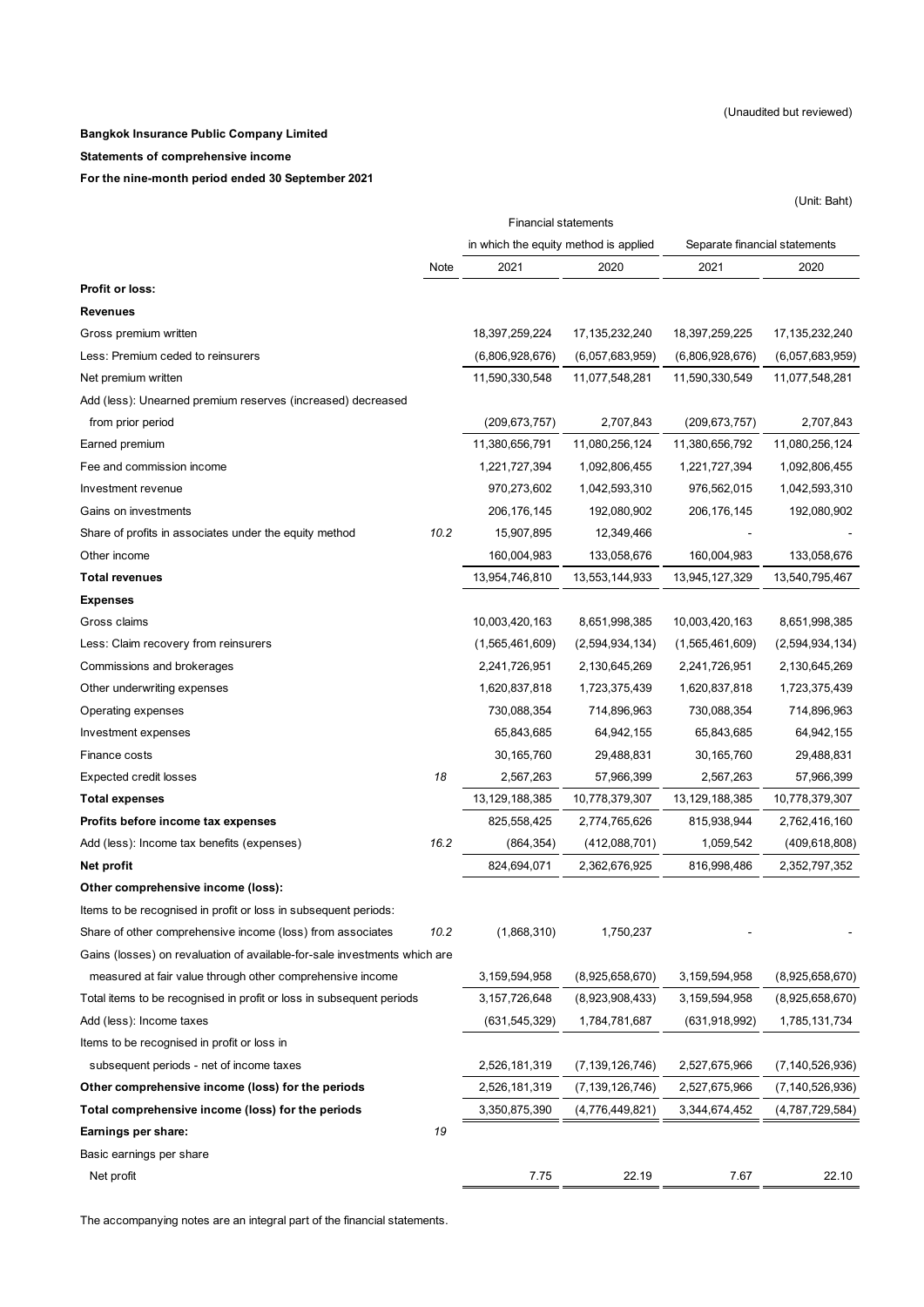(Unit: Baht)

#### **Bangkok Insurance Public Company Limited**

**Statements of cash flows**

#### **For the nine-month period ended 30 September 2021**

2021 2020 2021 2020 Direct premium written 17,138,334,346 16,496,260,844 17,138,334,346 16,496,260,844 Cash paid for reinsurance (2,468,947,830) (1,992,868,521) (2,468,947,830) (1,992,868,521) Interest income 147,660,739 235,239,785 147,660,739 235,239,785 Dividend income 832,934,960 822,799,247 832,934,960 822,799,247 Other investment income 114,839,746 117,480,254 114,839,746 117,480,254 Other income 45,107,982 14,346,539 45,107,982 14,346,539 Losses incurred on direct insurance (8,946,444,546) (7,641,512,804) (8,946,444,546) (7,641,512,804) Commissions and brokerages on direct insurance (2,054,435,137) (2,034,443,252) (2,054,435,137) (2,034,443,252) Other underwriting expenses (1,899,574,537) (1,999,774,490) (1,899,574,537) (1,999,774,490) Operating expenses (680,912,343) (706,557,580) (680,912,343) (706,557,580) Investment expenses (36,466,818) (35,088,868) (36,466,818) (35,088,868) Income taxes (611,549,005) (437,441,923) (611,549,005) (437,441,923) Cash received on financial assets 16,860,547,083 15,757,665,373 16,860,547,083 15,757,665,373 Cash paid for financial assets ############# ############# ############# ############# **Net cash provided by operating activities** 1,666,915,175 1,666,915,175 1,363,693,278 1,666,915,175 1,363,693,278 **Cash flows from (used in) investing activities** Cash flows from Premises and equipment 146,404 1,315,944 1,315,944 1,315,944 1,315,944 1,315,944 1,315,944 Cash provided by investing activities 146,404 1,315,944 146,404 1,315,944 Cash flows used in Premises and equipment (41,796,208) (44,629,204) (41,796,208) (44,629,204) Intangible assets (68,062,485) (10,130,923) (68,062,485) (10,130,923) Cash used in investing activities (109,858,693) (54,760,127) (109,858,693) (54,760,127) **Net cash used in investing activities** (109,712,289) (53,444,183) (109,712,289) (53,444,183) **Cash flows from (used in) financing activites** Repayments of lease liabilities (30,302,245) (27,209,545) (30,302,245) (27,209,545) Dividends paid (1,013,428,428) (1,167,258,116) (1,013,428,428) (1,167,258,116) **Net cash used in financing activities** (1,043,730,673) (1,194,467,661) (1,043,730,673) (1,194,467,661) **Net increase in cash and cash equivalents** 513,472,213 115,781,434 513,472,213 115,781,434 Cash and cash equivalents at beginning of the periods 141,557,318 138,824,094 141,557,318 138,824,094 Increase in allowance for expected credit losses (30,779) (10,264) (30,779) (30,779) (10,264) **Cash and cash equivalents at end of the periods** 654,998,752 254,595,264 654,998,752 254,595,264 **Cash flows from (used in) operating activities** Financial statements in which the equity method is applied Separate financial statements

The accompanying notes are an integral part of the financial statements.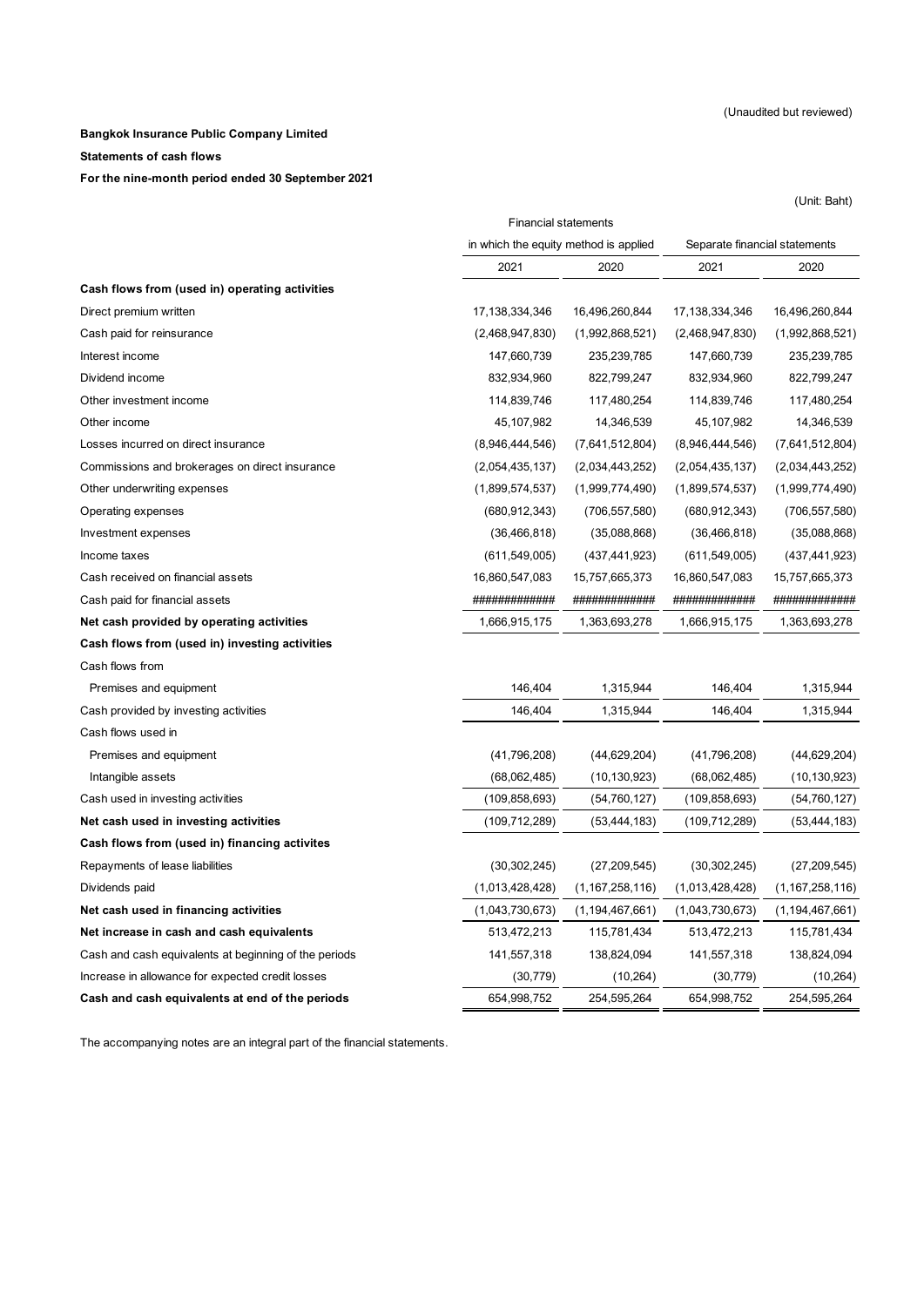#### **Bangkok Insurance Public Company Limited**

#### **Statements of changes in owners' equity**

**For the nine-month period ended 30 September 2021**

|                                                        |      | Financial statements in which the equity method is applied |               |                   |                   |                    |                                        |                         |                    |                    |
|--------------------------------------------------------|------|------------------------------------------------------------|---------------|-------------------|-------------------|--------------------|----------------------------------------|-------------------------|--------------------|--------------------|
|                                                        |      |                                                            |               |                   |                   |                    | Other components of owners' equity     |                         |                    |                    |
|                                                        |      |                                                            |               |                   |                   |                    |                                        | Revaluation surplus     |                    |                    |
|                                                        |      |                                                            |               |                   |                   |                    |                                        | on available-for-sale   |                    |                    |
|                                                        |      |                                                            |               |                   |                   |                    |                                        | investments measured at |                    |                    |
|                                                        |      |                                                            |               |                   |                   |                    | Share of other                         | fair value through      |                    |                    |
|                                                        |      | Issued and                                                 |               |                   | Retained earnings |                    | comprehensive loss other comprehensive |                         |                    |                    |
|                                                        |      | paid-up                                                    |               | Appropriated      |                   |                    | in associates                          | income - net            |                    |                    |
|                                                        | Note | share capital                                              | Share premium | Statutory reserve | Other reserve     | Unappropriated     | - net of income taxes                  | of income taxes         | Total              | Total              |
|                                                        |      |                                                            |               |                   |                   |                    |                                        |                         |                    |                    |
| Balance as at 1 January 2020                           |      | 1,064,700,000                                              | 1,442,500,000 | 106,470,000       | 7,000,000,000     | 4,223,458,003      | (3,793,469)                            | 17,189,762,552          | 17,185,969,083     | 31,023,097,086     |
| Cumulative effect of the change in accounting policies |      |                                                            |               |                   |                   | (36, 818, 070)     | $\blacksquare$                         | 2,170,828,814           | 2,170,828,814      | 2,134,010,744      |
| Balance as at 1 January 2020 - as restated             |      | 1,064,700,000                                              | 1,442,500,000 | 106,470,000       | 7,000,000,000     | 4,186,639,933      | (3,793,469)                            | 19,360,591,366          | 19,356,797,897     | 33, 157, 107, 830  |
| Dividend paid                                          | 20   |                                                            |               |                   |                   | (1, 171, 170, 000) |                                        |                         |                    | (1, 171, 170, 000) |
| Net profit                                             |      |                                                            |               |                   |                   | 2,362,676,925      |                                        |                         |                    | 2,362,676,925      |
| Other comprehensive income (loss) for the period       |      |                                                            |               |                   |                   |                    | 1,400,190                              | (7, 140, 526, 936)      | (7, 139, 126, 746) | (7, 139, 126, 746) |
| Balance as at 30 September 2020                        |      | 1,064,700,000                                              | 1,442,500,000 | 106,470,000       | 7,000,000,000     | 5,378,146,858      | (2,393,279)                            | 12,220,064,430          | 12,217,671,151     | 27,209,488,009     |
|                                                        |      |                                                            |               |                   |                   |                    |                                        |                         |                    |                    |
| Balance as at 1 January 2021                           |      | 1,064,700,000                                              | 1,442,500,000 | 106,470,000       | 7,000,000,000     | 5,373,111,989      | (2,393,280)                            | 15,358,658,500          | 15,356,265,220     | 30,343,047,209     |
| Dividend paid                                          | 20   |                                                            |               |                   |                   | (1,384,106,960)    |                                        |                         |                    | (1,384,106,960)    |
| Net profit                                             |      |                                                            |               |                   |                   | 824,694,071        |                                        |                         |                    | 824,694,071        |
| Other comprehensive income (loss) for the period       |      |                                                            |               |                   |                   |                    | (1,494,647)                            | 2,527,675,966           | 2,526,181,319      | 2,526,181,319      |
| Balance as at 30 September 2021                        |      | 1,064,700,000                                              | 1,442,500,000 | 106,470,000       | 7,000,000,000     | 4,813,699,100      | (3,887,927)                            | 17,886,334,466          | 17,882,446,539     | 32,309,815,639     |

The accompanying notes are an integral part of the financial statements.

(Unit: Baht)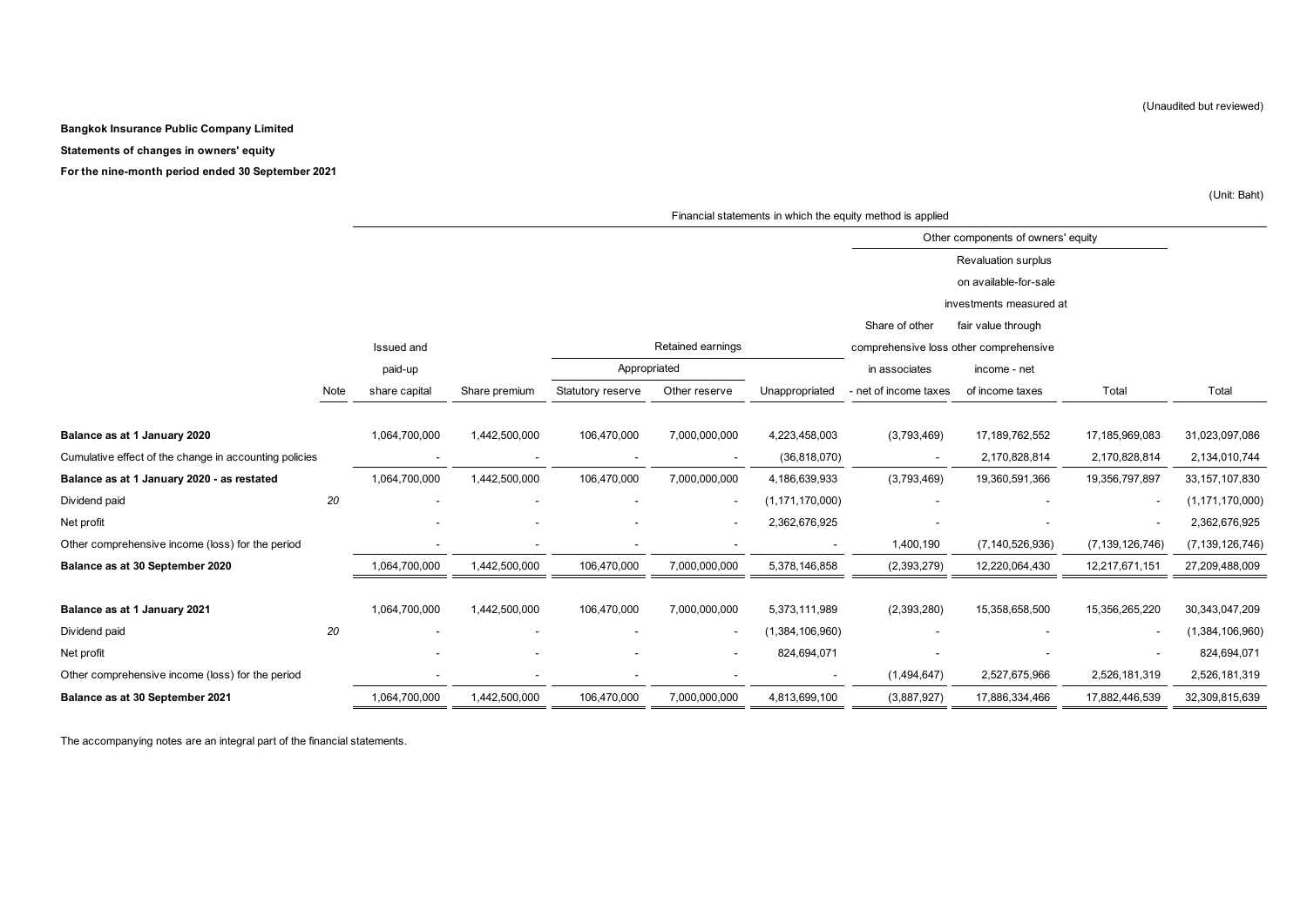**Bangkok Insurance Public Company Limited**

**Statements of changes in owners' equity (continued)**

**For the nine-month period ended 30 September 2021**

Other component of owners' equity Revaluation surplus Issued and **on available-for-sale Constant Constant Constant Constant Constant Constant Constant Constant Constant Constant Constant Constant Constant Constant Constant Constant Constant Constant Constant Constant Consta** paid-up investments - net investments - net investments - net Note share capital Share premium Statutory reserve Other reserve Unappropriated of income taxes Total **Balance as at 1 January 2020** 1,064,700,000 1,442,500,000 106,470,000 7,000,000,000 4,126,084,666 17,189,762,552 30,929,517,218 Cumulative effect of the change in accounting policies - - - - (36,818,070) 2,170,828,814 2,134,010,744 **Balance as at 1 January 2020 - as restated** 1,064,700,000 1,442,500,000 106,470,000 7,000,000,000 4,089,266,596 19,360,591,366 33,063,527,962 Dividend paid *20* - - - - (1,171,170,000) - (1,171,170,000) Net profit - - - - 2,352,797,352 - 2,352,797,352 Other comprehensive loss for the period - - - - - (7,140,526,936) (7,140,526,936) **Balance as at 30 September 2020** 1,064,700,000 1,442,500,000 106,470,000 7,000,000,000 5,270,893,948 12,220,064,430 27,104,628,378 **Balance as at 1 January 2021** 1,064,700,000 1,442,500,000 106,470,000 7,000,000,000 5,259,106,805 15,358,658,500 30,231,435,305 Dividend paid *20* - - - - (1,384,106,960) - (1,384,106,960) Net profit - - - - 816,998,486 - 816,998,486 Other comprehensive income for the period **COLOGY 2,527,675,966** 2,527,675,966 2,527,675,966 2,527,675,966 2,527,675,966 **Balance as at 30 September 2021** 1,064,700,000 1,442,500,000 106,470,000 7,000,000,000 4,691,998,331 17,886,334,466 32,192,002,797 Retained earnings Appropriated Separate financial statements

The accompanying notes are an integral part of the financial statements.

(Unaudited but reviewed)

(Unit: Baht)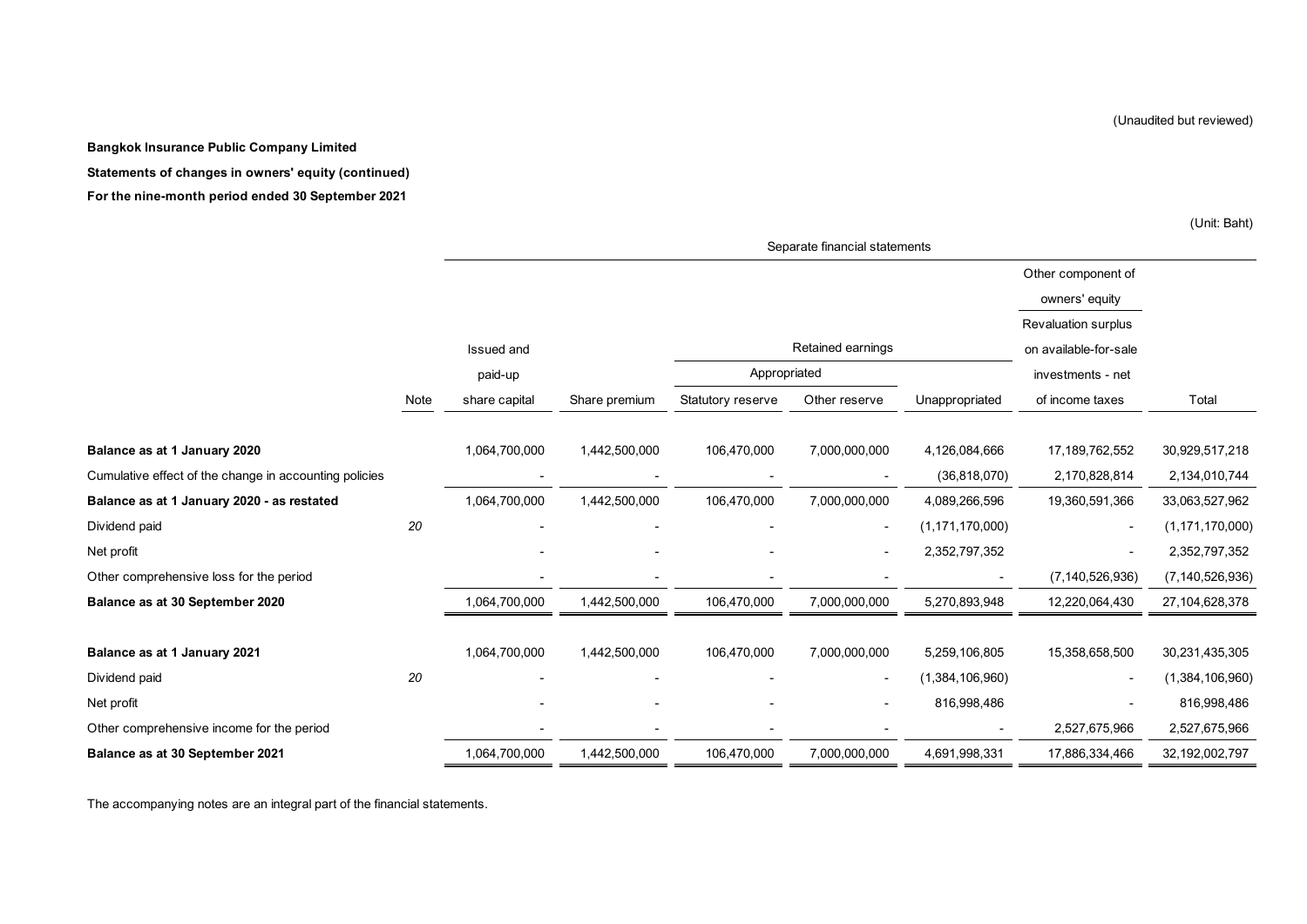**Bangkok Insurance Public Company Limited** Table of contents for notes to interim financial statements For the three-month and nine-month periods ended 30 September 2021

|     | <b>Note Contents</b>                                                                       | Page |
|-----|--------------------------------------------------------------------------------------------|------|
| 1.  |                                                                                            |      |
| 2.  | Preparation of financial statements/ Financial reporting standards/ Significant accounting |      |
|     |                                                                                            |      |
| 3.  |                                                                                            |      |
| 4.  |                                                                                            |      |
| 5.  |                                                                                            |      |
| 6.  |                                                                                            |      |
| 7.  |                                                                                            |      |
| 8.  |                                                                                            |      |
| 9.  |                                                                                            |      |
| 10. |                                                                                            |      |
| 11. |                                                                                            |      |
| 12. |                                                                                            |      |
| 13. |                                                                                            |      |
| 14. |                                                                                            |      |
| 15. |                                                                                            |      |
| 16. |                                                                                            |      |
| 17. |                                                                                            |      |
| 18. |                                                                                            |      |
| 19. |                                                                                            |      |
| 20. |                                                                                            |      |
| 21. |                                                                                            |      |
| 22. |                                                                                            |      |
| 23. |                                                                                            |      |
| 24. |                                                                                            |      |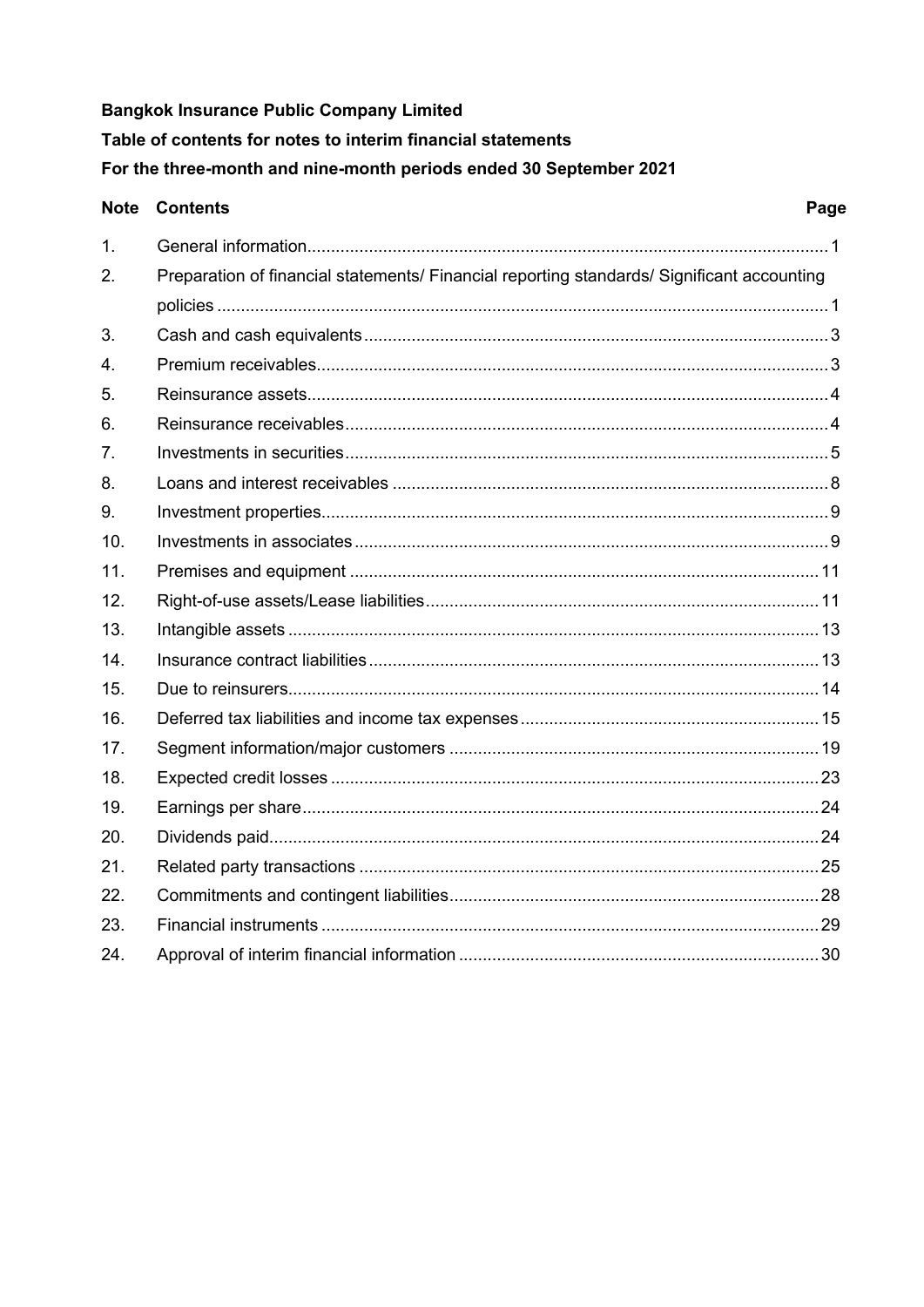# **Bangkok Insurance Public Company Limited Notes to interim financial statements For the three-month and nine-month periods ended 30 September 2021**

# **1. General information**

# **1.1 Corporate information**

Bangkok Insurance Public Company Limited ("the Company") is a public company incorporated and domiciled in Thailand, and listed on the Stock Exchange of Thailand. The Company's major shareholder is Bangkok Bank Public Company Limited whereby as at 30 September 2021 and 31 December 2020, such major shareholder held 9.97% of the issued and paid-up ordinary shares of the Company. The Company is principally engaged in the provision of non-life insurance. The Company's registered office is located at No. 25, Bangkok Insurance Building, South Sathon Road, Tung Ma Ha Mek, Sathon, Bangkok.

# **1.2 Coronavirus 2019 pandemic**

The Coronavirus 2019 (Covid-19) pandemic has caused an economic slowdown and impacted businesses and industries in various sectors either directly or indirectly. This situation may bring uncertainties and have an impact on the environment in which the business operates. The Company's management has continuously monitored ongoing developments and assessed the financial impact in respect of the valuation of assets, provisions and contingent liabilities, and has used estimates and judgement in respect of various issues (if any) as the situation has evolved.

# **2. Preparation of financial statements/ Financial reporting standards/ Significant accounting policies**

# **2.1 Basis for preparation of interim financial information**

This interim financial information is prepared in accordance with Thai Accounting Standard No. 34: Interim Financial Reporting whereby the Company choose to present condensed interim financial statements. However, the Company presented each line item in the statements of financial position, comprehensive income, changes in owners' equity and cash flows in the same full format as that used in its annual financial statements, and in accordance with the format of financial statements specified in the Notification of the Office of Insurance Commission ("OIC") regarding criteria, procedures, terms and conditions for preparation and submission of financial statements and operating performance reports of non-life insurance companies (No.2) B.E. 2562 dated 4 April 2019.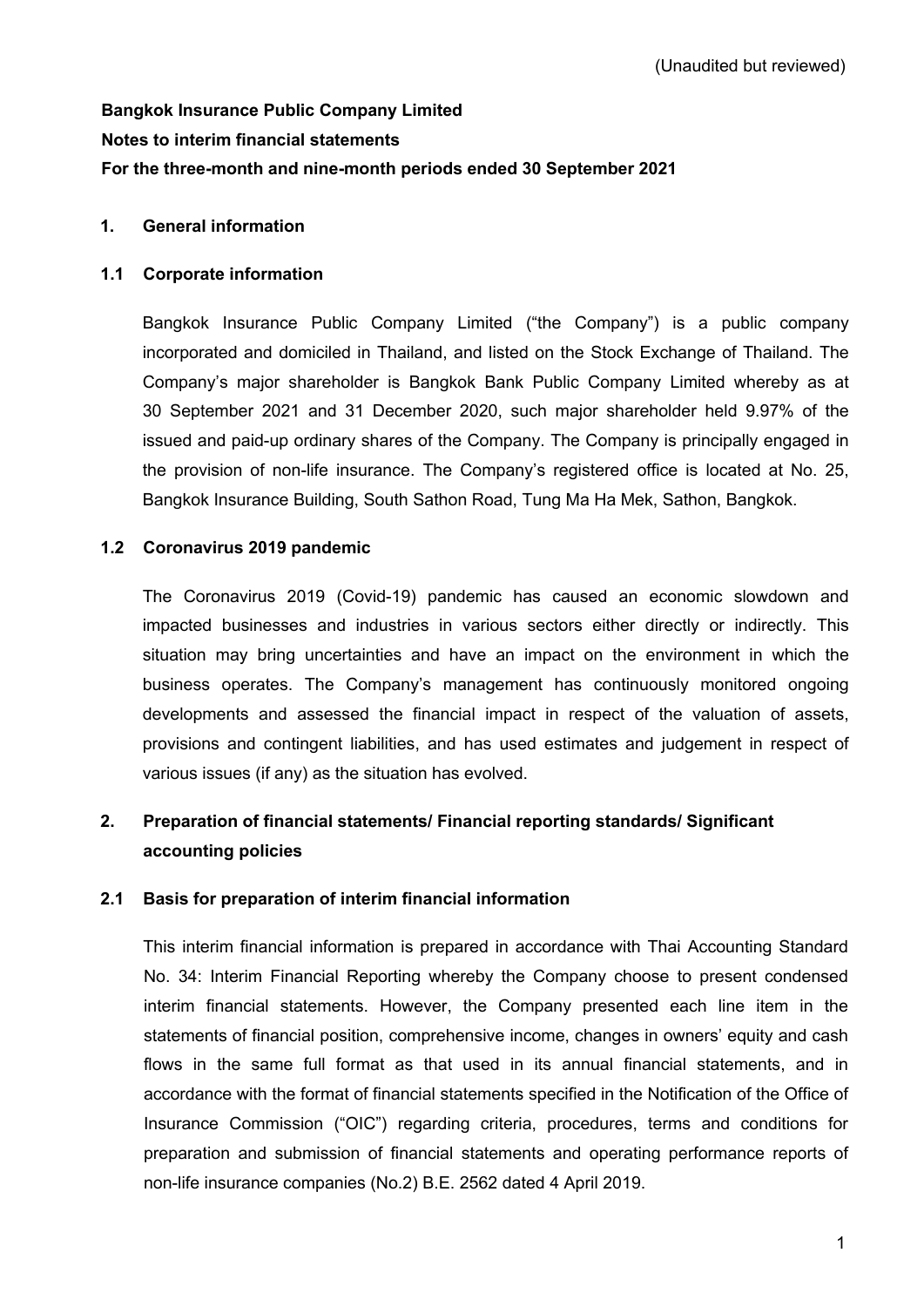This interim financial information is intended to provide information additional to that included in the latest annual financial statements. Accordingly, they focus on new activities, events and circumstances so as not to duplicate information previously reported. This interim financial information should therefore be read in conjunction with the latest annual financial statements.

The interim financial information in Thai language are the official statutory financial statements of the Company. The interim financial information in English language have been translated from such financial statements in Thai language.

# **2.2 New financial reporting standards**

#### **2.2.1 Financial reporting standards that became effective in the current period**

During the period, the Company has adopted the new financial reporting standards and interpretations, which are effective for fiscal years beginning on or after 1 January 2021. These financial reporting standards were aimed at alignment with the corresponding International Financial Reporting Standards with most of the changes directed towards clarifying accounting treatment and providing accounting guidance for users of the standards. However, adoption of such financial reporting standards did not have significant impact to the Company's financial statements.

# **2.2.2 Financial reporting standards that became effective for fiscal years beginning on or after 1 January 2022**

The Federation of Accounting Professions issued a number of revised financial reporting standards, which are effective for fiscal years beginning on or after 1 January 2022. These financial reporting standards were aimed at alignment with the corresponding International Financial Reporting Standards with most of the changes directed towards clarifying accounting treatment and, for some standards, providing temporary reliefs or temporary exemptions for users. However, the management of the Company already considered and believe that adoption of these amendments will not have any significant impact on the Company's financial statements.

#### **2.3 Significant accounting policies**

The interim financial information is prepared using the same significant accounting policies and methods of computation as those were used for the financial statements for the year ended 31 December 2020.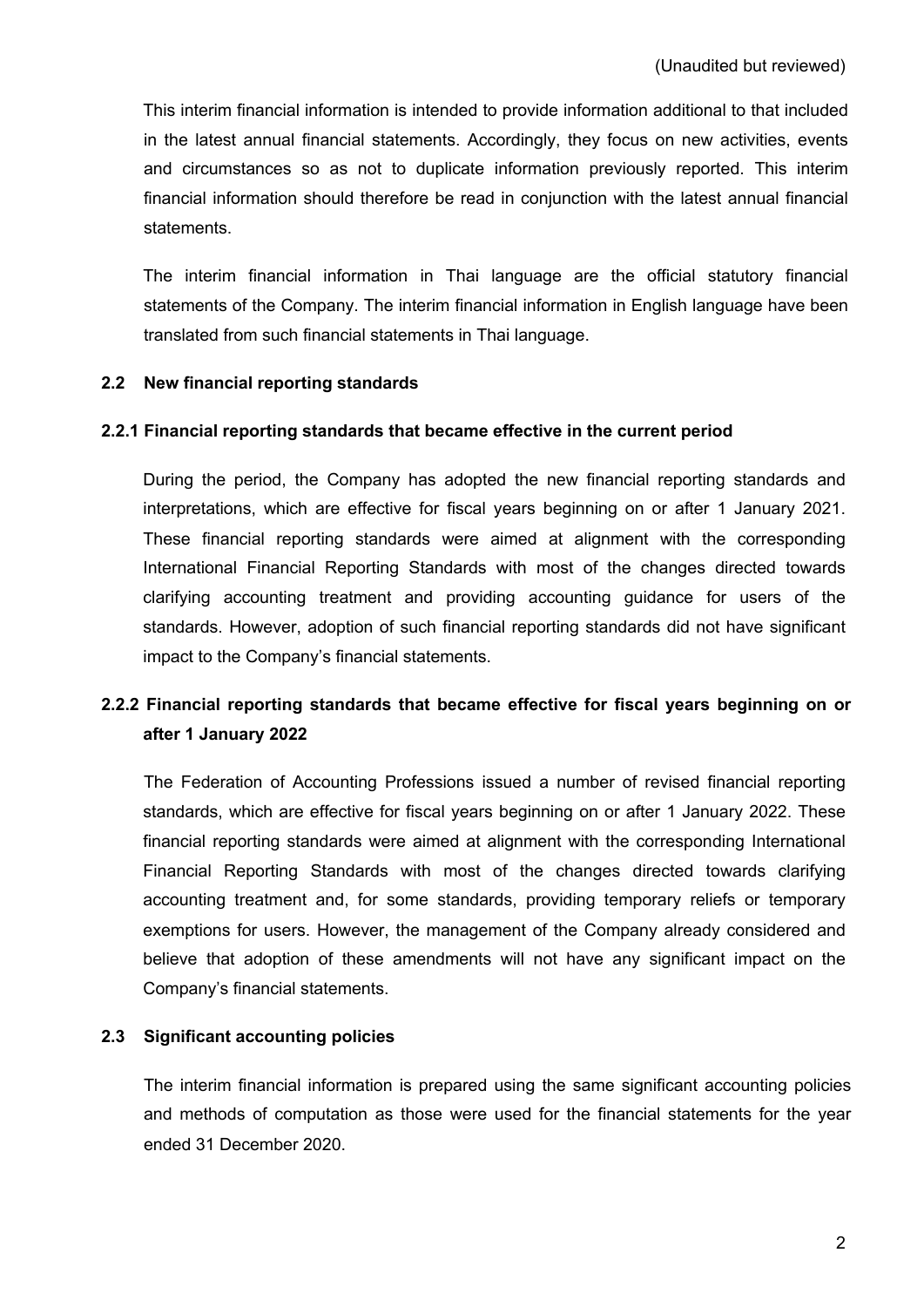#### **3. Cash and cash equivalents**

|                                               |                              | (Unit: Thousand Baht)             |
|-----------------------------------------------|------------------------------|-----------------------------------|
|                                               |                              | Financial statements in which     |
|                                               | the equity method is applied |                                   |
|                                               |                              | and Separate financial statements |
|                                               | 30 September 2021            | 31 December 2020                  |
|                                               |                              |                                   |
| Cash on hand                                  | 2,858                        | 2,787                             |
| Deposits at banks with no fixed maturity date | 532,172                      | 138,770                           |
| Deposits at banks with fixed maturity date    | 120,000                      |                                   |
| Total                                         | 655,030                      | 141,557                           |
| Less: Allowance for expected credit losses    | (31)                         |                                   |
| Cash and cash equivalents - net               | 654,999                      | 141,557                           |
|                                               |                              |                                   |

# **4. Premium receivables**

As at 30 September 2021 and 31 December 2020, the balances of premium receivables from direct insurance were classified by aging from the maturity date under the stipulated law of the premium collection as follows:

|                                       |                   | (Unit: Thousand Baht)             |  |  |  |
|---------------------------------------|-------------------|-----------------------------------|--|--|--|
|                                       |                   | Financial statements in which     |  |  |  |
|                                       |                   | the equity method is applied      |  |  |  |
|                                       |                   | and Separate financial statements |  |  |  |
|                                       | 30 September 2021 | 31 December 2020                  |  |  |  |
|                                       |                   |                                   |  |  |  |
| Not yet due                           | 1,660,010         | 2,202,950                         |  |  |  |
| Overdue not longer than 30 days       | 785,787           | 191,470                           |  |  |  |
| Overdue 31 days to 60 days            | 249,244           | 119,564                           |  |  |  |
| Overdue 61 days to 90 days            | 123,873           | 61,118                            |  |  |  |
| Overdue 91 days to 1 year             | 153,895           | 190,795                           |  |  |  |
| Overdue longer than 1 year            | 42,473            | 16,245                            |  |  |  |
| Total                                 | 3,015,282         | 2,782,142                         |  |  |  |
| Less: Allowance for doubtful accounts | (42, 473)         | (16, 245)                         |  |  |  |
| Premium receivables - net             | 2,972,809         | 2,765,897                         |  |  |  |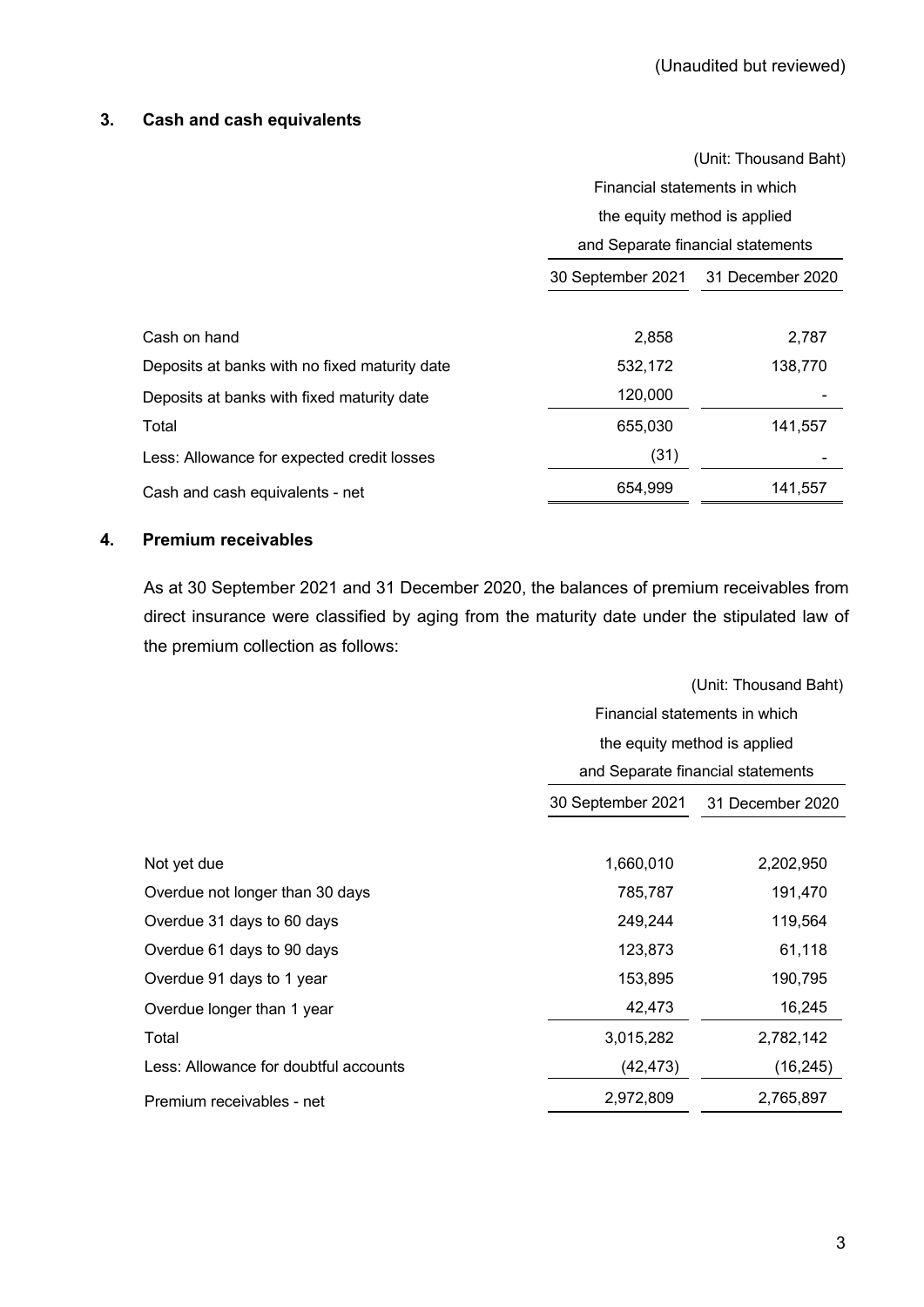# **5. Reinsurance assets**

|                                               |                                       | Financial statements in which |  |  |
|-----------------------------------------------|---------------------------------------|-------------------------------|--|--|
|                                               |                                       |                               |  |  |
|                                               | the equity method is applied          |                               |  |  |
|                                               | and Separate financial statements     |                               |  |  |
|                                               | 30 September 2021<br>31 December 2020 |                               |  |  |
| Insurance reserves refundable from reinsurers |                                       |                               |  |  |
| 3,896,277<br>Loss reserves                    |                                       | 4,304,602                     |  |  |
| 3,665,021<br>Unearned premium reserves        |                                       | 3,255,621                     |  |  |
| Total<br>7,561,298                            |                                       | 7,560,223                     |  |  |
| Less: Allowance for impairment                | (52)                                  | (54)                          |  |  |
| Reinsurance assets - net                      | 7,561,246<br>7,560,169                |                               |  |  |

#### **6. Reinsurance receivables**

(Unit: Thousand Baht)

Financial statements in which

|                                            | the equity method is applied          |           |  |  |  |
|--------------------------------------------|---------------------------------------|-----------|--|--|--|
|                                            | and Separate financial statements     |           |  |  |  |
|                                            | 30 September 2021<br>31 December 2020 |           |  |  |  |
|                                            |                                       |           |  |  |  |
| Amounts deposited on reinsurance           | 55,800                                | 42,445    |  |  |  |
| Amounts due from reinsurers                | 423,730                               | 367,902   |  |  |  |
| Total                                      | 479,530                               | 410,347   |  |  |  |
| Less: Allowance for doubtful accounts      | (51)                                  | (21, 025) |  |  |  |
| Receivables on reinsurance contracts - net | 389,322<br>479.479                    |           |  |  |  |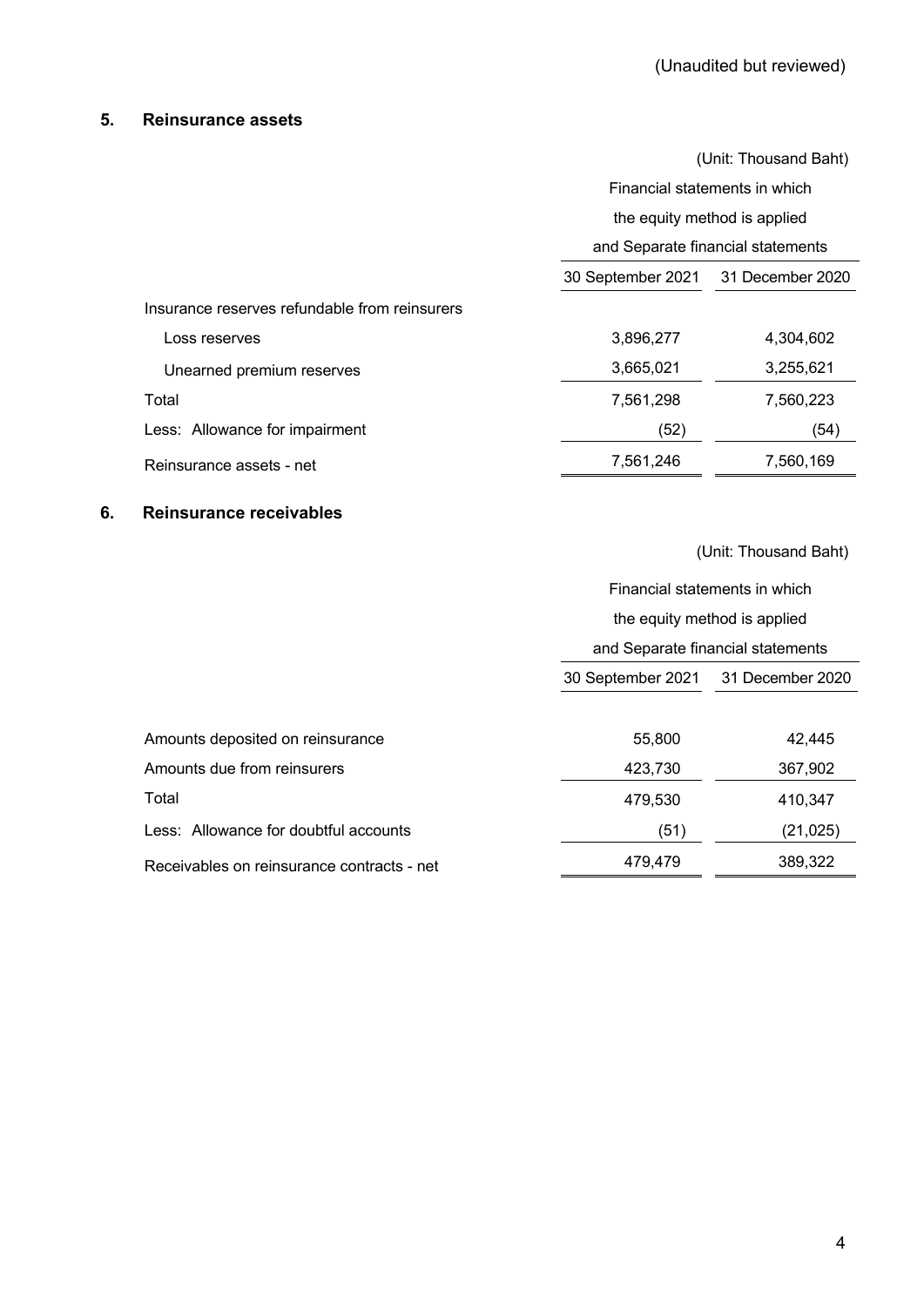# **7. Investments in securities**

# **7.1 Classified by type of investment**

(Unit: Thousand Baht)

|                                            | and Separate financial statements |            |                  |            |  |  |
|--------------------------------------------|-----------------------------------|------------|------------------|------------|--|--|
|                                            | 30 September 2021                 |            | 31 December 2020 |            |  |  |
|                                            | Cost/                             |            | Cost/            |            |  |  |
|                                            | Amortised cost                    | Fair value | Amortised cost   | Fair value |  |  |
| Available-for-sale investments measured    |                                   |            |                  |            |  |  |
| at fair value through other                |                                   |            |                  |            |  |  |
| comprehensive income                       |                                   |            |                  |            |  |  |
| Government and state enterprise securities | 3,924,619                         | 3,954,807  | 3,252,226        | 3,300,520  |  |  |
| Private sector debt securities             | 835,000                           | 783,759    | 630,817          | 579,039    |  |  |
| Common stocks                              | 6,416,405                         | 28,605,306 | 6,083,661        | 25,112,951 |  |  |
| Unit trusts                                | 1,709,164                         | 1,782,425  | 1,652,329        | 1,704,622  |  |  |
| Total                                      | 12,885,188                        | 35,126,297 | 11,619,033       | 30,697,132 |  |  |
| Add: Unrealised gains                      | 22,357,918                        |            | 19,198,323       |            |  |  |
| Less: Allowance for impairment             | (65,083)                          |            | (65,083)         |            |  |  |
| Less: Allowance for expected credit losses | (51, 726)                         |            | (55, 141)        |            |  |  |
| Available-for-sale investments measured at |                                   |            |                  |            |  |  |
| fair value through other comprehensive     |                                   |            |                  |            |  |  |
| income - net                               | 35,126,297                        |            | 30,697,132       |            |  |  |
| Held-to-maturity investments measured at   |                                   |            |                  |            |  |  |
| amortised cost                             |                                   |            |                  |            |  |  |
| Deposits at financial institutions which   |                                   |            |                  |            |  |  |
| matured over 3 months                      | 12,649,255                        |            | 13,729,657       |            |  |  |
| Less: Allowance for expected credit losses | (3,508)                           |            | (2,701)          |            |  |  |
| Held-to-maturity investments measured at   |                                   |            |                  |            |  |  |
| amortised cost - net                       | 12,645,747                        |            | 13,726,956       |            |  |  |
| Investment in securities - net             | 47,772,044                        |            | 44,424,088       |            |  |  |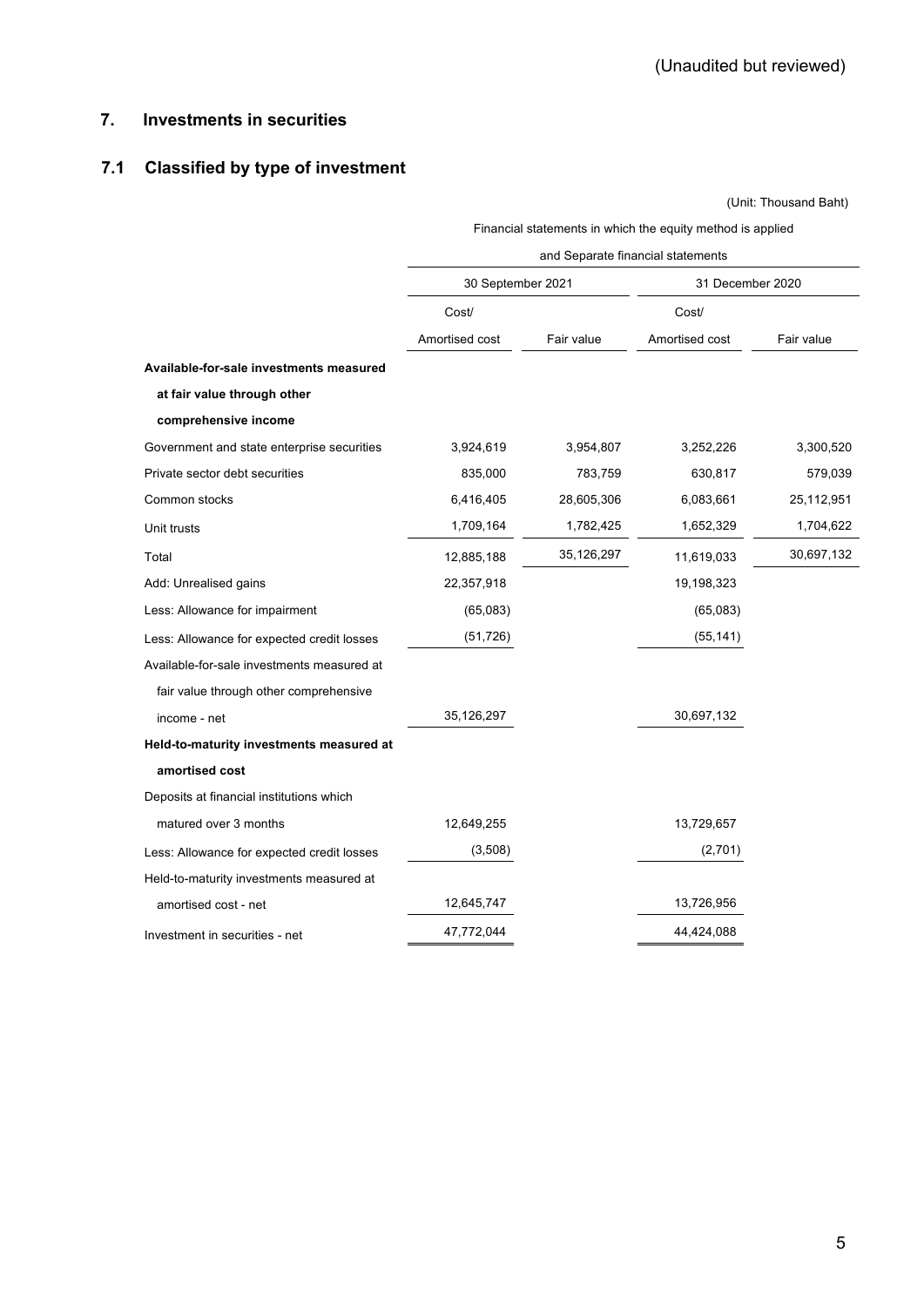# **7.2 Classified by stage of credit risk**

(Unit: Thousand Baht)

|                                                 |                                                            | and Separate financial statements                          |            |                       |
|-------------------------------------------------|------------------------------------------------------------|------------------------------------------------------------|------------|-----------------------|
|                                                 | 30 September 2021                                          |                                                            |            | 31 December 2020      |
|                                                 |                                                            | Allowance for                                              |            | Allowance for         |
|                                                 |                                                            | expected                                                   |            | expected              |
|                                                 |                                                            | credit losses                                              |            | credit losses         |
|                                                 |                                                            | recognised in                                              |            | recognised in         |
|                                                 | Fair value                                                 | profit or loss                                             | Fair value | profit or loss        |
| Available-for-sale investments measured         |                                                            |                                                            |            |                       |
| at fair value through other                     |                                                            |                                                            |            |                       |
| comprehensive income                            |                                                            |                                                            |            |                       |
| Stage 1 - Debt securities without a significant |                                                            |                                                            |            |                       |
| increase of credit risk                         | 4,686,206                                                  | (1, 514)                                                   | 3,827,529  | (734)                 |
| Stage 3 - Credit impaired debt securities       | 52,360                                                     | (50, 212)                                                  | 52,030     | (54, 407)             |
| Total                                           | 4,738,566                                                  | (51, 726)                                                  | 3,879,559  | (55, 141)             |
|                                                 |                                                            |                                                            |            | (Unit: Thousand Baht) |
|                                                 |                                                            | Financial statements in which the equity method is applied |            |                       |
|                                                 |                                                            | and Separate financial statements                          |            |                       |
|                                                 |                                                            | 30 September 2021                                          |            |                       |
|                                                 |                                                            | Allowance for                                              |            |                       |
|                                                 |                                                            | expected credit                                            |            |                       |
|                                                 | Gross                                                      | losses recognised                                          |            | Net                   |
|                                                 | carrying value                                             | in profit or loss                                          |            | carrying value        |
| Held-to-maturity investments measured           |                                                            |                                                            |            |                       |
| at amortised cost                               |                                                            |                                                            |            |                       |
| Stage 1 - Debt securities without a significant |                                                            |                                                            |            |                       |
| increase of credit risk                         | 12,649,255                                                 |                                                            | (3,508)    | 12,645,747            |
| Total                                           | 12,649,255                                                 |                                                            | (3,508)    | 12,645,747            |
|                                                 |                                                            |                                                            |            | (Unit: Thousand Baht) |
|                                                 | Financial statements in which the equity method is applied |                                                            |            |                       |
|                                                 | and Separate financial statements                          |                                                            |            |                       |
|                                                 |                                                            | 31 December 2020                                           |            |                       |
|                                                 |                                                            |                                                            |            |                       |
|                                                 |                                                            | Allowance for                                              |            |                       |

|                                                 |                 | , ,,,,,,,,,,,,,,,,,,, |                |  |  |
|-------------------------------------------------|-----------------|-----------------------|----------------|--|--|
|                                                 | expected credit |                       |                |  |  |
|                                                 | Gross           | losses recognised     | Net            |  |  |
|                                                 | carrying value  | in profit or loss     | carrying value |  |  |
| Held-to-maturity investments measured           |                 |                       |                |  |  |
| at amortised cost                               |                 |                       |                |  |  |
| Stage 1 - Debt securities without a significant |                 |                       |                |  |  |
| increase of credit risk                         | 13,729,657      | (2,701)               | 13,726,956     |  |  |
| Total                                           | 13,729,657      | (2,701)               | 13,726,956     |  |  |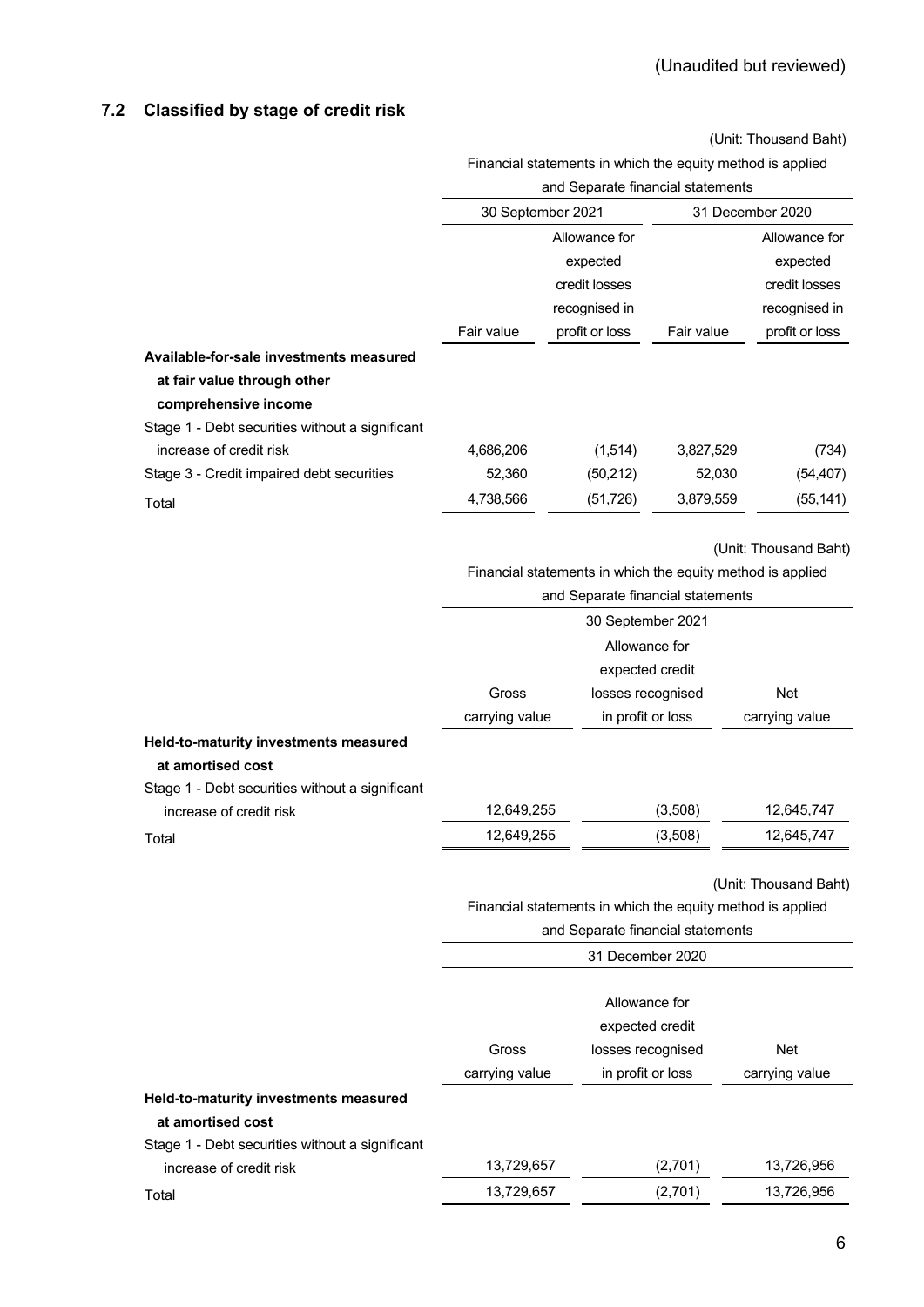### **7.3 Investments subject to restriction and commitment**

As at 30 September 2021 and 31 December 2020, the Company placed certain assets as securities and insurance reserves with the Registrar in accordance with the Non-life Insurance Act and placed with the bank to secure bank overdraft facilities and others as required in the normal course of business of the Company as described below.

(Unit: Million Baht)

|                                        | <u>I mandal statements in which the equity method is applied</u> |                                   |                  |            |  |  |  |
|----------------------------------------|------------------------------------------------------------------|-----------------------------------|------------------|------------|--|--|--|
|                                        |                                                                  | and Separate financial statements |                  |            |  |  |  |
|                                        | 30 September 2021                                                |                                   | 31 December 2020 |            |  |  |  |
|                                        | Cost                                                             | Fair value                        |                  | Fair value |  |  |  |
| <b>Placed as securities</b>            |                                                                  |                                   |                  |            |  |  |  |
| Government bonds                       | 14.0                                                             | 14.2                              | 14.0             | 14.3       |  |  |  |
| <b>Placed as insurance reserves</b>    |                                                                  |                                   |                  |            |  |  |  |
| Ordinary shares                        | 35.2                                                             | 111.8                             | 35.2             | 113.7      |  |  |  |
| Government bonds                       | 1,270.0                                                          | 1,300.7                           | 1,240.0          | 1,286.9    |  |  |  |
| <b>Debentures</b>                      | 240.0                                                            | 245.6                             | 210.0            | 212.5      |  |  |  |
|                                        | 1,545.2                                                          | 1,658.1                           | 1,485.2          | 1,613.1    |  |  |  |
| <b>Placed to secure bank overdraft</b> |                                                                  |                                   |                  |            |  |  |  |
| facilities                             |                                                                  |                                   |                  |            |  |  |  |
| Deposits at financial institutions     | 30.0                                                             | 30.0                              | 30.0             | 30.0       |  |  |  |
| Placed as performance bonds            |                                                                  |                                   |                  |            |  |  |  |
| Government and state enterprise bonds  | 0.6                                                              | 0.6                               |                  |            |  |  |  |
| Placed to secure bank guarantees       |                                                                  |                                   |                  |            |  |  |  |
| Deposits at financial institutions     | 20.0                                                             | 20.0                              | 20.0             | 20.0       |  |  |  |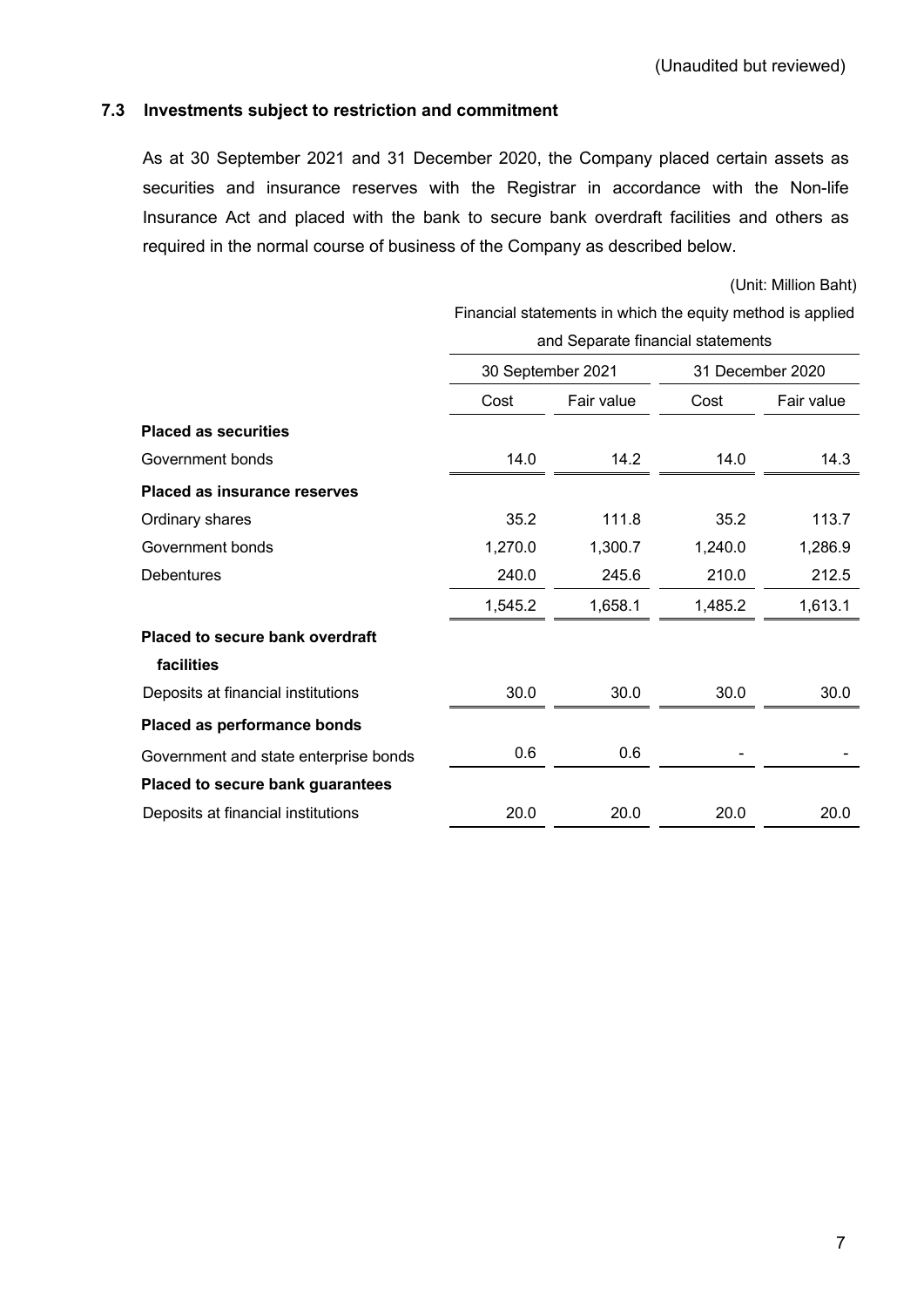# **8. Loans and interest receivables**

As at 30 September 2021 and 31 December 2020, the balances of loans and interest receivables, classified by stage of credit risk, were as follows:

(Unit: Thousand Baht)

Financial statements in which the equity method is applied

|                                            | and Separate financial statements |               |           |  |  |  |
|--------------------------------------------|-----------------------------------|---------------|-----------|--|--|--|
|                                            | 30 September 2021                 |               |           |  |  |  |
| Classification                             | Mortgaged loans                   | <b>Others</b> |           |  |  |  |
| Stage 1 - Loans without a significant      |                                   |               |           |  |  |  |
| increase of credit risk                    | 1,275,629                         | 8,117         | 1,283,746 |  |  |  |
| Stage 2 - Loans with significant increases |                                   |               |           |  |  |  |
| of credit risk                             | 2,557                             |               | 2,557     |  |  |  |
| Stage 3 - Credit impairment loans          | 170,263                           |               | 170,263   |  |  |  |
| Total                                      | 1,448,449                         | 8,117         | 1,456,566 |  |  |  |
| Less: Allowance for expected credit        |                                   |               |           |  |  |  |
| losses                                     | (54, 505)                         |               | (54, 505) |  |  |  |
| Loans and interest receivables - net       | 1,393,944                         | 8,117         | 1,402,061 |  |  |  |

(Unit: Thousand Baht)

|                                            | and Separate financial statements |       |           |  |  |  |
|--------------------------------------------|-----------------------------------|-------|-----------|--|--|--|
|                                            | 31 December 2020                  |       |           |  |  |  |
| Classification                             | Mortgaged loans<br><b>Others</b>  |       | Total     |  |  |  |
| Stage 1 - Loans without a significant      |                                   |       |           |  |  |  |
| increase of credit risk                    | 1,344,386                         | 8,305 | 1,352,691 |  |  |  |
| Stage 2 - Loans with significant increases |                                   |       |           |  |  |  |
| of credit risk                             | 17,942                            |       | 17,942    |  |  |  |
| Stage 3 - Credit impairment loans          | 155,043                           |       | 155,043   |  |  |  |
| Total                                      | 1,517,371                         | 8,305 | 1,525,676 |  |  |  |
| Less: Allowance for expected credit        |                                   |       |           |  |  |  |
| losses                                     | (49, 257)                         |       | (49, 257) |  |  |  |
| Loans and interest receivables - net       | 1,468,114                         | 8,305 | 1,476,419 |  |  |  |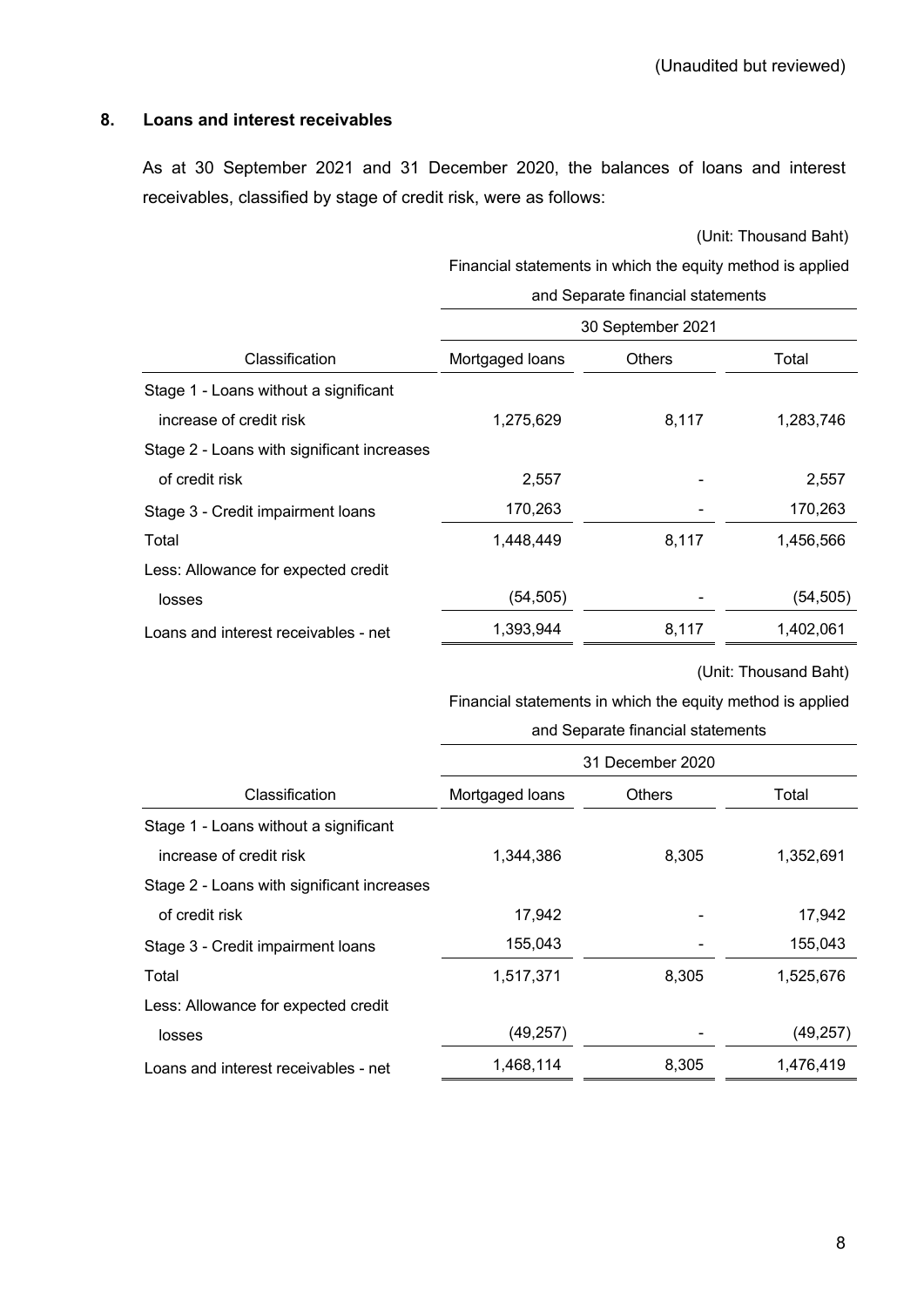Credit limits granted to each employee under the Company's employee welfare plan shall not exceed 30 times of employee's salary and Baht 1,000,000 for personal guarantee loans with interest being charged at the rate of 3.0% per annum, and not exceed 60 times of employee's salary and Baht 5,000,000 for mortgaged loans with interest being charged at the rate of 2.5% per annum.

As at 30 September 2021 and 31 December 2020, the balances of employee loans were Baht 157.3 million and Baht 153.9 million, respectively.

#### **9. Investment properties**

|                                            |                                    | (Unit: Thousand Baht) |  |  |  |
|--------------------------------------------|------------------------------------|-----------------------|--|--|--|
|                                            | Financial statements in which      |                       |  |  |  |
|                                            | the equity method is applied       |                       |  |  |  |
|                                            | and Separate financial statements  |                       |  |  |  |
|                                            | For the nine-month                 |                       |  |  |  |
|                                            | period ended<br>For the year ended |                       |  |  |  |
|                                            | 30 September 2021                  | 31 December 2020      |  |  |  |
|                                            |                                    |                       |  |  |  |
| Net book value at beginning of the periods | 117,930                            | 135,207               |  |  |  |
| Depreciation charged for the periods       | (12, 887)                          | (17,277)              |  |  |  |
| Net book value at end of the periods       | 105,043                            | 117,930               |  |  |  |

As at 30 September 2021 and 31 December 2020, the fair values of the investment properties amounting to Baht 200.8 million and Baht 225.8 million, respectively.

# **10. Investments in associates**

#### **10.1 Details of associates**

|                         |                    |               | Paid-up share capital as at<br>Shareholding |             |              |             |
|-------------------------|--------------------|---------------|---------------------------------------------|-------------|--------------|-------------|
|                         |                    | Country of    | 30 September                                | 31 December | 30 September | 31 December |
| Company's name          | Nature of business | incorporation | 2021                                        | 2020        | 2021         | 2020        |
|                         |                    |               | (USD)<br>(USD)                              |             | (% )         | (%)         |
|                         |                    |               |                                             |             |              |             |
| Asia Insurance          |                    |               |                                             |             |              |             |
| (Cambodia) Plc.         | Non-life insurance | Cambodia      | 7,000,000                                   | 7,000,000   | 22.92        | 22.92       |
| Asian Insurance         |                    |               |                                             |             |              |             |
| International           |                    |               |                                             |             |              |             |
| (Holding) Limited       | Holding company    | Bermuda       | 5,740,000                                   | 5,740,000   | 41.70        | 41.70       |
| Bangkok Insurance (Lao) |                    |               |                                             |             |              |             |
| Company Limited         | Non-life insurance | Lao           | 2,000,000                                   | 2,000,000   | 38.00        | 38.00       |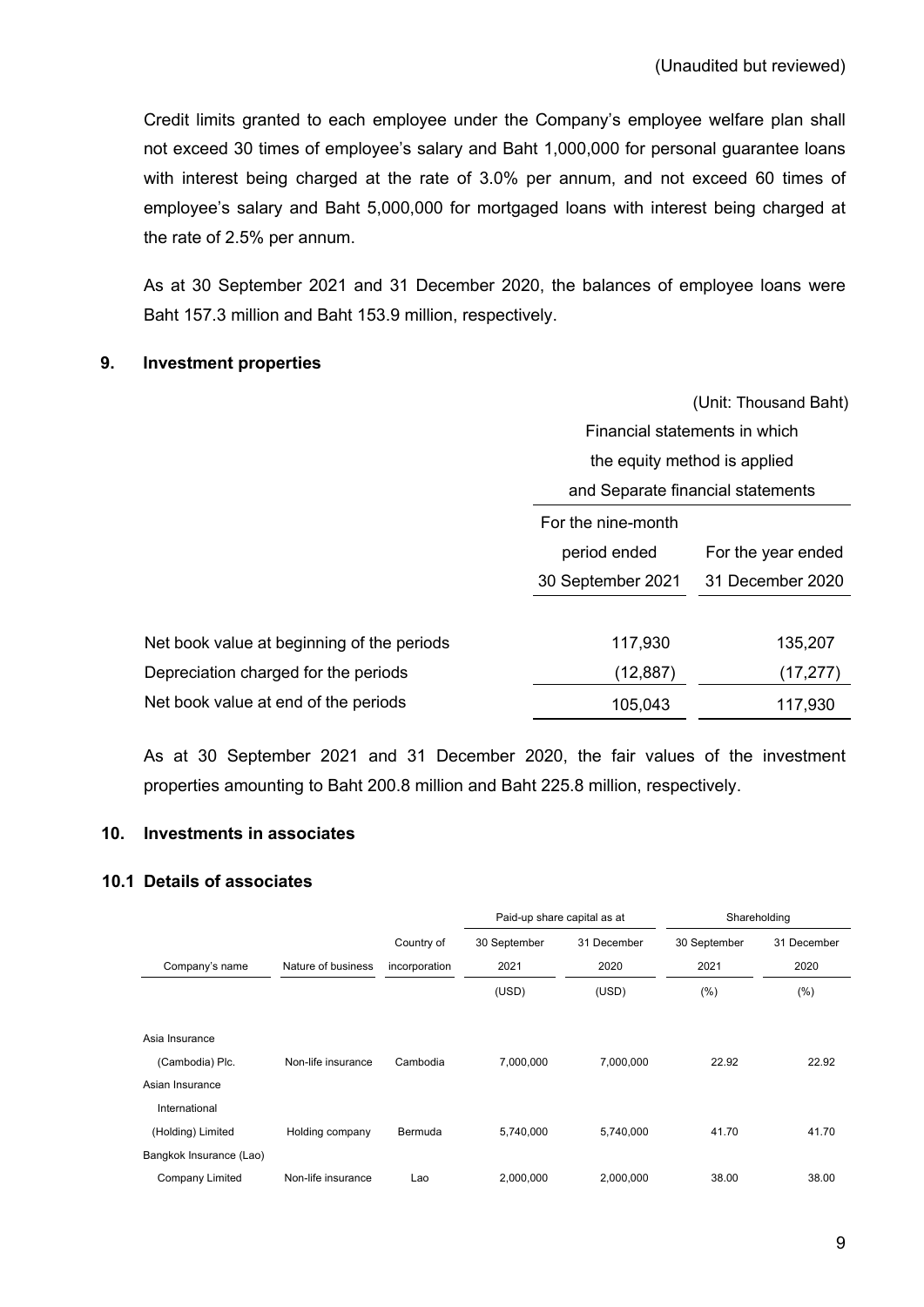#### (Unit: Thousand Baht)

| Financial statements in which the               |                             |         |                               |             |  |  |  |
|-------------------------------------------------|-----------------------------|---------|-------------------------------|-------------|--|--|--|
|                                                 | equity method is applied    |         | Separate financial statements |             |  |  |  |
|                                                 | 31 December<br>30 September |         | 30 September                  | 31 December |  |  |  |
| Company's name                                  | 2021                        | 2020    | 2021                          | 2020        |  |  |  |
|                                                 |                             |         |                               |             |  |  |  |
| Asia Insurance (Cambodia) Plc.                  | 111.261                     | 103.875 | 30,202                        | 30,202      |  |  |  |
| Asian Insurance International (Holding) Limited | 135,348                     | 135,923 | 72.054                        | 72,054      |  |  |  |
| Bangkok Insurance (Lao) Company Limited         | 30,053                      | 29,113  | 27,140                        | 27,140      |  |  |  |
| Total                                           | 276,662                     | 268.911 | 129.396                       | 129,396     |  |  |  |

# **10.2 Shares of profits (loss), share of other comprehensive income (loss), and dividends income**

|                                                                                                                                             |                                                          |                                                            |                                                                                 |                       |                 | (Unit: Thousand Baht)                             |  |  |
|---------------------------------------------------------------------------------------------------------------------------------------------|----------------------------------------------------------|------------------------------------------------------------|---------------------------------------------------------------------------------|-----------------------|-----------------|---------------------------------------------------|--|--|
|                                                                                                                                             |                                                          |                                                            | Financial statements in which the equity method is applied                      |                       |                 | Separate financial statements                     |  |  |
|                                                                                                                                             | Share of profit (loss)<br>from investments in associates |                                                            | Share of other comprehensive<br>income (loss) from investments in<br>associates |                       | Dividend income |                                                   |  |  |
|                                                                                                                                             | For the three-month periods                              |                                                            |                                                                                 |                       |                 |                                                   |  |  |
|                                                                                                                                             | ended 30 September                                       |                                                            | For the three-month periods<br>ended 30 September                               |                       |                 | For the three-month periods<br>ended 30 September |  |  |
| Company's name                                                                                                                              | 2021                                                     | 2020                                                       | 2021                                                                            | 2020                  | 2021            | 2020                                              |  |  |
| Asia Insurance<br>(Cambodia) Plc.<br>Asian Insurance<br>International<br>(Holding) Limited<br>Bangkok Insurance<br>(Lao) Company<br>Limited | 2,086<br>68<br>1,944                                     | 2,660<br>(4)<br>736                                        |                                                                                 |                       |                 |                                                   |  |  |
| Total                                                                                                                                       | 4,098                                                    | 3,392                                                      |                                                                                 |                       |                 |                                                   |  |  |
|                                                                                                                                             |                                                          | Financial statements in which the equity method is applied | Separate financial statements                                                   | (Unit: Thousand Baht) |                 |                                                   |  |  |
|                                                                                                                                             | Share of profit                                          |                                                            | income (loss) from investments in                                               |                       |                 |                                                   |  |  |

|                   | from investments in associates<br>For the nine-month periods |        | associates                 |       | Dividend income            |      |  |
|-------------------|--------------------------------------------------------------|--------|----------------------------|-------|----------------------------|------|--|
|                   |                                                              |        | For the nine-month periods |       | For the nine-month periods |      |  |
|                   | ended 30 September                                           |        | ended 30 September         |       | ended 30 September         |      |  |
| Company's name    | 2021                                                         | 2020   | 2021                       | 2020  | 2021                       | 2020 |  |
| Asia Insurance    |                                                              |        |                            |       |                            |      |  |
| (Cambodia) Plc.   | 7,386                                                        | 7,337  |                            |       |                            |      |  |
| Asian Insurance   |                                                              |        |                            |       |                            |      |  |
| International     |                                                              |        |                            |       |                            |      |  |
| (Holding) Limited | 7,582                                                        | 4,957  | (1,868)                    | 1,750 | 6,289                      |      |  |
| Bangkok Insurance |                                                              |        |                            |       |                            |      |  |
| (Lao) Company     |                                                              |        |                            |       |                            |      |  |
| Limited           | 940                                                          | 55     |                            |       |                            |      |  |
| Total             | 15,908                                                       | 12,349 | (1,868)                    | 1,750 | 6,289                      |      |  |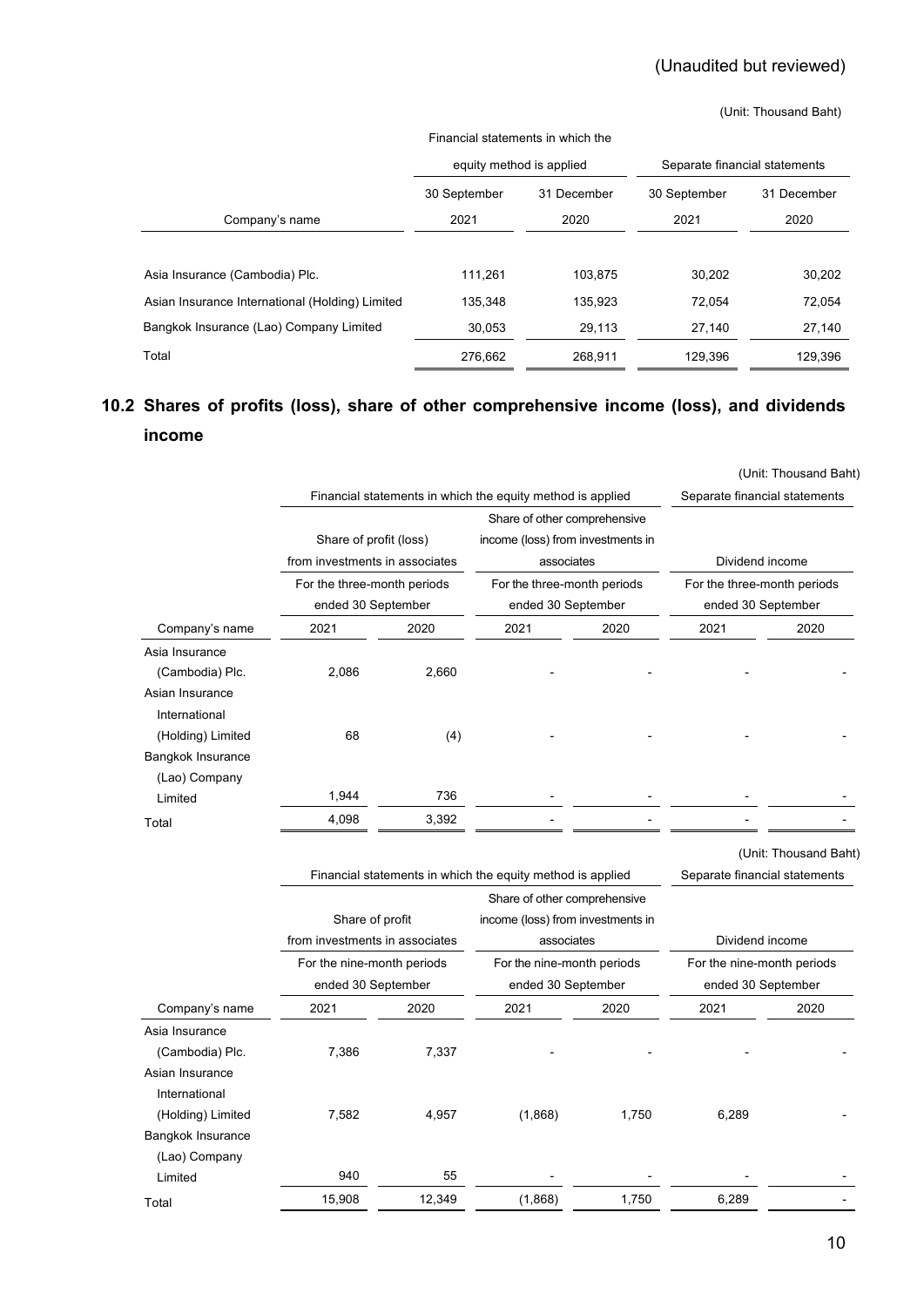|                               |           |                    |                           |                         |                |                    |                    | (Unit: Million Baht) |  |  |               |  |
|-------------------------------|-----------|--------------------|---------------------------|-------------------------|----------------|--------------------|--------------------|----------------------|--|--|---------------|--|
|                               |           |                    |                           |                         | Total revenues |                    | Profit (loss)      |                      |  |  |               |  |
|                               |           | Total assets as at |                           | Total liabilities as at |                | for the nine-month | for the nine-month |                      |  |  |               |  |
|                               | 30        | 31                 | periods ended<br>30<br>31 |                         |                |                    |                    |                      |  |  | periods ended |  |
|                               | September | December           | September                 | December                | 30 September   |                    | 30 September       |                      |  |  |               |  |
| Company's name                | 2021      | 2020               | 2021                      | 2020                    | 2021           | 2020               | 2021               | 2020                 |  |  |               |  |
| Asia Insurance (Cambodia)     |           |                    |                           |                         |                |                    |                    |                      |  |  |               |  |
| Plc.                          | 848.6     | 715.7              | 334.6                     | 291.2                   | 67.6           | 75.4               | 26.5               | 29.9                 |  |  |               |  |
| Asian Insurance International |           |                    |                           |                         |                |                    |                    |                      |  |  |               |  |
| (Holding) Limited             | 298.8     | 273.7              |                           | $\blacksquare$          | 9.2            | 5.0                | 7.4                | 3.8                  |  |  |               |  |
| Bangkok Insurance (Lao)       |           |                    |                           |                         |                |                    |                    |                      |  |  |               |  |
| Company Limited               | 133.5     | 462.3              | 63.8                      | 402.6                   | 26.3           | 25.2               | 2.3                | 2.1                  |  |  |               |  |

# **10.3 Summarised financial information of associates**

As at 30 September 2021 and 31 December 2020, the Company recorded investments in associates under the equity method (in the financial statements in which the equity method is applied) based on the financial information, as prepared by the associates' management, which have yet been reviewed or audited by their external auditors.

# **11. Premises and equipment**

|                                       |                                                                                              |                          |                |                                                   |                |             | (Unit: Thousand Baht) |
|---------------------------------------|----------------------------------------------------------------------------------------------|--------------------------|----------------|---------------------------------------------------|----------------|-------------|-----------------------|
|                                       | Financial statements in which the equity method is applied and Separate financial statements |                          |                |                                                   |                |             |                       |
|                                       |                                                                                              |                          |                | For the nine-month period ended 30 September 2021 |                |             |                       |
|                                       |                                                                                              |                          |                | Office furniture,                                 |                |             |                       |
|                                       |                                                                                              |                          | Condominium    | fixtures and                                      |                | Asset under |                       |
|                                       | Land                                                                                         | <b>Buildings</b>         | unit           | equipment                                         | Motor vehicles | installment | Total                 |
| Net book value as at                  |                                                                                              |                          |                |                                                   |                |             |                       |
| 1 January 2021                        | 222,765                                                                                      | 194,124                  | $\overline{2}$ | 147,502                                           | 17,008         | 33,544      | 614,945               |
| Addition during the period - at cost  |                                                                                              | $\overline{\phantom{a}}$ | ٠              | 10,678                                            | 575            | 30,543      | 41,796                |
| Transfer in (out) during the period - |                                                                                              |                          |                |                                                   |                |             |                       |
| at cost                               |                                                                                              |                          |                | 10,500                                            |                | (10, 500)   |                       |
| Disposals during the period           |                                                                                              |                          |                |                                                   |                |             |                       |
| - at net book value                   |                                                                                              |                          |                | (8)                                               | (82)           |             | (90)                  |
| Depreciation charge for the period    |                                                                                              | (19, 396)                | ۰              | (61, 897)                                         | (3, 494)       | ٠           | (84, 787)             |
| Net book value as at                  |                                                                                              |                          |                |                                                   |                |             |                       |
| 30 September 2021                     | 222,765                                                                                      | 174,728                  | $\overline{2}$ | 106,775                                           | 14,007         | 53,587      | 571,864               |

# **12. Right-of-use assets/Lease liabilities**

The Company has lease contracts for various items of land, building, equipment, and motor vehicles used in its operations. Leases generally have lease terms between 3 to 33 years.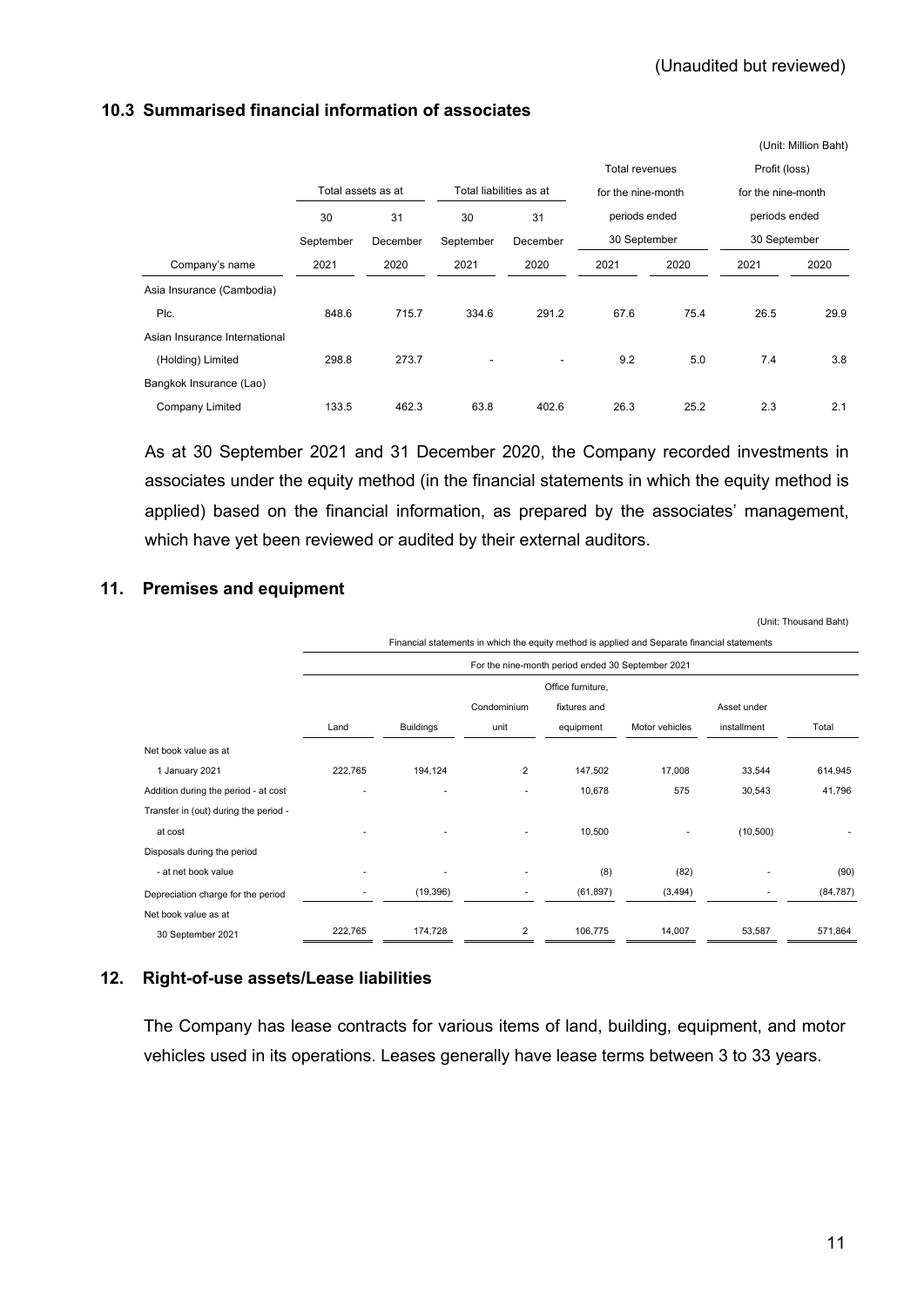#### **12.1 Right-of-use assets**

(Unit: Thousand Baht)

Financial statements in which the equity method is applied

|                             |          | and Separate financial statements                 |           |           |           |  |  |
|-----------------------------|----------|---------------------------------------------------|-----------|-----------|-----------|--|--|
|                             |          | For the nine-month period ended 30 September 2021 |           |           |           |  |  |
|                             |          | Office                                            |           |           |           |  |  |
|                             | Land     | <b>Building</b>                                   | equipment | Vehicles  | Total     |  |  |
| Net book value as at        |          |                                                   |           |           |           |  |  |
| 1 January 2021              | 821,779  | 13,247                                            |           | 51,535    | 886.561   |  |  |
| Addition during the period  |          | 31.008                                            | 12,772    | 17,633    | 61,413    |  |  |
| Depreciation for the period | (16,733) | (9,010)                                           | (1,916)   | (15, 380) | (43, 039) |  |  |
| Net book value as at        |          |                                                   |           |           |           |  |  |
| 30 September 2021           | 805,046  | 35.245                                            | 10,856    | 53.788    | 904,935   |  |  |

# **12.2 Lease liabilities**

(Unit: Thousand Baht)

Financial statements in which the equity method is applied

#### and Separate financial statements

|                           | For the nine-month period ended 30 September 2021 |                 |           |           |           |  |
|---------------------------|---------------------------------------------------|-----------------|-----------|-----------|-----------|--|
|                           |                                                   | Office          |           |           |           |  |
|                           | Land                                              | <b>Building</b> | equipment | Vehicles  | Total     |  |
| Lease liabilities as at   |                                                   |                 |           |           |           |  |
| 1 January 2021            | 716,634                                           | 8,335           |           | 53,880    | 778,849   |  |
| Add: New lease agreements |                                                   |                 |           |           |           |  |
| during the period         |                                                   | 31,008          | 12,772    | 17,633    | 61,413    |  |
| Add: Finance costs        |                                                   |                 |           |           |           |  |
| recognised during the     |                                                   |                 |           |           |           |  |
| period                    | 27,326                                            | 331             | 370       | 2,141     | 30,168    |  |
| Less: Leases paid during  |                                                   |                 |           |           |           |  |
| the period                |                                                   | (9,301)         | (3,450)   | (17, 643) | (30, 394) |  |
| Lease liabilities as at   |                                                   |                 |           |           |           |  |
| 30 September 2021         | 743,960                                           | 30,373          | 9,692     | 56,011    | 840,036   |  |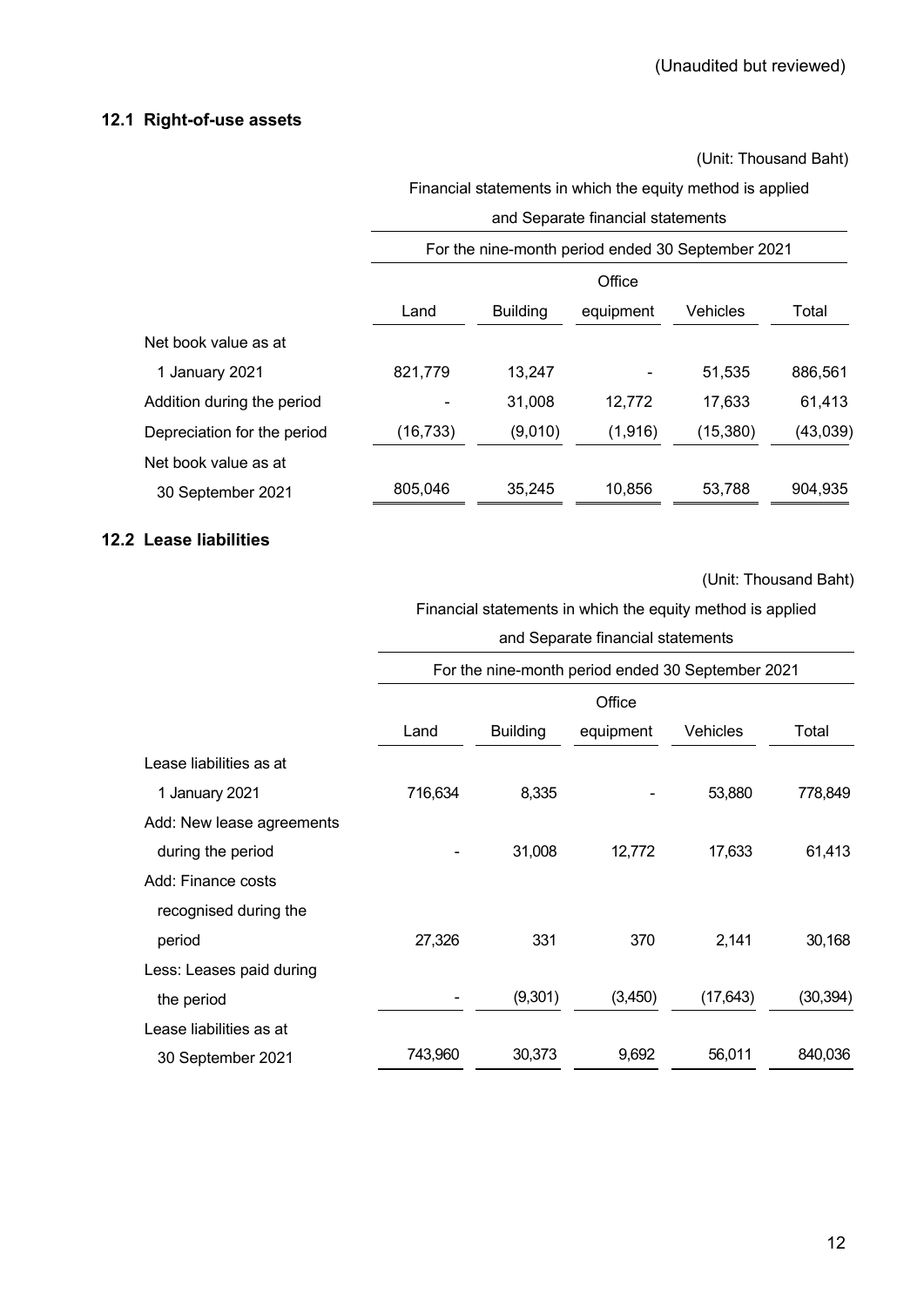# **13. Intangible assets**

(Unit: Thousand Baht)

|                                        | Financial statements in which the equity method is applied |        |           |  |  |
|----------------------------------------|------------------------------------------------------------|--------|-----------|--|--|
|                                        | and Separate financial statements                          |        |           |  |  |
|                                        | Computer                                                   |        |           |  |  |
|                                        | Computer                                                   |        |           |  |  |
|                                        | software<br>development                                    |        | Total     |  |  |
|                                        |                                                            |        |           |  |  |
| Net book value as at 31 December 2020  | 80,562                                                     | 21,114 | 101,676   |  |  |
| Addition during the period - at cost   |                                                            | 68,062 | 68,062    |  |  |
| Amortisation for the period            | (21, 987)                                                  |        | (21, 987) |  |  |
| Net book value as at 30 September 2021 | 58,575                                                     | 89,176 | 147,751   |  |  |

#### **14. Insurance contract liabilities**

#### (Unit: Thousand Baht)

Financial statements in which the equity method is applied

|                                  | and Separate financial statements |             |            |  |  |  |
|----------------------------------|-----------------------------------|-------------|------------|--|--|--|
|                                  | 30 September 2021                 |             |            |  |  |  |
|                                  | Insurance                         |             |            |  |  |  |
|                                  | contract liabilities              | liabilities | <b>Net</b> |  |  |  |
| Loss reserves                    |                                   |             |            |  |  |  |
| Claims incurred and reported     | 7,214,428                         | (3,824,995) | 3,389,433  |  |  |  |
| Claims incurred but not reported | 792,993                           | (71, 230)   | 721,763    |  |  |  |
| Premium reserves                 |                                   |             |            |  |  |  |
| Unearned premium reserves        | 10,929,790                        | (3,665,021) | 7,264,769  |  |  |  |
| Total                            | 18,937,211                        | (7,561,246) | 11,375,965 |  |  |  |
|                                  |                                   |             |            |  |  |  |

(Unit: Thousand Baht)

|                                  | and Separate financial statements   |             |            |  |  |  |
|----------------------------------|-------------------------------------|-------------|------------|--|--|--|
|                                  | 31 December 2020                    |             |            |  |  |  |
|                                  | Reinsurance on<br>Insurance         |             |            |  |  |  |
|                                  | contract liabilities<br>liabilities |             | <b>Net</b> |  |  |  |
| Loss reserves                    |                                     |             |            |  |  |  |
| Claims incurred and reported     | 7,138,869                           | (4,204,314) | 2,934,555  |  |  |  |
| Claims incurred but not reported | 572,929                             | (100, 234)  | 472,695    |  |  |  |
| Premium reserves                 |                                     |             |            |  |  |  |
| Unearned premium reserves        | 10,310,716                          | (3,255,621) | 7,055,095  |  |  |  |
| Total                            | 18,022,514                          | (7,560,169) | 10,462,345 |  |  |  |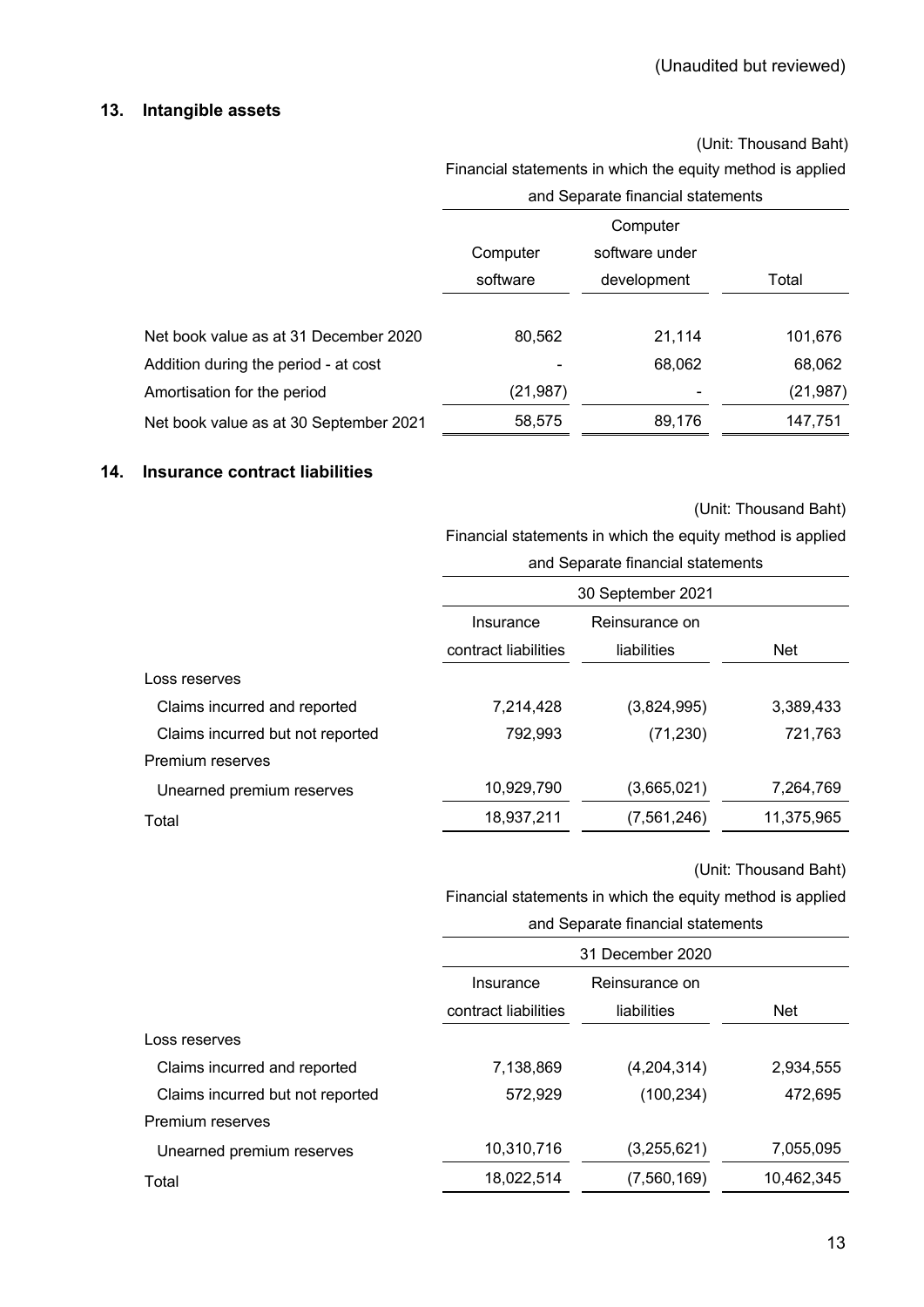## **14.1 Loss reserves**

|                                                      |                               | (Unit: Thousand Baht)             |  |  |
|------------------------------------------------------|-------------------------------|-----------------------------------|--|--|
|                                                      | Financial statements in which |                                   |  |  |
|                                                      |                               | the equity method is applied      |  |  |
|                                                      |                               | and Separate financial statements |  |  |
|                                                      | For the nine-month            |                                   |  |  |
|                                                      | period ended                  | For the years ended               |  |  |
|                                                      | 30 September 2021             | 31 December 2020                  |  |  |
|                                                      |                               |                                   |  |  |
| Beginning balances                                   | 7,711,798                     | 5,631,159                         |  |  |
| Claim incurred during the periods                    | 9,439,000                     | 11,470,643                        |  |  |
| Change in loss reserves of claimed incurred in prior |                               |                                   |  |  |
| periods                                              | 677,125                       | 871,648                           |  |  |
| Changes in assumptions in calculating loss reserves  | 136,827                       | 50,801                            |  |  |
| Claims and loss adjustment expenses paid during      |                               |                                   |  |  |
| the periods                                          | (9,957,329)                   | (10,312,453)                      |  |  |
| Ending balances                                      | 8,007,421                     | 7,711,798                         |  |  |

# **14.2 Unearned premium reserves**

|                                    |                                     | (Unit: Thousand Baht) |  |  |
|------------------------------------|-------------------------------------|-----------------------|--|--|
|                                    | Financial statements in which       |                       |  |  |
|                                    | the equity method is applied        |                       |  |  |
|                                    | and Separate financial statements   |                       |  |  |
|                                    | For the nine-month                  |                       |  |  |
|                                    | period ended<br>For the years ended |                       |  |  |
|                                    | 30 September 2021                   | 31 December 2020      |  |  |
|                                    |                                     |                       |  |  |
| Beginning balances                 | 10,310,716                          | 9,978,382             |  |  |
| Premium written during the periods | 18,397,259                          | 22,858,220            |  |  |
| Premium earned during the periods  | (17, 778, 185)                      | (22, 525, 886)        |  |  |
| Ending balances                    | 10,929,790                          | 10,310,716            |  |  |
|                                    |                                     |                       |  |  |

# **15. Due to reinsurers**

|                                 |                              | (Unit: Thousand Baht)             |  |  |  |
|---------------------------------|------------------------------|-----------------------------------|--|--|--|
|                                 |                              | Financial statements in which     |  |  |  |
|                                 | the equity method is applied |                                   |  |  |  |
|                                 |                              | and Separate financial statements |  |  |  |
|                                 | 30 September 2021            | 31 December 2020                  |  |  |  |
|                                 |                              |                                   |  |  |  |
| Amounts withheld on reinsurance | 1,633,161                    | 1,509,258                         |  |  |  |
| Amounts due to reinsurers       | 1,845,161                    | 1,228,194                         |  |  |  |
| Total due to reinsurers         | 3,478,322                    | 2,737,452                         |  |  |  |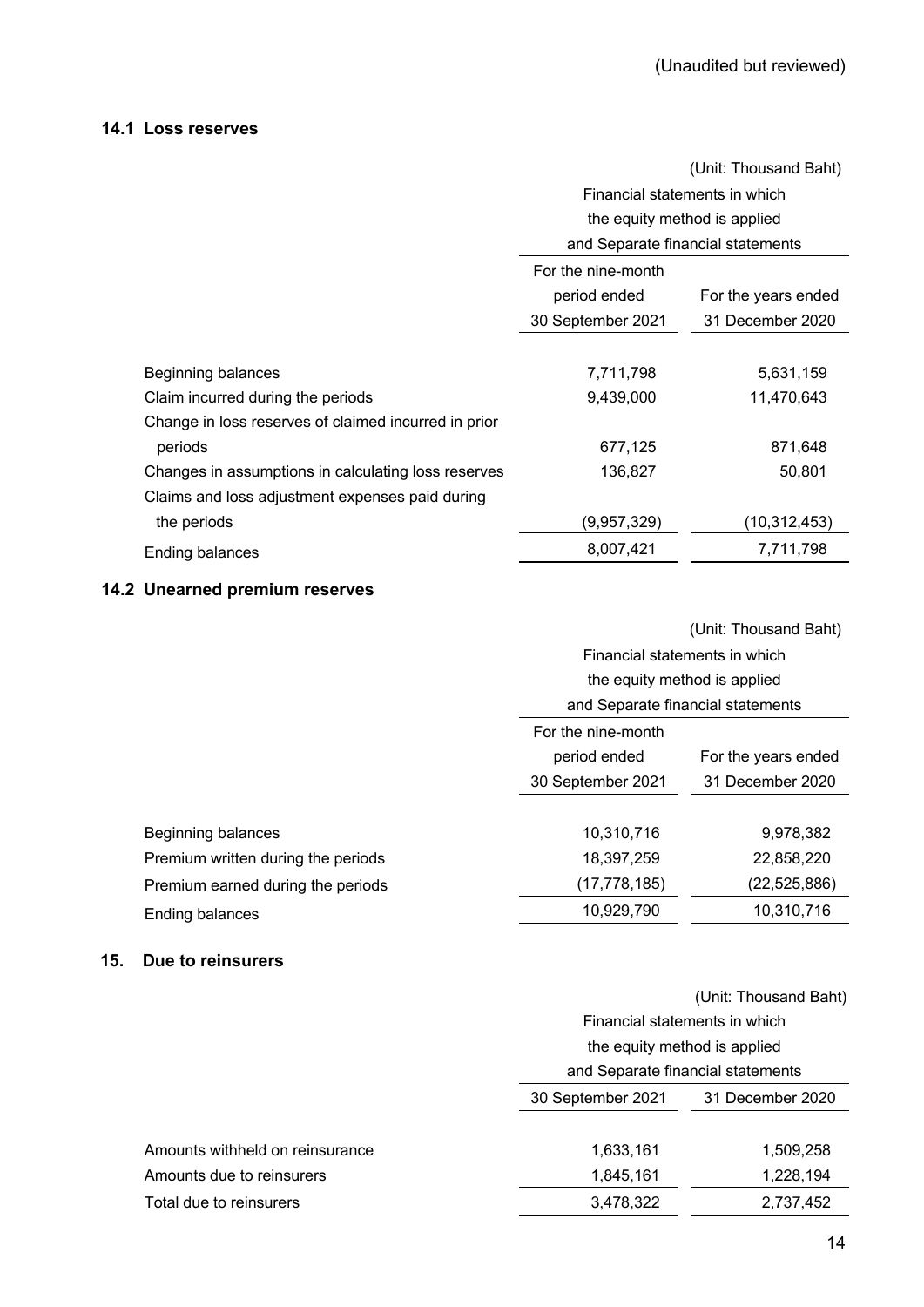# **16. Deferred tax liabilities and income tax expenses**

### **16.1 Deferred tax liabilities**

As at 30 September 2021 and 31 December 2020, the components of deferred tax assets and liabilities consisted of tax effects arising from the following transactions.

|                                                          |                                                               |             |                                  | (Unit: Thousand Baht) |  |
|----------------------------------------------------------|---------------------------------------------------------------|-------------|----------------------------------|-----------------------|--|
|                                                          | Financial statements in which the<br>equity method is applied |             | Changes in deferred tax assets   |                       |  |
|                                                          |                                                               |             | or liabilities                   |                       |  |
|                                                          |                                                               |             | For the nine-month periods ended |                       |  |
|                                                          | 30 September                                                  | 31 December | 30 September                     |                       |  |
|                                                          | 2021                                                          | 2020        | 2021                             | 2020                  |  |
| Deferred tax assets arose from:                          |                                                               |             |                                  |                       |  |
| Allowance for expected credit losses                     | 22,042                                                        | 21,528      | 514                              | 21,057                |  |
| Allowance for impairment on investments                  | 13,017                                                        | 13,017      |                                  |                       |  |
| Premium reserves                                         | 227,183                                                       | 226,271     | 912                              | (38, 543)             |  |
| Loss reserves of claims incurred and reported            | 526,754                                                       | 388,778     | 137,976                          | 12,451                |  |
| Loss reserves of claims incurred but not yet reported    | 144,352                                                       | 94,539      | 49,813                           | 22,557                |  |
| Lease liabilities                                        | 168,017                                                       | 155,770     | 12,247                           | 160,296               |  |
| Employee benefit obligations                             | 163,277                                                       | 155,440     | 7,837                            | 5,437                 |  |
| Others                                                   | 10,445                                                        | 4,998       | 5,447                            | (677)                 |  |
| Total                                                    | 1,275,087                                                     | 1,060,341   |                                  |                       |  |
| Deferred tax liabilities arose from:                     |                                                               |             |                                  |                       |  |
| Gains on revaluation of available-for-sale investments   | 4,471,584                                                     | 3,839,665   | (631, 919)                       | 1,242,425             |  |
| Right-of-use assets                                      | 180,987                                                       | 177,312     | (3,675)                          | (168, 725)            |  |
| Shares of profits from investments in associates         | 29,453                                                        | 27,903      | (1,550)                          | (2,820)               |  |
| Total                                                    | 4,682,024                                                     | 4,044,880   |                                  |                       |  |
| Deferred tax liabilities                                 | 3,406,937                                                     | 2,984,539   |                                  |                       |  |
| <b>Total changes</b>                                     |                                                               |             | (422, 398)                       | 1,253,458             |  |
| Changes were recognised in:                              |                                                               |             |                                  |                       |  |
| - Retained earnings at beginning of the periods          |                                                               |             |                                  | 9,204                 |  |
| - Other components of equity at beginning of the periods |                                                               |             |                                  | (542, 707)            |  |
| - Profit or loss                                         |                                                               |             | 209,147                          | 2,179                 |  |
| - Other comprehensive income                             |                                                               |             | (631, 545)                       | 1,784,782             |  |
|                                                          |                                                               |             | (422, 398)                       | 1,253,458             |  |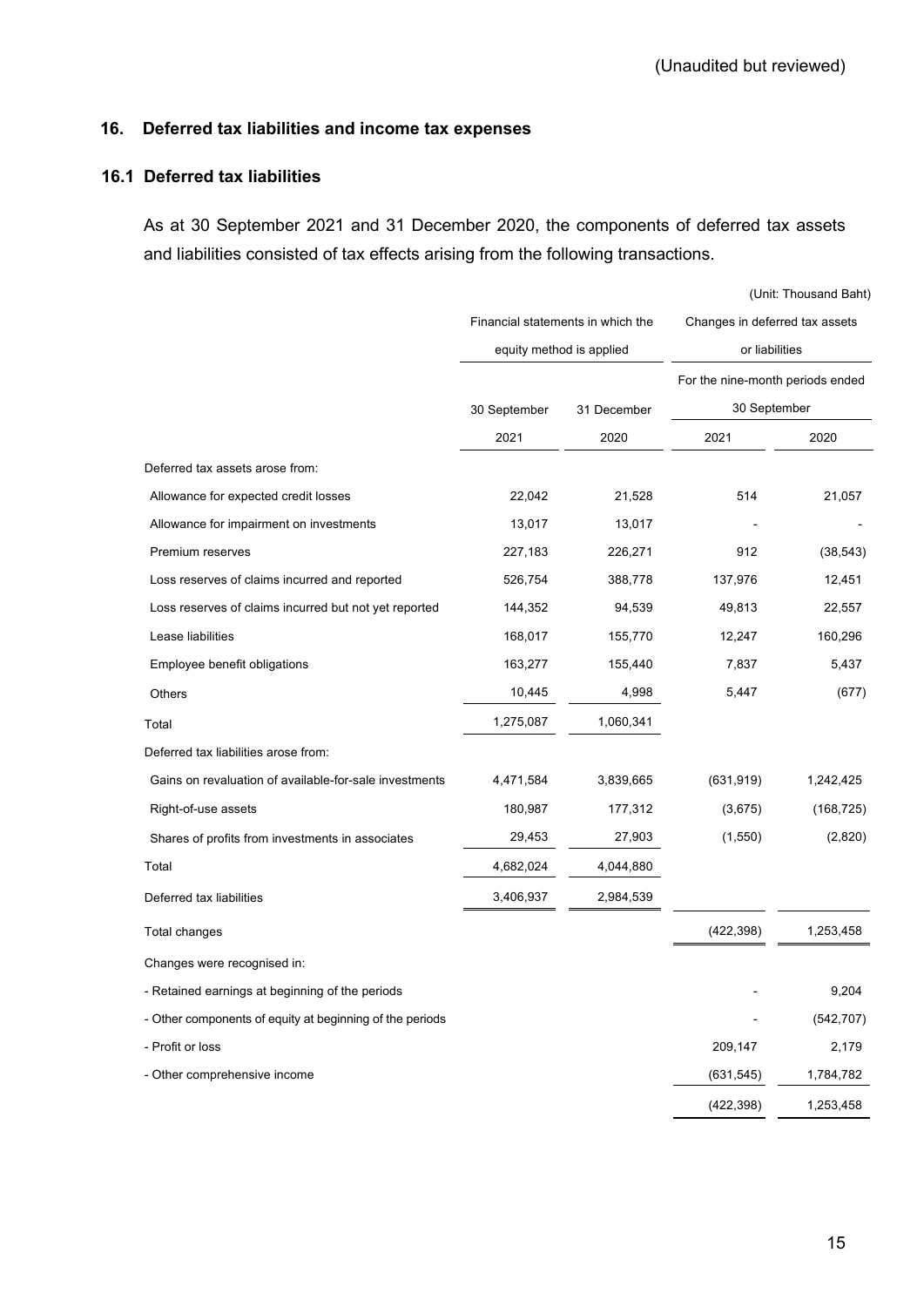| Changes in deferred tax assets |  |  |  |  |  |
|--------------------------------|--|--|--|--|--|
|--------------------------------|--|--|--|--|--|

|                                                          | Separate financial statements |             |                                  | or liabilities |  |  |
|----------------------------------------------------------|-------------------------------|-------------|----------------------------------|----------------|--|--|
|                                                          |                               | 31 December | For the nine-month periods ended |                |  |  |
|                                                          | 30 September                  |             | 30 September                     |                |  |  |
|                                                          | 2021                          | 2020        | 2021                             | 2021           |  |  |
| Deferred tax assets arose from:                          |                               |             |                                  |                |  |  |
| Allowance for expected credit losses                     | 22,042                        | 21,528      | 514                              | 21,057         |  |  |
| Allowance for impairment on investments                  | 13,017                        | 13,017      |                                  |                |  |  |
| Premium reserves                                         | 227,183                       | 226,271     | 912                              | (38, 543)      |  |  |
| Loss reserves of claims incurred and reported            | 526,754                       | 388,778     | 137,976                          | 12,451         |  |  |
| Loss reserves of claims incurred but not yet reported    | 144,352                       | 94,539      | 49,813                           | 22,557         |  |  |
| Lease liabilities                                        | 168,017                       | 155,770     | 12,247                           | 160,296        |  |  |
| Provision for long-term employee benefits                | 163,277                       | 155,440     | 7,837                            | 5,437          |  |  |
| Others                                                   | 10,445                        | 4,998       | 5,447                            | (677)          |  |  |
| Total                                                    | 1,275,087                     | 1,060,341   |                                  |                |  |  |
| Deferred tax liabilities arose from:                     |                               |             |                                  |                |  |  |
| Gains on revaluation of available-for-sale investments   | 4,471,584                     | 3,839,665   | (631, 919)                       | 1,242,425      |  |  |
| Right-of-use assets                                      | 180,987                       | 177,312     | (3,675)                          | (168, 725)     |  |  |
| Total                                                    | 4,652,571                     | 4,016,977   |                                  |                |  |  |
| Deferred tax liabilities                                 | 3,377,484                     | 2,956,636   |                                  |                |  |  |
| Total changes                                            |                               |             | (420, 848)                       | 1,256,278      |  |  |
| Changes were recognised in:                              |                               |             |                                  |                |  |  |
| - Retained earnings at beginning of the periods          |                               |             |                                  | 9,204          |  |  |
| - Other components of equity at beginning of the periods |                               |             |                                  | (542, 707)     |  |  |
| - Profit or loss                                         |                               |             | 211,071                          | 4,649          |  |  |
| - Other comprehensive income                             |                               |             | (631,919)                        | 1,785,132      |  |  |
|                                                          |                               |             | (420, 848)                       | 1,256,278      |  |  |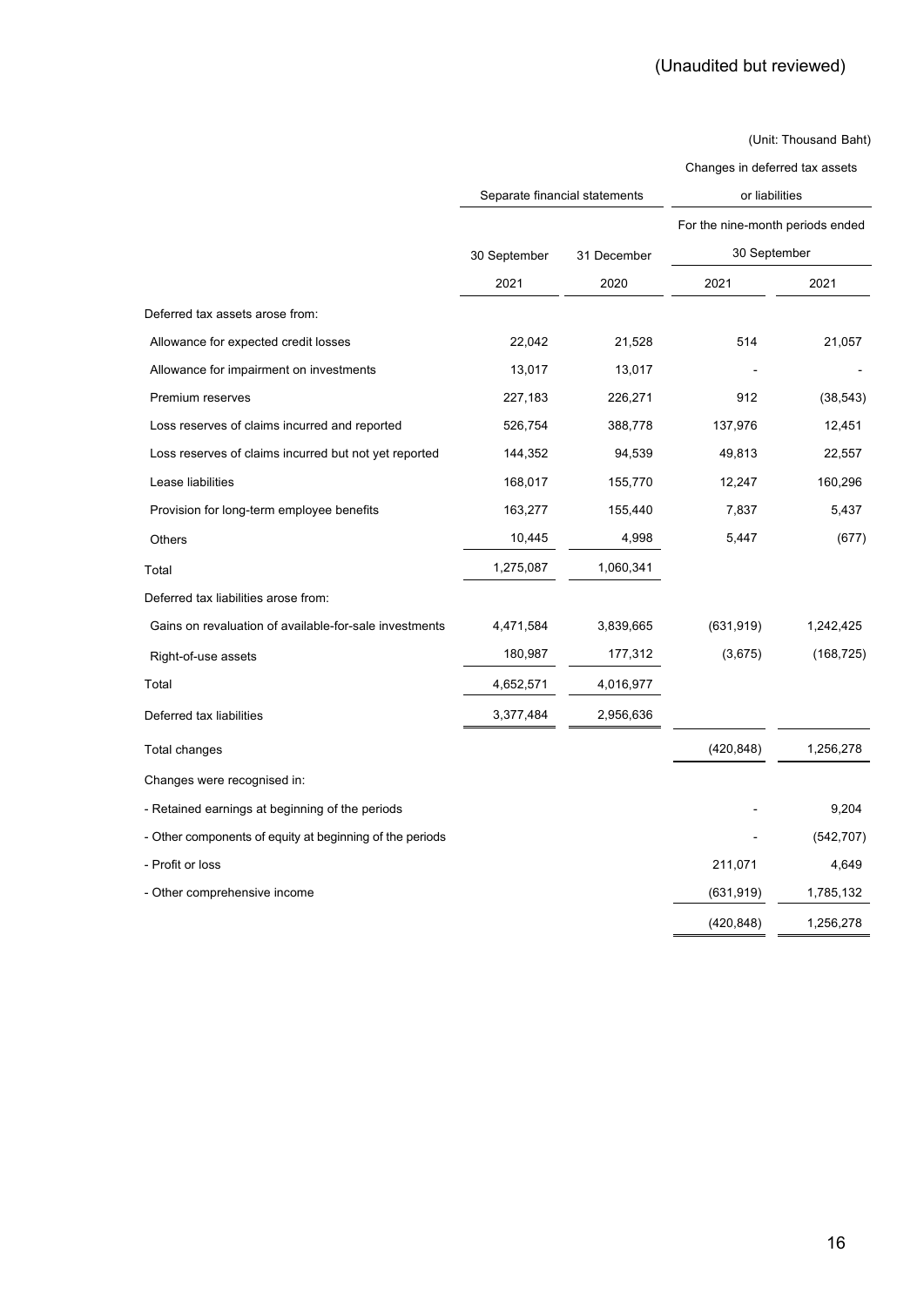# **16.2 Income tax expenses**

Income tax expenses for the three-month and nine-month periods ended 30 September 2021 and 2020 were made up as follows:

|                                       |                               |            |                               | (Unit: Thousand Baht) |  |
|---------------------------------------|-------------------------------|------------|-------------------------------|-----------------------|--|
|                                       | Financial statements in which |            |                               |                       |  |
|                                       | the equity method is applied  |            | Separate financial statements |                       |  |
|                                       | For the three-month periods   |            | For the three-month periods   |                       |  |
|                                       | ended 30 September            |            | ended 30 September            |                       |  |
|                                       | 2021                          | 2020       | 2021                          | 2020                  |  |
| <b>Current income taxes:</b>          |                               |            |                               |                       |  |
| Corporate income tax charge           | 177,780                       | (137, 255) | 177,780                       | (137, 254)            |  |
| Deferred income taxes:                |                               |            |                               |                       |  |
| Deferred income taxes relating to     |                               |            |                               |                       |  |
| origination and reversal of temporary |                               |            |                               |                       |  |
| differences                           | 106,432                       | (2,252)    | 107,252                       | (1, 574)              |  |
| Income tax benefits (expenses)        |                               |            |                               |                       |  |
| reported in profit or loss            | 284,212                       | (139, 507) | 285,032                       | (138, 828)            |  |
|                                       |                               |            |                               |                       |  |
|                                       |                               |            |                               | (Unit: Thousand Baht) |  |
|                                       | Financial statements in which |            |                               |                       |  |
|                                       | the equity method is applied  |            | Separate financial statements |                       |  |
|                                       | For the nine-month periods    |            | For the nine-month periods    |                       |  |
|                                       | ended 30 September            |            | ended 30 September            |                       |  |
|                                       | 2021                          | 2020       | 2021                          | 2020                  |  |
| <b>Current income taxes:</b>          |                               |            |                               |                       |  |
| Interim corporate income tax charge   | (210, 011)                    | (414, 268) | (210, 011)                    | (414, 268)            |  |
| <b>Deferred income taxes:</b>         |                               |            |                               |                       |  |
| Deferred income taxes relating to     |                               |            |                               |                       |  |
| origination and reversal of temporary |                               |            |                               |                       |  |
| differences                           | 209,147                       | 2,179      | 211,071                       | 4,649                 |  |
| Income tax benefits (expenses)        |                               |            |                               |                       |  |
| reported in profit or loss            | (864)                         | (412,089)  | 1,060                         | (409, 619)            |  |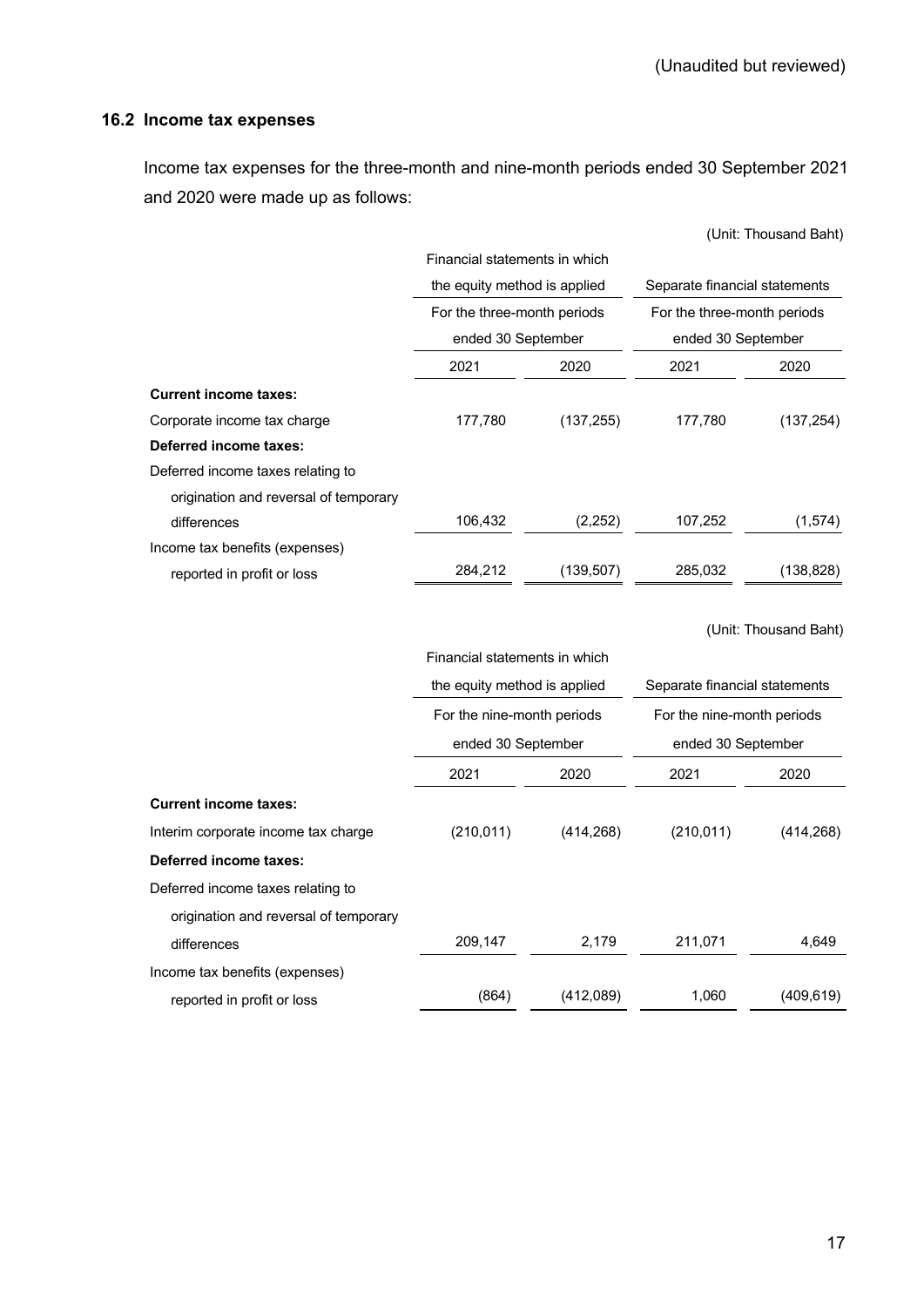Reconciliations between income tax expenses and the product of accounting profits for the three-month and nine-month periods ended 30 September 2021 and 2020 and the applicable tax rate were as follows:

|                                           | Financial statements in which |            |                                                                                    |            |  |
|-------------------------------------------|-------------------------------|------------|------------------------------------------------------------------------------------|------------|--|
|                                           | the equity method is applied  |            | Separate financial Statements<br>For the three-month periods<br>ended 30 September |            |  |
|                                           | For the three-month periods   |            |                                                                                    |            |  |
|                                           | ended 30 September            |            |                                                                                    |            |  |
|                                           | 2021                          | 2020       | 2021                                                                               | 2020       |  |
| Accounting profits (losses) before income |                               |            |                                                                                    |            |  |
| tax expenses                              | (1, 169, 518)                 | 901,079    | (1, 173, 616)                                                                      | 897,687    |  |
| Applicable tax rate                       | 20%                           | 20%        | 20%                                                                                | 20%        |  |
| Income taxes at the applicable tax rate   | 233,904                       | (180, 216) | 234,723                                                                            | (179, 537) |  |
| Net tax effect on tax-exempt revenues     |                               |            |                                                                                    |            |  |
| and non-tax deductible expenses           | 50,308                        | 40,709     | 50,309                                                                             | 40,709     |  |
| Income tax benefits (expenses)            |                               |            |                                                                                    |            |  |
| reported in profit or loss                | 284,212                       | (139, 507) | 285,032                                                                            | (138, 828) |  |

(Unit: Thousand Baht)

(Unit: Thousand Baht)

|                                         | Financial statements in which |            |                               |            |  |
|-----------------------------------------|-------------------------------|------------|-------------------------------|------------|--|
|                                         | the equity method is applied  |            | Separate financial Statements |            |  |
|                                         | For the nine-month periods    |            | For the nine-month periods    |            |  |
|                                         | ended 30 September            |            | ended 30 September            |            |  |
|                                         | 2021                          | 2020       | 2021                          | 2020       |  |
| Accounting profits before income tax    |                               |            |                               |            |  |
| expenses                                | 825,558                       | 2,774,766  | 815,939                       | 2,762,416  |  |
| Applicable tax rate                     | 20%                           | 20%        | 20%                           | 20%        |  |
| Income taxes at the applicable tax rate | (165, 112)                    | (554, 953) | (163, 188)                    | (552, 483) |  |
| Adjustment in respect of current income |                               |            |                               |            |  |
| tax of prior period                     | 3                             | (31)       | 3                             | (31)       |  |
| Net tax effect on tax-exempt revenues   |                               |            |                               |            |  |
| and non-tax deductible expenses         | 164,245                       | 142,895    | 164,245                       | 142,895    |  |
| Income tax benefits (expenses)          |                               |            |                               |            |  |
| reported in profit or loss              | (864)                         | (412,089)  | 1,060                         | (409, 619) |  |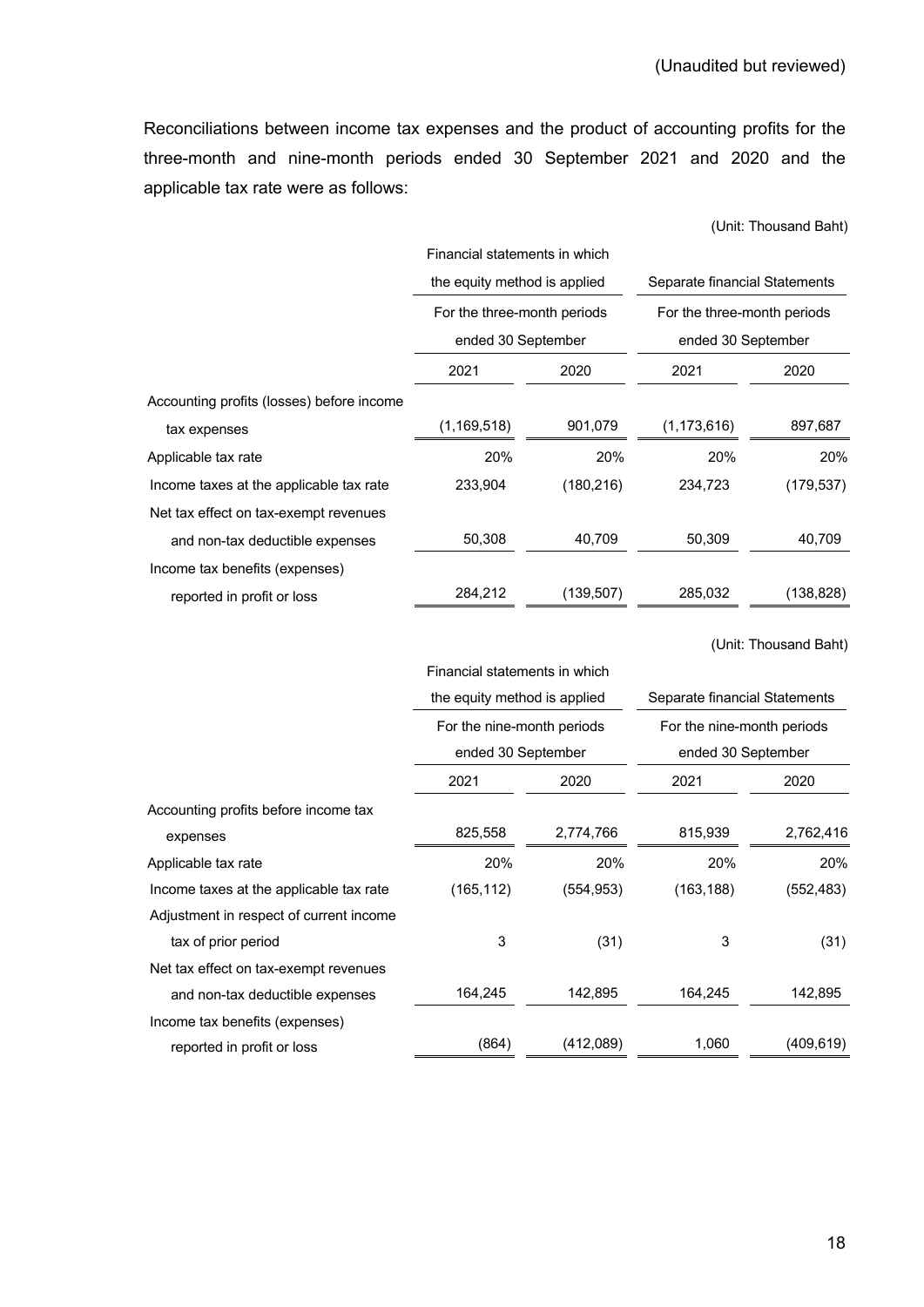## **17. Segment information/major customers**

The Company is organised into business units based on its insurance products. During the current period, there was no change in the organisational structure of its reportable segments.

#### **17.1 Segment information reporting**

Operating segment information for the three-month and nine-month periods ended 30 September 2021 and 2020 can be classified by types of products as follows:

|                                                  |                                                        |                |           |               | (Unit: Thousand Baht) |  |
|--------------------------------------------------|--------------------------------------------------------|----------------|-----------|---------------|-----------------------|--|
|                                                  | Financial statements in which equity method is applied |                |           |               |                       |  |
|                                                  | For the three-month period ended 30 September 2021     |                |           |               |                       |  |
|                                                  |                                                        | Marine and     |           |               |                       |  |
|                                                  | Fire                                                   | transportation | Motor     | Miscellaneous | Total                 |  |
| <b>Underwriting revenues</b>                     |                                                        |                |           |               |                       |  |
| Gross premium written                            | 454,994                                                | 201,484        | 2,105,649 | 3,637,775     | 6,399,902             |  |
| Less: Premium ceded to reinsurers                | (131, 576)                                             | (135, 688)     | (78, 011) | (2,489,405)   | (2,834,680)           |  |
| Net premium written                              | 323,418                                                | 65,796         | 2,027,638 | 1,148,370     | 3,565,222             |  |
| Add (less): Unearned premium reserves            |                                                        |                |           |               |                       |  |
| (increased) decreased from prior period          | (57, 962)                                              | (1,960)        | 170,403   | 171,728       | 282,209               |  |
| Earned premium                                   | 265,456                                                | 63,836         | 2,198,041 | 1,320,098     | 3,847,431             |  |
| Commission and brokerage fee income              | 51,574                                                 | 23,039         | 24,084    | 355,423       | 454,120               |  |
| <b>Total underwriting income</b>                 | 317,030                                                | 86,875         | 2,222,125 | 1,675,521     | 4,301,551             |  |
| <b>Underwriting expenses</b>                     |                                                        |                |           |               |                       |  |
| Net claims                                       | 111,107                                                | 17,921         | 963,753   | 3,304,964     | 4,397,745             |  |
| Commission and brokerage expenses                | 97,607                                                 | 15,948         | 323,916   | 286,078       | 723,549               |  |
| Other underwriting expenses                      | 65,049                                                 | 17,839         | 200,055   | 244,037       | 526,980               |  |
| <b>Total underwriting expenses</b>               | 273,763                                                | 51,708         | 1,487,724 | 3,835,079     | 5,648,274             |  |
| Profit (loss) from underwriting                  | 43,267                                                 | 35,167         | 734,401   | (2, 159, 558) | (1,346,723)           |  |
| Investment revenue                               |                                                        |                |           |               | 309,669               |  |
| Gains on investments                             |                                                        |                |           |               | 74,940                |  |
| Shares of profits from investments in associates |                                                        |                |           |               | 4,098                 |  |
| Other income                                     |                                                        |                |           |               | 63,278                |  |
| Operating expenses                               |                                                        |                |           |               | (238, 709)            |  |
| Investment expenses                              |                                                        |                |           |               | (23, 429)             |  |
| Finance costs                                    |                                                        |                |           |               | (10, 231)             |  |
| <b>Expected credit losses</b>                    |                                                        |                |           |               | (2, 411)              |  |
| Loss before income tax expenses                  |                                                        |                |           |               | (1, 169, 518)         |  |
| Add: Income tax benefits                         |                                                        |                |           |               | 284,212               |  |
| <b>Net loss</b>                                  |                                                        |                |           |               | (885, 306)            |  |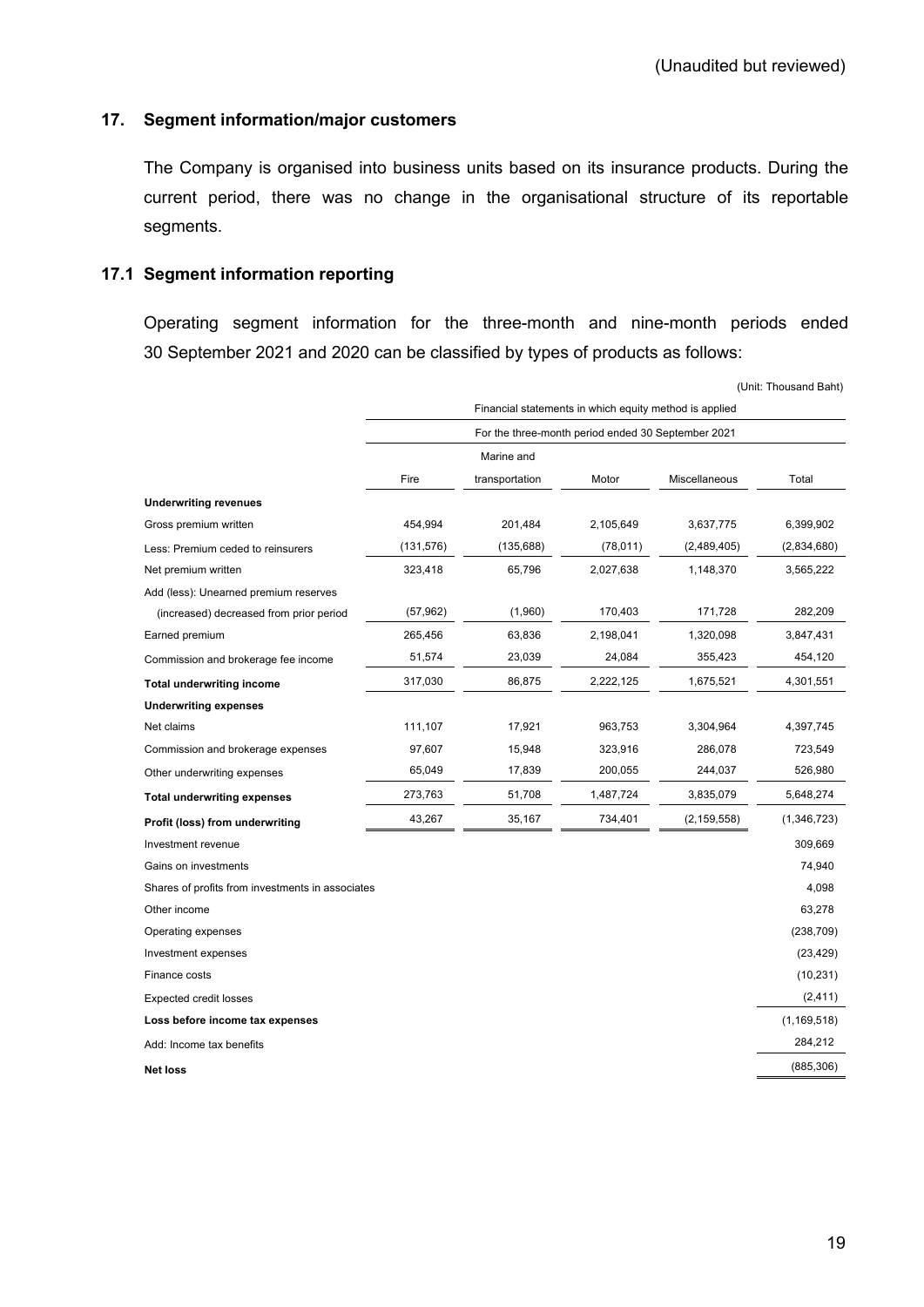|                                                  | Financial statements in which equity method is applied<br>For the three-month period ended 30 September 2020 |                |           |               |             |  |
|--------------------------------------------------|--------------------------------------------------------------------------------------------------------------|----------------|-----------|---------------|-------------|--|
|                                                  |                                                                                                              |                |           |               |             |  |
|                                                  |                                                                                                              | Marine and     |           |               |             |  |
|                                                  | Fire                                                                                                         | transportation | Motor     | Miscellaneous | Total       |  |
| <b>Underwriting revenues</b>                     |                                                                                                              |                |           |               |             |  |
| Gross premium written                            | 371,742                                                                                                      | 166,304        | 2,195,854 | 3,267,503     | 6,001,403   |  |
| Less: Premium ceded to reinsurers                | (127, 982)                                                                                                   | (106, 653)     | (69, 334) | (2,294,204)   | (2,598,173) |  |
| Net premium written                              | 243,760                                                                                                      | 59,651         | 2,126,520 | 973,299       | 3,403,230   |  |
| Add (less): Unearned premium reserves            |                                                                                                              |                |           |               |             |  |
| (increased) decreased from prior period          | 8,673                                                                                                        | (1,025)        | 143,323   | 17,507        | 168,478     |  |
| Earned premium                                   | 252,433                                                                                                      | 58,626         | 2,269,843 | 990,806       | 3,571,708   |  |
| Commission and brokerage fee income              | 50,921                                                                                                       | 13,673         | 21,845    | 289,115       | 375,554     |  |
| <b>Total underwriting income</b>                 | 303,354                                                                                                      | 72,299         | 2,291,688 | 1,279,921     | 3,947,262   |  |
| <b>Underwriting expenses</b>                     |                                                                                                              |                |           |               |             |  |
| Net claims                                       | 21,128                                                                                                       | 15,036         | 1,463,287 | 429,313       | 1,928,764   |  |
| Commission and brokerage expenses                | 71,757                                                                                                       | 11,054         | 337,132   | 261,426       | 681,369     |  |
| Other underwriting expenses                      | 64,297                                                                                                       | 23,493         | 228,417   | 163,661       | 479,868     |  |
| <b>Total underwriting expenses</b>               | 157,182                                                                                                      | 49,583         | 2,028,836 | 854,400       | 3,090,001   |  |
| Profit from underwriting                         | 146,172                                                                                                      | 22,716         | 262,852   | 425,521       | 857,261     |  |
| Investment revenue                               |                                                                                                              |                |           |               | 261,037     |  |
| Losses on investments                            |                                                                                                              |                |           |               | (7, 468)    |  |
| Shares of profits from investments in associates |                                                                                                              |                |           |               | 3,392       |  |
| Other income                                     |                                                                                                              |                |           |               | 40,205      |  |
| Operating expenses                               |                                                                                                              |                |           |               | (222, 983)  |  |
| Investment expenses                              |                                                                                                              |                |           |               | (17,601)    |  |
| Finance costs                                    |                                                                                                              |                |           |               | (9,979)     |  |
| <b>Expected credit losses</b>                    |                                                                                                              |                |           |               | (2,785)     |  |
| Profit before income tax expenses                |                                                                                                              |                |           |               | 901,079     |  |
| Less: Income tax expenses                        |                                                                                                              |                |           |               | (139, 507)  |  |
| Net profit                                       |                                                                                                              |                |           |               | 761,572     |  |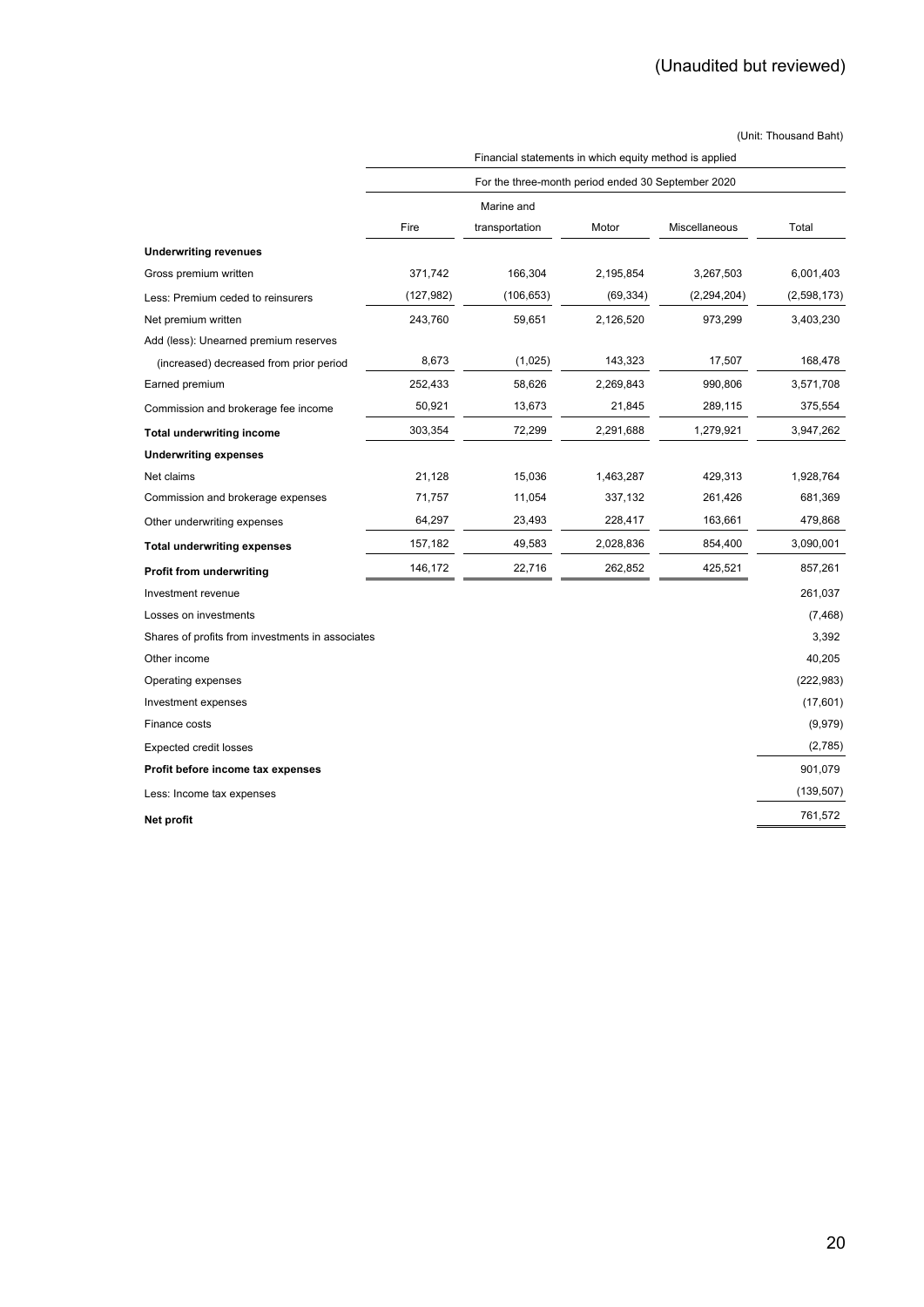|                                                  | Fire       | For the nine-month period ended 30 September 2021<br>Marine and<br>transportation |            |               |             |
|--------------------------------------------------|------------|-----------------------------------------------------------------------------------|------------|---------------|-------------|
|                                                  |            |                                                                                   |            |               |             |
|                                                  |            |                                                                                   |            |               |             |
|                                                  |            |                                                                                   | Motor      | Miscellaneous | Total       |
| <b>Underwriting revenues</b>                     |            |                                                                                   |            |               |             |
| Gross premium written                            | 1,250,118  | 610,940                                                                           | 6,626,525  | 9,909,676     | 18,397,259  |
| Less: Premium ceded to reinsurers                | (414, 445) | (416, 403)                                                                        | (268, 089) | (5,707,992)   | (6,806,929) |
| Net premium written                              | 835,673    | 194,537                                                                           | 6,358,436  | 4,201,684     | 11,590,330  |
| Add (less): Unearned premium reserves            |            |                                                                                   |            |               |             |
| (increased) decreased from prior period          | (65, 179)  | (6,279)                                                                           | 301,617    | (439, 833)    | (209, 674)  |
| Earned premium                                   | 770,494    | 188,258                                                                           | 6,660,053  | 3,761,851     | 11,380,656  |
| Commission and brokerage fee income              | 165,620    | 66,937                                                                            | 78,763     | 910,407       | 1,221,727   |
| <b>Total underwriting income</b>                 | 936,114    | 255,195                                                                           | 6,738,816  | 4,672,258     | 12,602,383  |
| <b>Underwriting expenses</b>                     |            |                                                                                   |            |               |             |
| Net claims                                       | 333,540    | 33,931                                                                            | 3,522,305  | 4,548,182     | 8,437,958   |
| Commission and brokerage expenses                | 249,109    | 44,527                                                                            | 1,013,928  | 934,163       | 2,241,727   |
| Other underwriting expenses                      | 190,504    | 61,501                                                                            | 647,094    | 721,739       | 1,620,838   |
| <b>Total underwriting expenses</b>               | 773,153    | 139,959                                                                           | 5,183,327  | 6,204,084     | 12,300,523  |
| Profit (loss) from underwriting                  | 162,961    | 115,236                                                                           | 1,555,489  | (1,531,826)   | 301,860     |
| Investment revenue                               |            |                                                                                   |            |               | 970,274     |
| Gains on investments                             |            |                                                                                   |            |               | 206,176     |
| Shares of profits from investments in associates |            |                                                                                   |            |               | 15,908      |
| Other income                                     |            |                                                                                   |            |               | 160,005     |
| Operating expenses                               |            |                                                                                   |            |               | (730,088)   |
| Investment expenses                              |            |                                                                                   |            |               | (65, 844)   |
| Finance cost                                     |            |                                                                                   |            |               | (30, 166)   |
| <b>Expected credit losses</b>                    |            |                                                                                   |            |               | (2, 567)    |
| Profit before income tax expenses                |            |                                                                                   |            |               | 825,558     |
| Less: Income tax expenses                        |            |                                                                                   |            |               | (864)       |
| Net profit                                       |            |                                                                                   |            |               | 824,694     |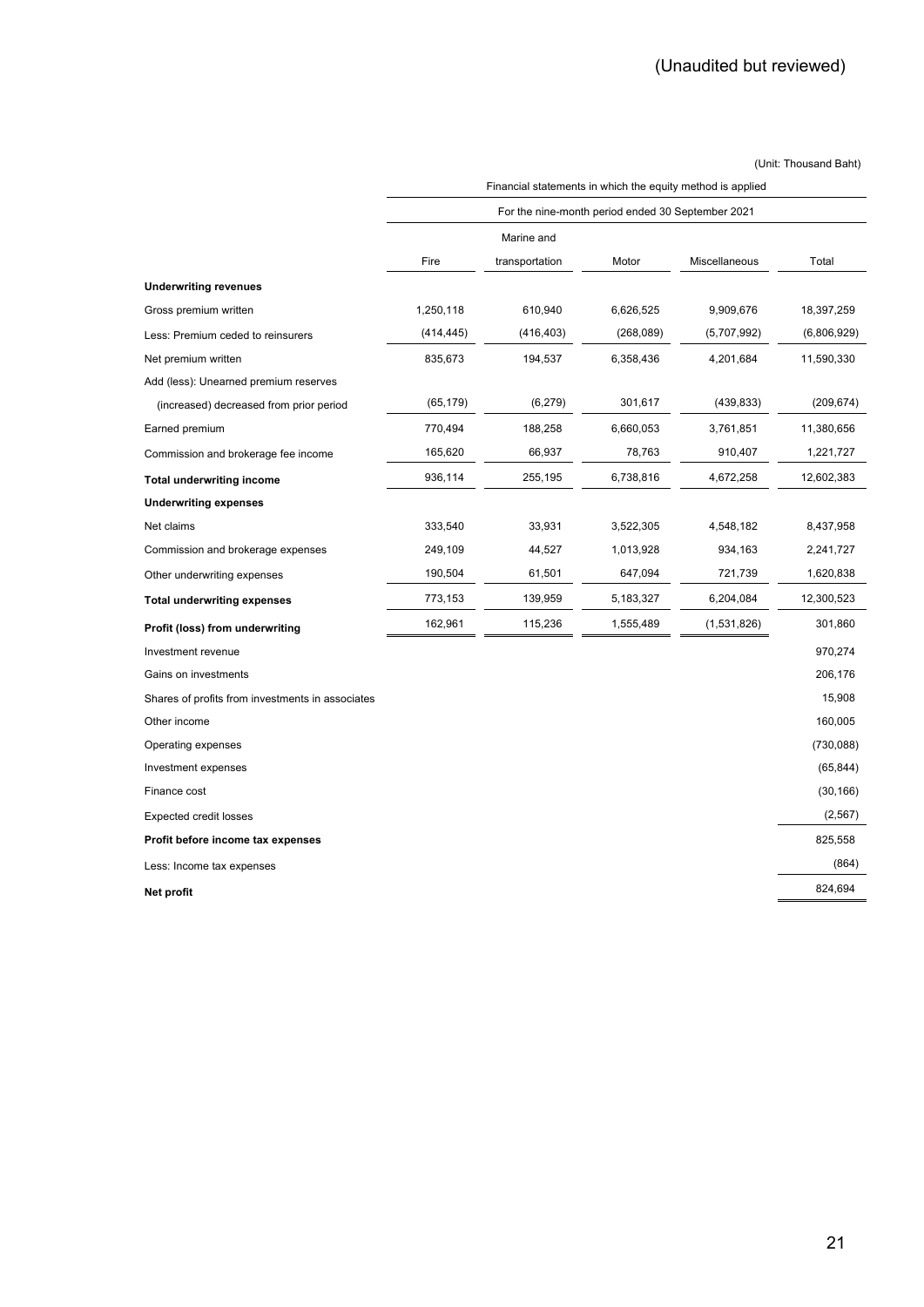|                                                  | Financial statements in which the equity method is applied |                |            |               |              |  |
|--------------------------------------------------|------------------------------------------------------------|----------------|------------|---------------|--------------|--|
|                                                  | For the nine-month period ended 30 September 2020          |                |            |               |              |  |
|                                                  |                                                            | Marine and     |            |               |              |  |
|                                                  | Fire                                                       | transportation | Motor      | Miscellaneous | Total        |  |
| <b>Underwriting revenues</b>                     |                                                            |                |            |               |              |  |
| Gross premium written                            | 1,145,929                                                  | 471,175        | 6,861,311  | 8,656,817     | 17, 135, 232 |  |
| Less: Premium ceded to reinsurers                | (413, 814)                                                 | (292, 606)     | (221, 701) | (5, 129, 563) | (6,057,684)  |  |
| Net premium written                              | 732,115                                                    | 178,569        | 6,639,610  | 3,527,254     | 11,077,548   |  |
| Add (less): Unearned premium reserves            |                                                            |                |            |               |              |  |
| (increased) decreased from prior period          | 35,436                                                     | 5,466          | 146,241    | (184, 435)    | 2,708        |  |
| Earned premium                                   | 767,551                                                    | 184,035        | 6,785,851  | 3,342,819     | 11,080,256   |  |
| Commission and brokerage fee income              | 156,091                                                    | 52,188         | 66,764     | 817,764       | 1,092,807    |  |
| <b>Total underwriting income</b>                 | 923,642                                                    | 236,223        | 6,852,615  | 4,160,583     | 12,173,063   |  |
| <b>Underwriting expenses</b>                     |                                                            |                |            |               |              |  |
| Net claims                                       | 189,519                                                    | 33,475         | 4,327,179  | 1,506,891     | 6,057,064    |  |
| Commission and brokerage expenses                | 216,954                                                    | 35,989         | 1,052,222  | 825,480       | 2,130,645    |  |
| Other underwriting expenses                      | 184,727                                                    | 66,384         | 744,839    | 727,426       | 1,723,376    |  |
| <b>Total underwriting expenses</b>               | 591,200                                                    | 135,848        | 6,124,240  | 3,059,797     | 9,911,085    |  |
| <b>Profit from underwriting</b>                  | 332,442                                                    | 100,375        | 728,375    | 1,100,786     | 2,261,978    |  |
| Investment revenue                               |                                                            |                |            |               | 1,042,593    |  |
| Gains on investments                             |                                                            |                |            |               | 192,081      |  |
| Shares of profits from investments in associates |                                                            |                |            |               | 12,349       |  |
| Other income                                     |                                                            |                |            |               | 133,059      |  |
| Operating expenses                               |                                                            |                |            |               | (714, 897)   |  |
| Investment expenses                              |                                                            |                |            |               | (64, 942)    |  |
| Finance cost                                     |                                                            |                |            |               | (29, 489)    |  |
| <b>Expected credit losses</b>                    |                                                            |                |            |               | (57,966)     |  |
| Profit before income tax expenses                |                                                            |                |            |               | 2,774,766    |  |
| Less: Income tax expenses                        |                                                            |                |            |               | (412,089)    |  |
| Net profit                                       |                                                            |                |            |               | 2,362,677    |  |

The Company's operating segment assets and liabilities as at 30 September 2021 and 31 December 2020 as follows:

|                         | (Unit: Thousand Baht) |                |           |               |                                                            |             |            |
|-------------------------|-----------------------|----------------|-----------|---------------|------------------------------------------------------------|-------------|------------|
|                         |                       |                |           |               | Financial statements in which the equity method is applied |             |            |
|                         |                       | Marine and     |           |               |                                                            |             |            |
|                         | Fire                  | transportation | Motor     | Miscellaneous | Total segments                                             | Unallocated | Total      |
| <b>Assets</b>           |                       |                |           |               |                                                            |             |            |
| As at 30 September 2021 | 538.433               | 224.812        | 770.080   | 9.248.217     | 10.781.542                                                 | 53.264.374  | 64.045.916 |
| As at 31 December 2020  | 482.420               | 189.891        | 1.083.228 | 8,769,581     | 10.525.120                                                 | 48.978.669  | 59.503.789 |
| <b>Liabilities</b>      |                       |                |           |               |                                                            |             |            |
| As at 30 September 2021 | 3,008,924             | 320,277        | 6,156,542 | 14,391,264    | 23,877,007                                                 | 7,859,093   | 31,736,100 |
| As at 31 December 2020  | 2,918,068             | 322,660        | 6,995,641 | 12,082,322    | 22,318,691                                                 | 6.842.051   | 29,160,742 |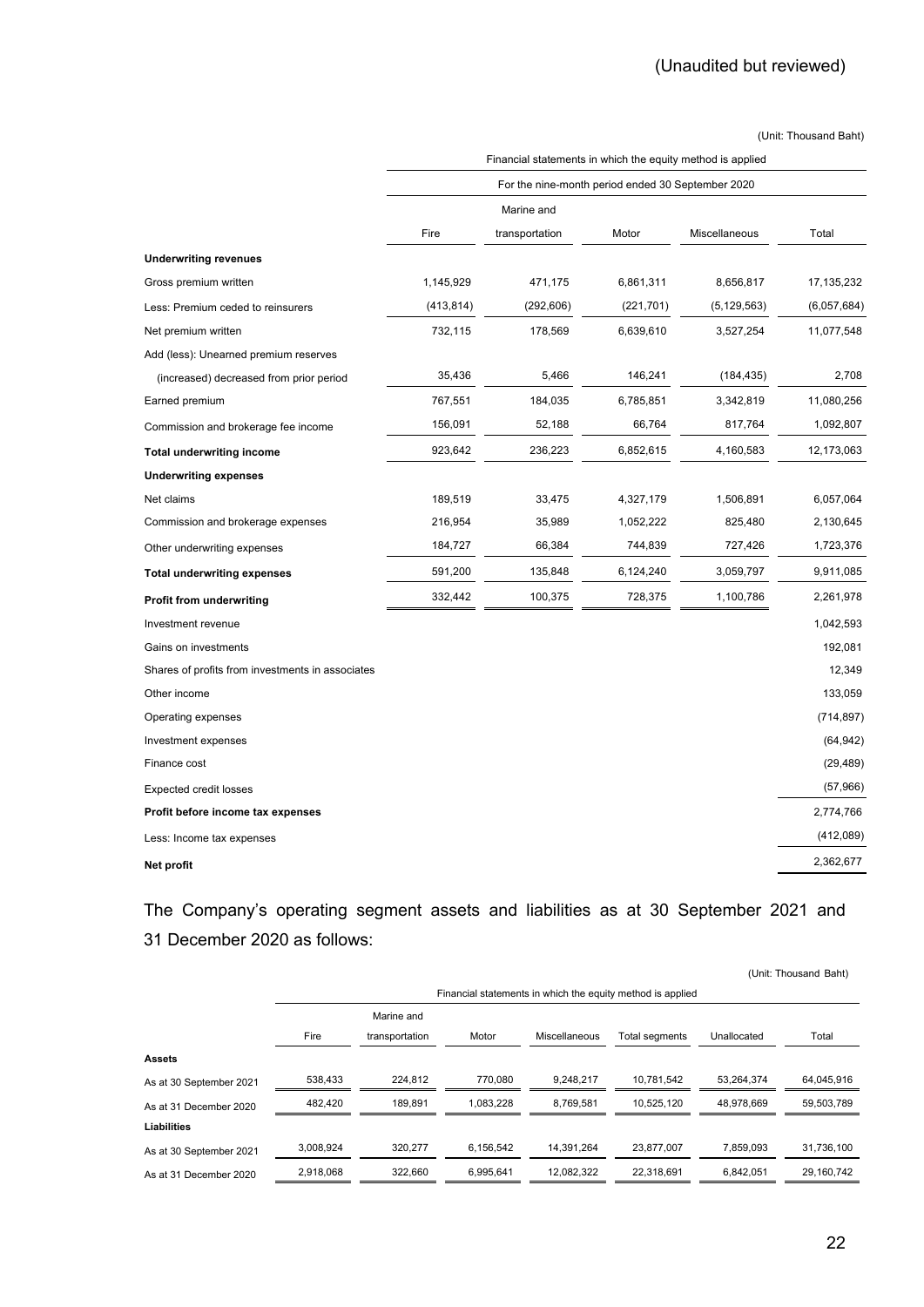# **17.2 Geographic information**

The Company operates in Thailand only. As a result, all of the revenues and assets as reflected in these financial statements pertain exclusively to this geographical reportable segment.

### **17.3 Major customers**

For the three-month and nine-month periods ended 30 September 2021 and 2020, the Company has gross premium written from one major customer as follows:

(Unit: Million Baht)

|                       |                             | Financial statements in which the equity method is applied |                            |       |  |  |  |
|-----------------------|-----------------------------|------------------------------------------------------------|----------------------------|-------|--|--|--|
|                       | For the three-month periods |                                                            | For the nine-month periods |       |  |  |  |
|                       | ended 30 September          |                                                            | ended 30 September         |       |  |  |  |
|                       | 2021                        | 2020                                                       |                            | 2020  |  |  |  |
|                       |                             |                                                            |                            |       |  |  |  |
| Gross premium written | 600                         | 591                                                        | 2.041                      | 1,936 |  |  |  |

### **18. Expected credit losses**

(Unit: Thousand Baht)

|                            | Financial statements in which the equity method is applied |       |                            |        |  |  |
|----------------------------|------------------------------------------------------------|-------|----------------------------|--------|--|--|
|                            | For the three-month periods                                |       | For the nine-month periods |        |  |  |
|                            | ended 30 September                                         |       | ended 30 September         |        |  |  |
|                            | 2021<br>2020                                               |       | 2021                       | 2020   |  |  |
| Increase (decrease)        |                                                            |       |                            |        |  |  |
| in expected credit losses: |                                                            |       |                            |        |  |  |
| Cash and cash equivalents  | 21                                                         | 10    | 30                         | 10     |  |  |
| Accrued investment income  | 364                                                        | (8)   | (105)                      | 541    |  |  |
| Investments in securities  | 246                                                        | 338   | (2,607)                    | 53,329 |  |  |
| Loans and interest         |                                                            |       |                            |        |  |  |
| receivables                | 1,780                                                      | 2,445 | 5,249                      | 4,086  |  |  |
| Total                      | 2,411                                                      | 2,785 | 2,567                      | 57,966 |  |  |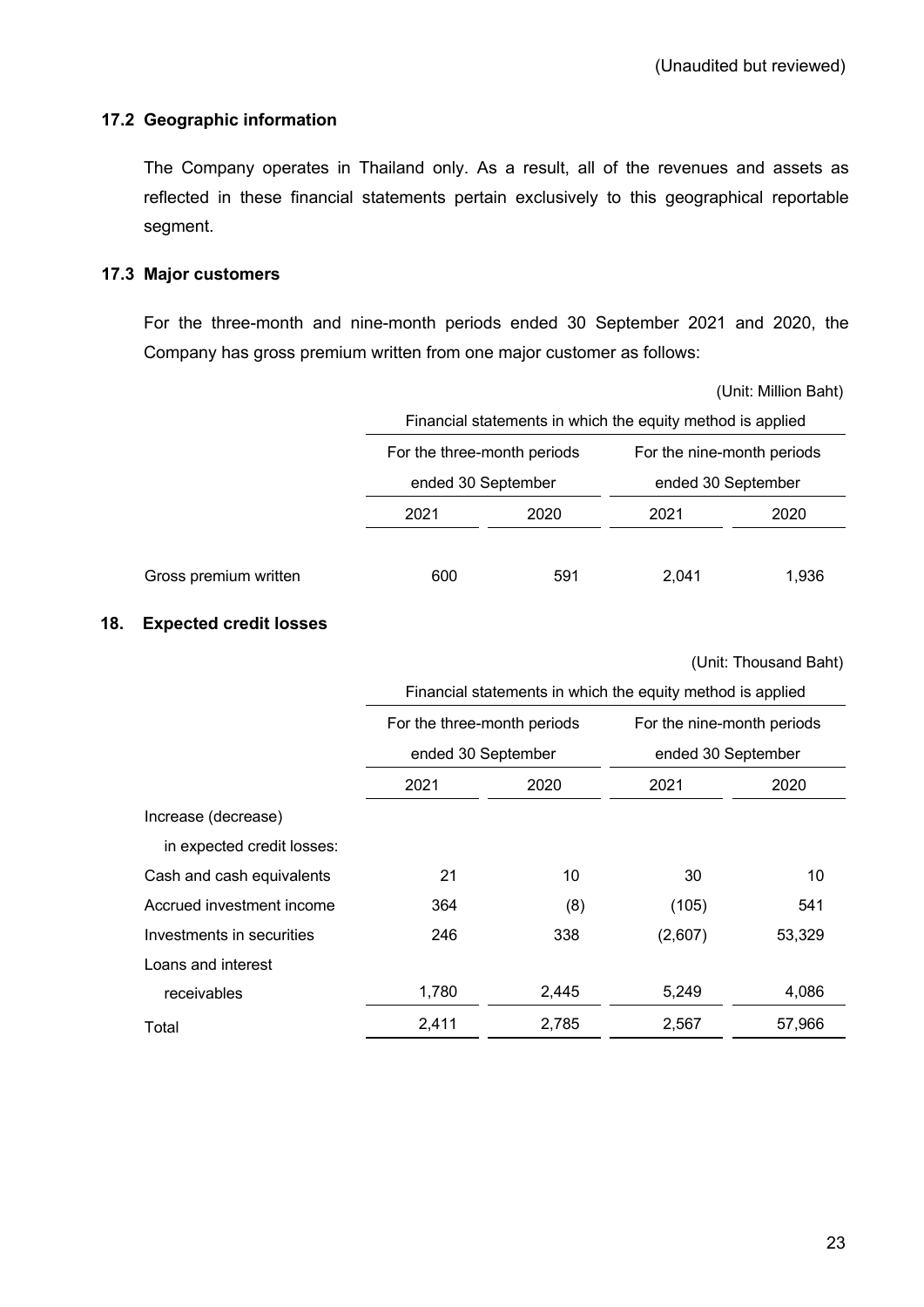### **19. Earnings per share**

Basic earnings per share is calculated by dividing net profit (loss), excluding other comprehensive income or loss, by the weighted average number of ordinary shares in issue during the periods.

# **20. Dividends paid**

Dividend declared during the nine-month periods ended 30 September 2021 and 2020 are as follow:

|                                      | Approved by                   | <b>Total dividend</b> | Dividend per share |  |
|--------------------------------------|-------------------------------|-----------------------|--------------------|--|
|                                      |                               | (Million Baht)        | (Baht)             |  |
| The second interim dividend for 2021 | Meeting No. 5/21 of the       |                       |                    |  |
|                                      | Company's Board of Directors  |                       |                    |  |
|                                      | on 10 September 2021          | 372.64                | 3.50               |  |
| The first interim dividend for 2021  | Meeting No. 3/21 of the       |                       |                    |  |
|                                      | Company's Board of Directors  |                       |                    |  |
|                                      | on 14 May 2021                | 372.64                | 3.50               |  |
| Final dividend for 2020              | <b>Annual General Meeting</b> |                       |                    |  |
|                                      | No. 28 of the Shareholders    |                       |                    |  |
|                                      | on 23 April 2021              | 638.83                | 6.00               |  |
| Total dividends for the period 2021  |                               | 1,384.11              | 13.00              |  |
|                                      |                               |                       |                    |  |
|                                      | Approved by                   | <b>Total dividend</b> | Dividend per share |  |
|                                      |                               | (Million Baht)        | (Baht)             |  |
| The second interim dividend for 2020 | Meeting No. 4/20 of Board of  |                       |                    |  |
|                                      | Directors on 14 August 2020   | 319.41                | 3.00               |  |
| The first interim dividend for 2020  | Meeting No. 3/20 of the       |                       |                    |  |
|                                      | Company's Board of Directors  |                       |                    |  |
|                                      | on 15 May 2020                | 319.41                | 3.00               |  |
| The fourth interim dividend for 2019 | Meeting No. 2/20 of the       |                       |                    |  |
|                                      | Company's Board of Directors  |                       |                    |  |
|                                      | on 13 April 2020              | 532.35                | 5.00               |  |
| Total dividends for the period 2020  |                               | 1,171.17              | 11.00              |  |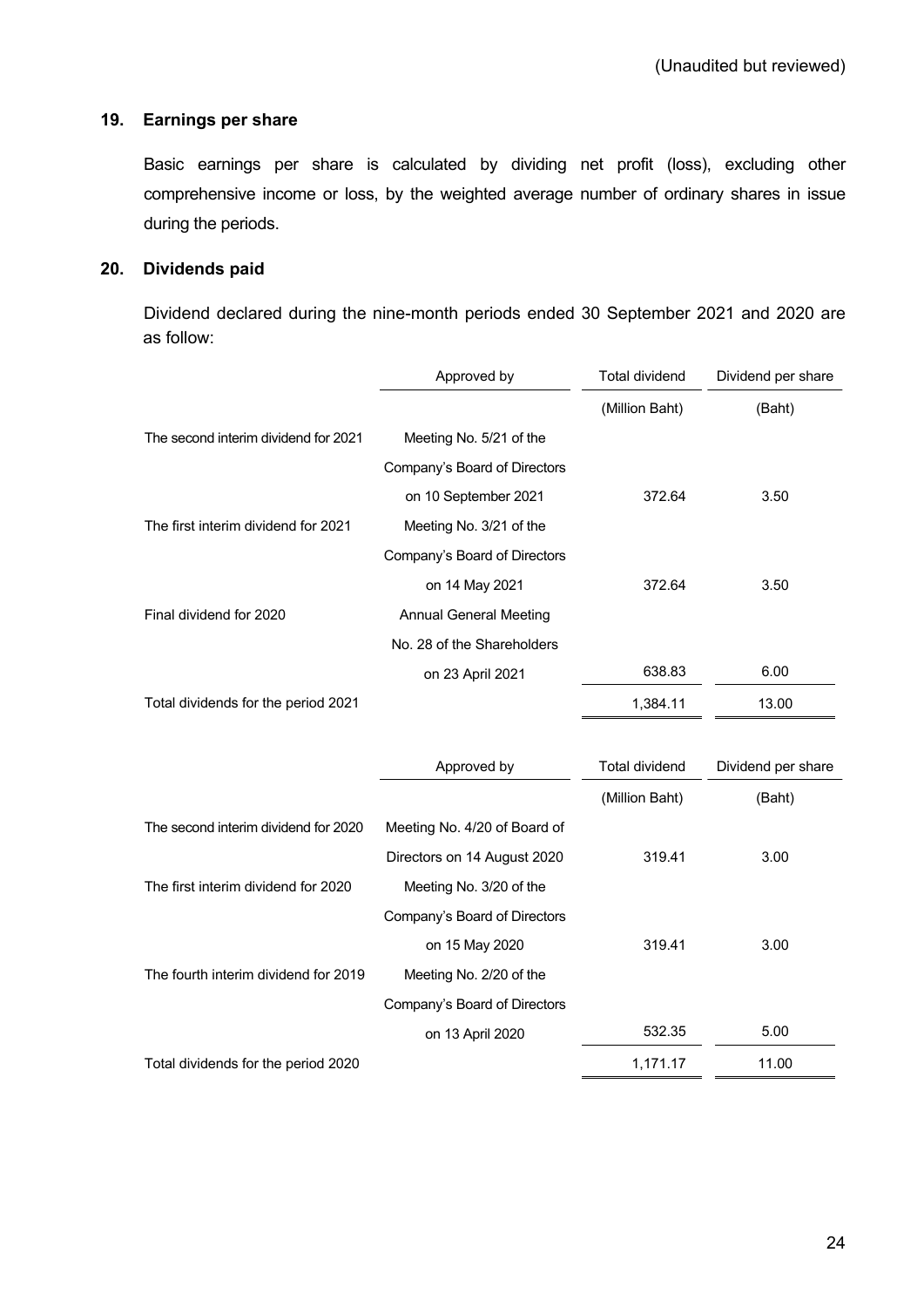#### **21. Related party transactions**

#### **21.1 Nature of relationship**

In considering each possible related party relationship, attention is directed to the substance of the relationship, and not merely the legal form.

#### The relationship between the Company and its related parties are summarised below:

| Name of related parties                         | Type of business                 | Relationship with the Company                              |
|-------------------------------------------------|----------------------------------|------------------------------------------------------------|
| Asia Insurance (Cambodia) Plc.                  | Non-life insurance               | Associate                                                  |
| Asian Insurance International (Holding) Limited | Holding company                  | Associate                                                  |
| Bangkok Insurance (Lao) Company Limited         | Non-life insurance               | Associate                                                  |
| Bangkok Bank Pcl.                               | Banking                          | Related by way of having common directors and shareholding |
| Bangkok Aviation Fuel Services Pcl.             | <b>Energy and Utilities</b>      | Related by way of having common directors and shareholding |
| Asia Plus Group Holdings Pcl.                   | <b>Securities</b>                | Related by way of having common directors and shareholding |
| Fuel Pipeline Transportation Co., Ltd.          | <b>Energy and Utilities</b>      | Related by way of having common directors and shareholding |
| Thai Indo Kordsa Co., Ltd. (1)                  | Manufacture of Textiles          | Related by way of having common directors and shareholding |
| Bangkok Life Assurance Pcl.                     | Life insurance                   | Related by way of having common directors and shareholding |
| Thai Orix Leasing Co., Ltd.                     | Finance                          | Related by way of having common directors and shareholding |
| Asia Insurance (Investments) Limited (2)        | Holding company                  | Related by way of having common directors and shareholding |
| Thai Reinsurance Pcl.                           | Insurance                        | Related by way of having common directors and shareholding |
| Charoong Thai Wire and Cable Pcl.               | <b>Electrical products</b>       | Related by way of having common directors and shareholding |
| Fine Metal Technologies Pcl.                    | <b>Electrical products</b>       | Related by way of having common directors and shareholding |
| Bumrungrad Hospital Pcl.                        | Health care services             | Related by way of having common directors and shareholding |
| Bangkok Glass Pcl.                              | Packaging                        | Related by way of having common directors and shareholding |
| Sorachai Vivatn Co., Ltd.                       | Property development             | Related by way of having common directors and shareholding |
| Bangpa-in golf Co., Ltd.                        | <b>Entertainment and Leisure</b> | Related by way of having common directors and shareholding |
| Thai Metal Processing Co., Ltd.                 | Electronic parts                 | Related by way of having common directors and shareholding |
| Asia Sermkij Co., Ltd.                          | Finance                          | Related by way of having common directors and shareholding |
| AIOI Bangkok Insurance Pcl.                     | Non-life insurance               | Related by way of shareholding                             |
| <b>Bualuang Securities Pcl.</b>                 | Securities                       | Subsidiary of the major shareholder of the Company         |

(1) This entity had been considered a related company until 18 February 2021 as the Company had no common director with such company since that date.

 $(2)$  This entity had been considered a related company until 19 July 2021 since such company was liquidated.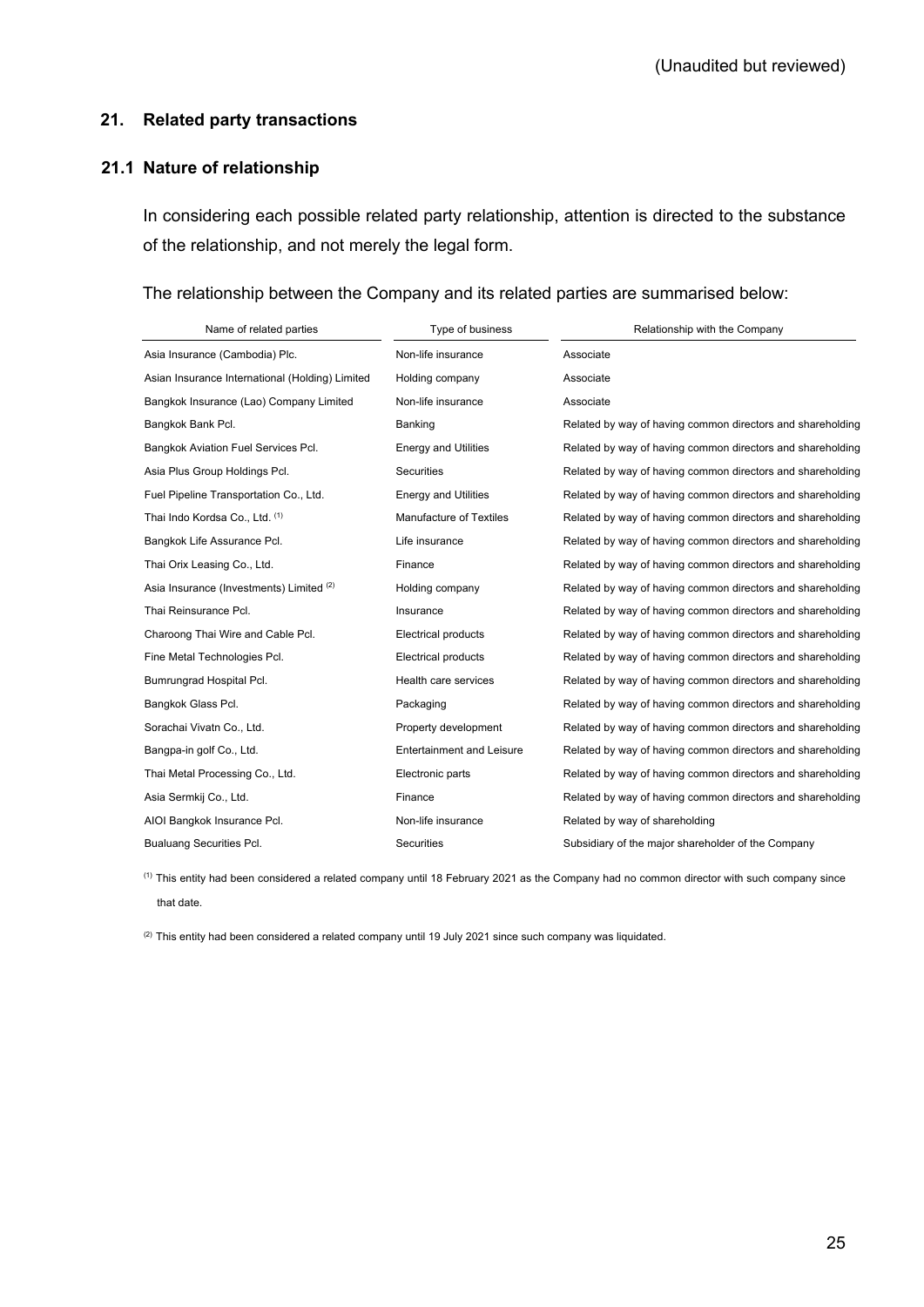### **21.2 Significant related party transactions**

During the three-month and nine-month periods ended 30 September 2021 and 2020, the Company had significant business transactions with its related parties. Such transactions, which have been concluded on commercial terms and bases agreed upon in the ordinary course business between the Company and those parties were as follows:

|                                           |                     |           |                    |            | (Unit: Thousand Baht)                       |
|-------------------------------------------|---------------------|-----------|--------------------|------------|---------------------------------------------|
|                                           | For the three-month |           | For the nine-month |            |                                             |
|                                           | periods ended       |           | periods ended      |            |                                             |
|                                           | 30 September        |           | 30 September       |            |                                             |
|                                           | 2021                | 2020      | 2021               | 2020       | Pricing policy                              |
| <b>Transactions with</b>                  |                     |           |                    |            |                                             |
| associates and related                    |                     |           |                    |            |                                             |
| companies                                 |                     |           |                    |            |                                             |
| <b>Income</b>                             |                     |           |                    |            |                                             |
| Premium written                           | 168,177             | 153,275   | 541,230            | 520,089    | Normal commercial terms for<br>underwriting |
| Fee and commission                        | 58,207              | 51,640    | 195,083            | 168,124    | Normal commercial terms for                 |
| income                                    |                     |           |                    |            | reinsurance depending on type of            |
|                                           |                     |           |                    |            | insurance and reinsurance contract          |
| Interest income <sup>(1)</sup>            | 14,443              | 16,606    | 45,995             | 60,294     | Similar rates as financial institutions     |
|                                           |                     |           |                    |            | and related companies offer to              |
|                                           |                     |           |                    |            | their general customers                     |
| Dividend income <sup>(1)</sup>            | 159,077             | 124,150   | 551,944            | 582,539    | The declared amount                         |
| Rental Income <sup>(2)</sup>              | 2,121               | 1,217     | 6,033              | 3,633      | Same rates offer to general                 |
|                                           |                     |           |                    |            | customers                                   |
| <b>Expenses</b>                           |                     |           |                    |            |                                             |
| Premium ceded to                          | 176,694             | 164,485   | 603,917            | 532,279    | Normal commercial terms for                 |
| reinsurers                                |                     |           |                    |            | reinsurance depending on type of            |
|                                           |                     |           |                    |            | insurance and reinsurance<br>contract       |
| Claims paid (recovery)                    | (173, 180)          | (54, 613) | (299, 674)         | (145, 923) | As actually incurred                        |
| Commissions and                           | 22,378              | 18,376    | 68,469             | 58,292     | Normal commercial terms for                 |
| brokerages                                |                     |           |                    |            | underwriting                                |
| Fee for trading securities <sup>(3)</sup> | 457                 | 300       | 827                | 921        | Similar rates its related party offers      |
|                                           |                     |           |                    |            | to its general customers                    |
| Owner's equity                            |                     |           |                    |            |                                             |
| Dividend paid                             | 54,905              | 42,124    | 182,863            | 154,455    | The declared amount                         |

(1) Presented in "Net investment revenue" in statements of comprehensive income

(2) Presented in "Other income" in statements of comprehensive income

(3) Presented in "Operating expenses" in statements of comprehensive income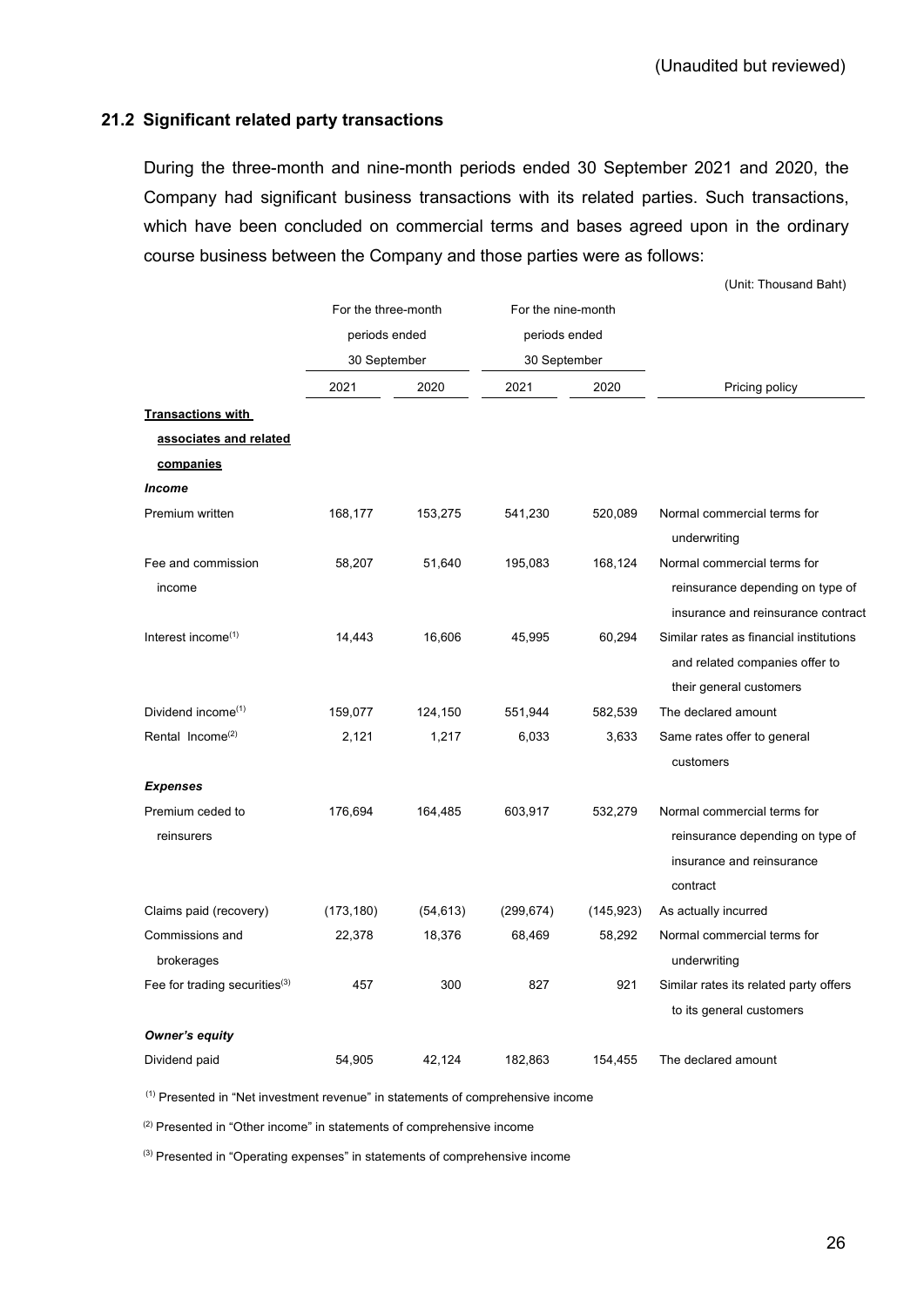# **21.3 Significant outstanding balances**

As at 30 September 2021 and 31 December 2020, the Company had the following significant balances with its related companies.

|                                                       | (Unit: Thousand Baht) |                  |  |
|-------------------------------------------------------|-----------------------|------------------|--|
|                                                       | 30 September 2021     | 31 December 2020 |  |
| <b>Associates</b>                                     |                       |                  |  |
| Investments in associates - cost                      | 129,396               | 129,396          |  |
| <b>Related companies</b>                              |                       |                  |  |
| Deposits at financial institutions                    | 8,663,615             | 8,388,796        |  |
| Premium receivables                                   | 65,665                | 28,209           |  |
| Accrued interest income on debentures <sup>(1)</sup>  | 41                    | 111              |  |
| Reinsurance assets                                    |                       |                  |  |
| Amounts deposited on reinsurance                      | 7,857                 | 7,117            |  |
| Amounts due from reinsurers                           | 66,844                | 8,730            |  |
| Available-for-sale investments measured at fair value |                       |                  |  |
| through other comprehensive income                    |                       |                  |  |
| <b>Equity securities</b>                              | 23,088,421            | 20, 165, 152     |  |
| Debt securities                                       | 8,859                 | 9,404            |  |
| Loans and interest receivables                        | 156,778               | 157,178          |  |
| Other assets                                          |                       |                  |  |
| Deposits and golf club membership fees                | 35,531                | 35,900           |  |
| Account receivable on sales of securities             | 7,684                 | 3,779            |  |
| Due to reinsurers                                     |                       |                  |  |
| Amounts withheld on reinsurance                       | 107,456               | 99,714           |  |
| Amounts due to reinsurers                             | 22,896                | 61,376           |  |
| <b>Other liabilities</b>                              |                       |                  |  |
| Accounts payable on purchases of securities           | 861                   |                  |  |
|                                                       |                       |                  |  |

(1) Presented in "Accrued investment income" in statements of financial position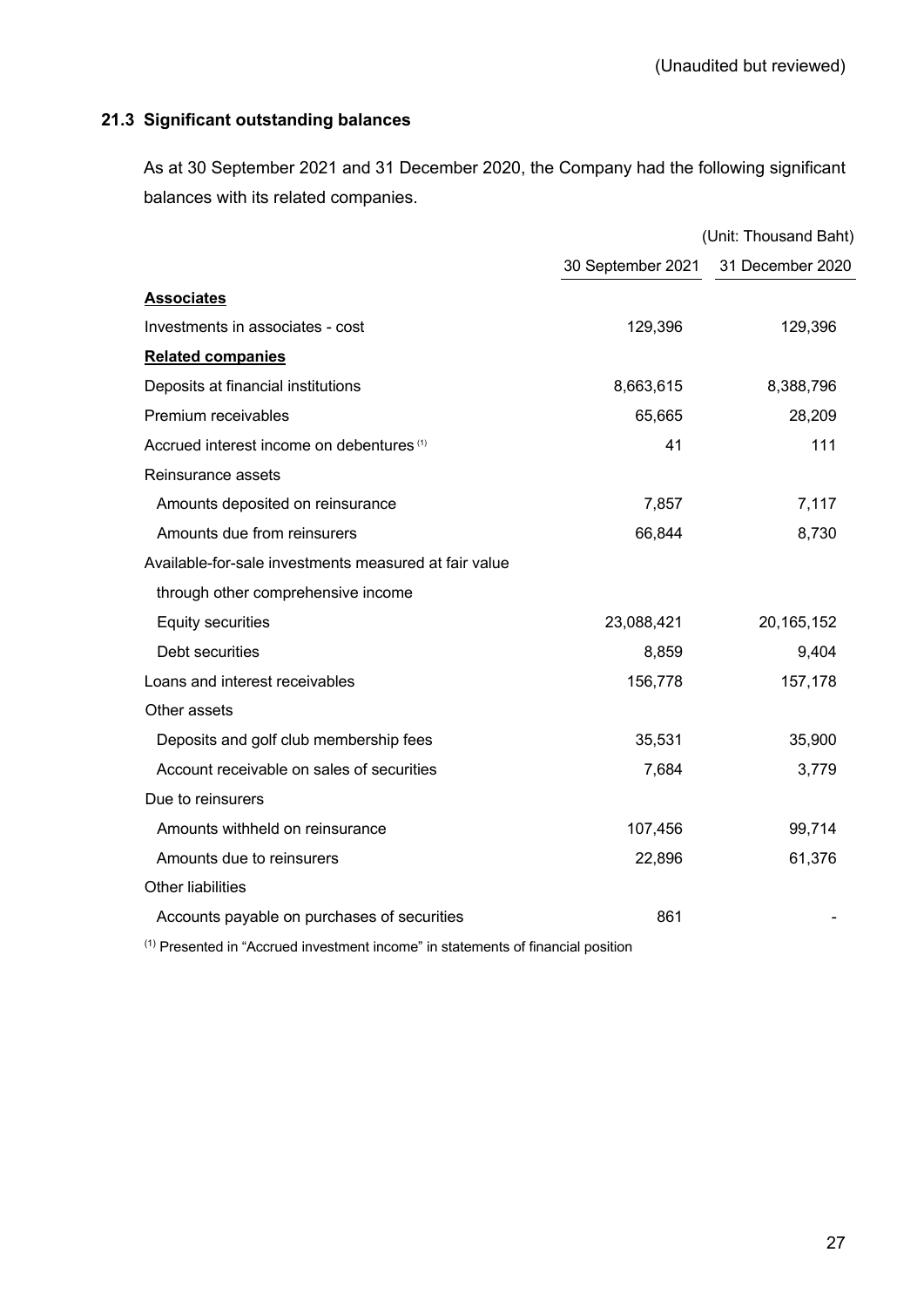# **21.4 Directors' and key management's benefits**

During the three-month and nine-month periods ended 30 September 2021 and 2020, the Company had employee benefit expenses incurred on their directors and key management as below.

|                          |                                                            |      |                            | (Unit: Million Baht) |  |
|--------------------------|------------------------------------------------------------|------|----------------------------|----------------------|--|
|                          | Financial statements in which the equity method is applied |      |                            |                      |  |
|                          | and Separate financial statements                          |      |                            |                      |  |
|                          | For the three-month periods                                |      | For the nine-month periods |                      |  |
|                          | ended 30 September                                         |      | ended 30 September         |                      |  |
|                          | 2021                                                       | 2020 | 2021                       | 2020                 |  |
| Short-term benefits      | 23.7                                                       | 23.4 | 74.3                       | 66.9                 |  |
| Post-employment benefits | 2.4                                                        | 2.1  | 7.1                        | 6.1                  |  |
| Total                    | 26.1                                                       | 25.5 | 81.4                       | 73.0                 |  |

#### **22. Commitments and contingent liabilities**

#### **22.1 Capital Commitments**

As at 30 September 2021 and 31 December 2020, there were outstanding capital commitments contracted for decoration and renovation of building, and computer software development totaling to Baht 423.9 million and Baht 75.2 million, respectively.

#### **22.2 Litigation**

As at 30 September 2021 and 31 December 2020, the Company had litigation claims totaling approximately Baht 3,144.3 million and Baht 2,859.9 million, respectively, as an insurer. The outcomes of the cases have not yet been finalised whereby the maximum responsibility of such claims limits at the lower of the sum insured or the sum sued totaling Baht 448.1 million and Baht 340.3 million, respectively. However, the Company has considered and estimated for losses that may arise from those cases amounting to approximately Baht 168.9 million and Baht 116.0 million, respectively, which were already recognised in "Insurance contract liabilities" in the statements of financial position as at those dates.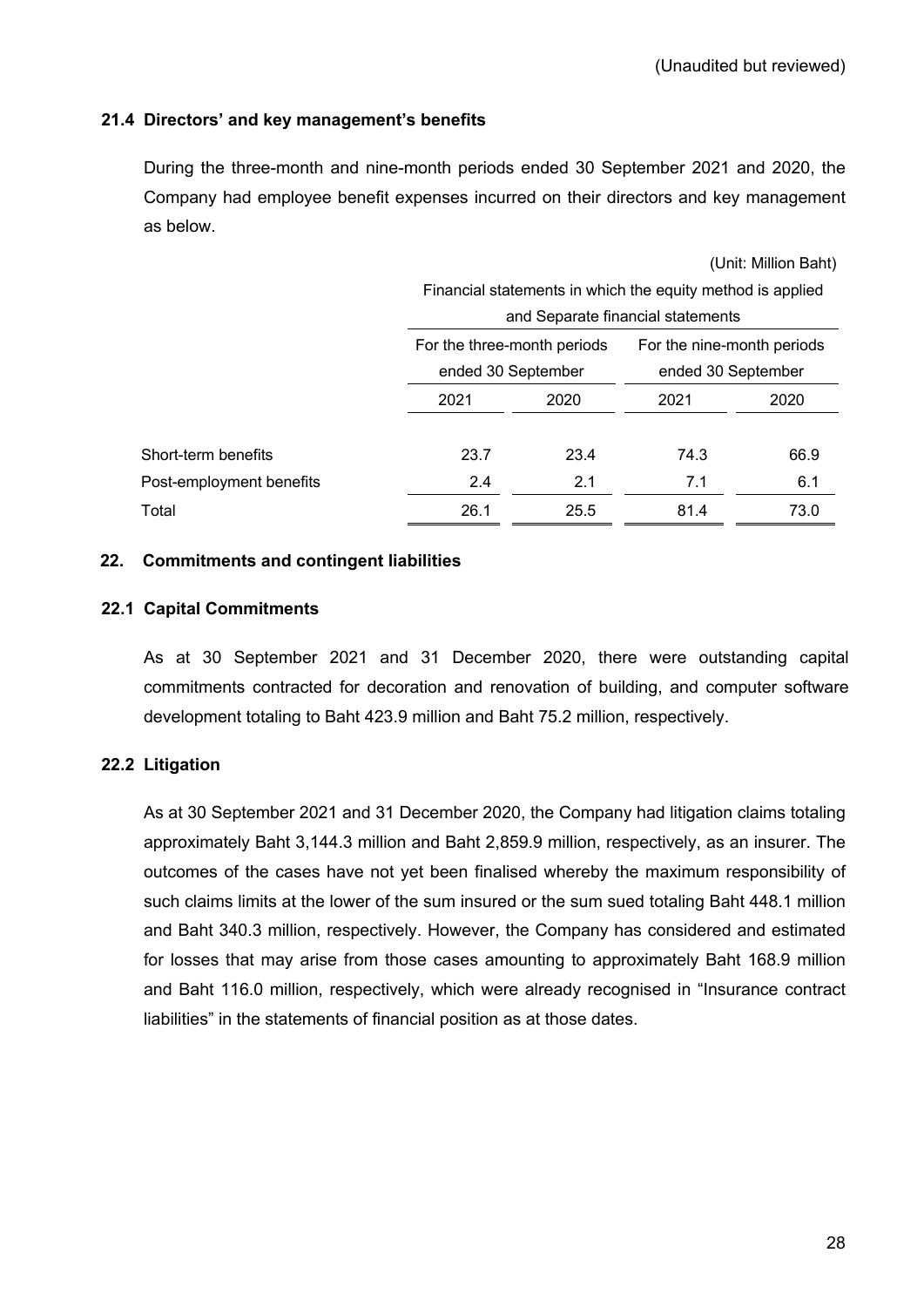# **23. Financial instruments**

# **23.1 Fair value of financial assets**

Most of the Company's financial assets are classified as short-term or have interest rates that are close to market rate. Therefore, the carrying amounts of these financial assets is estimated to approximate their fair value.

# **23.2 Fair value hierarchy**

As at 30 September 2021 and 31 December 2020, the Company had the financial assets measured at fair value, classified by levels of fair value hierarchy, as follows:

(Unit: Million Baht)

|                        | Financial statements in which the equity method is applied and Separate financial statements |                          |                          |                  |                          |                          |                          |        |
|------------------------|----------------------------------------------------------------------------------------------|--------------------------|--------------------------|------------------|--------------------------|--------------------------|--------------------------|--------|
|                        | 30 September 2021                                                                            |                          |                          | 31 December 2020 |                          |                          |                          |        |
|                        | Level 1                                                                                      | Level 2                  | Level 3                  | Total            | Level 1                  | Level 2                  | Level 3                  | Total  |
| Available-for-sale     |                                                                                              |                          |                          |                  |                          |                          |                          |        |
| investments which are  |                                                                                              |                          |                          |                  |                          |                          |                          |        |
| measured at fair value |                                                                                              |                          |                          |                  |                          |                          |                          |        |
| through other          |                                                                                              |                          |                          |                  |                          |                          |                          |        |
| comprehensive income   |                                                                                              |                          |                          |                  |                          |                          |                          |        |
| Government and state   |                                                                                              |                          |                          |                  |                          |                          |                          |        |
| enterprise securities  | $\qquad \qquad \blacksquare$                                                                 | 3,955                    | $\overline{\phantom{a}}$ | 3,955            | $\overline{\phantom{a}}$ | 3,300                    | $\overline{\phantom{a}}$ | 3,300  |
| Private sector debt    |                                                                                              |                          |                          |                  |                          |                          |                          |        |
| securities             | $\overline{a}$                                                                               | 784                      | ٠                        | 784              |                          | 579                      |                          | 579    |
| Common stocks          | 25,507                                                                                       | $\overline{\phantom{a}}$ | 3,098                    | 28,605           | 22,366                   | $\overline{\phantom{a}}$ | 2,747                    | 25,113 |
| Unit trusts            | 1,730                                                                                        | 52                       | $\overline{\phantom{a}}$ | 1,782            | 1,659                    | 46                       | ٠                        | 1,705  |
| Total                  | 27,237                                                                                       | 4,791                    | 3,098                    | 35,126           | 24,025                   | 3,925                    | 2,747                    | 30,697 |

During the periods, there were no change in the methods and assumption used by the Company in estimating the fair value of financial instruments and no transfers within the fair value hierarchy.